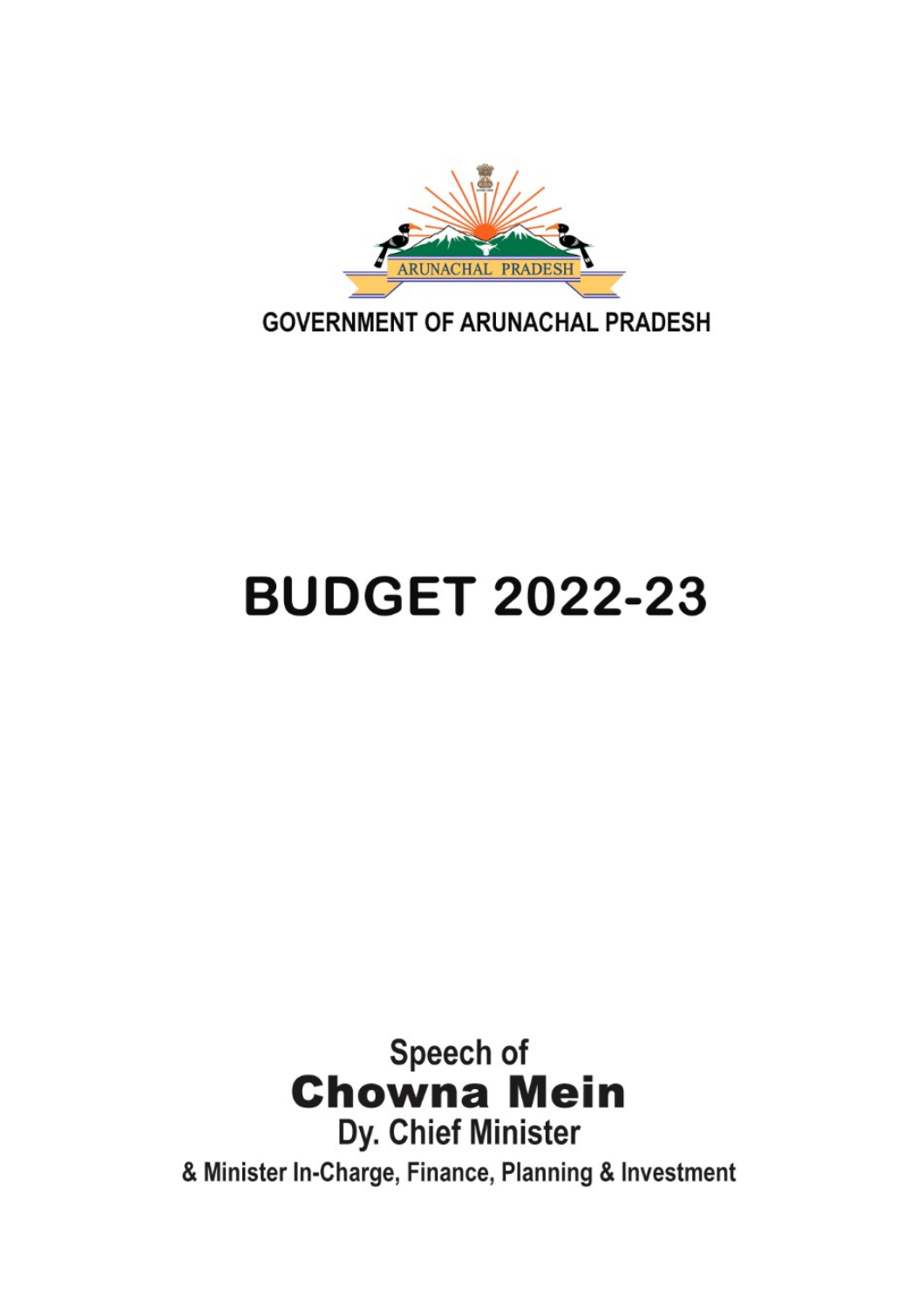### Government of Arunachal Pradesh

### Annual Budget 2022-23

#### Speech of Chowna Mein,

## Deputy Chief Minister & Minister-in-Charge, Finance, Planning & Investment

- 1. Hon'ble Speaker sir, I rise to present the Annual Budget for the year 2022-23.
- 2. It is my privilege to present this Annual Budget during the Golden Jubilee year of Arunachal Pradesh and Amrit Mahotsav of India's Independence. As observed by the Hon'ble Governor, it provides us an opportunity to celebrate our past and plan for the future. As a humble tribute to the contribution of the founding fathers of Arunachal Pradesh to its development journey, we have decided that one government institute will be named after every member of the Agency Council at the time Arunachal Pradesh gained its political identity.
- 3. At the outset, Hon'ble Speaker sir, I would like to thank Hon'ble Members of this August House for giving valuable leadership to manage the Covid pandemic. I also thank citizens of Arunachal Pradesh for their whole-hearted support during these troubled times. If we continue to work in the same 'whole of society' spirit, we will definitely achieve our development goals.
- 4. This pandemic has taught us many lessons. I have tried to assimilate our collective experiences in this budget as building blocks so as to make Arunachal future ready.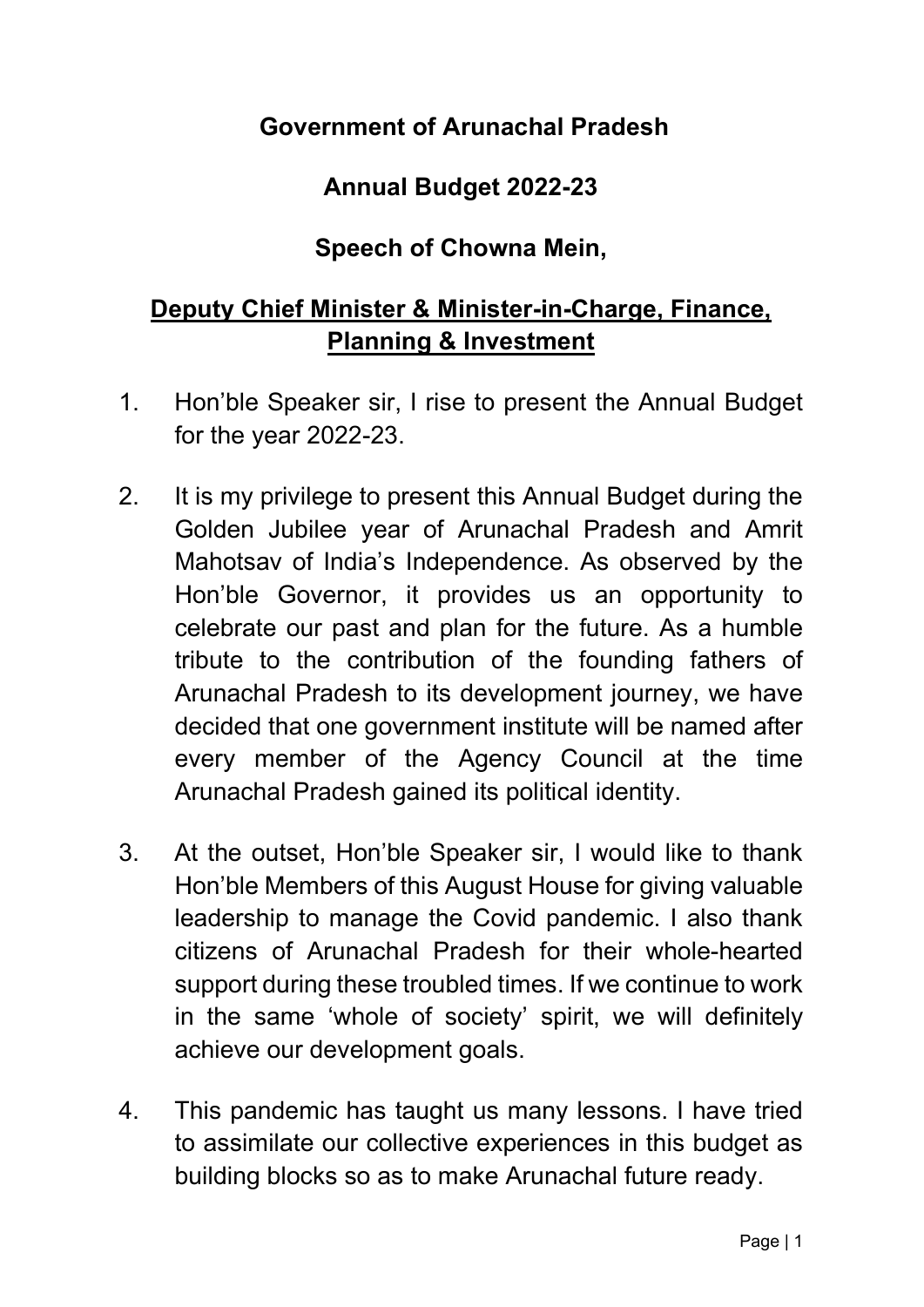- 5. The first building block is 'Governance Reforms and Prudent Financial Management' so that the fruits of our efforts reach the last person.
- 6. The second building block is 'Sustained Investment in the Health Sector'. On this front, our state under the dynamic leadership of Hon'ble Chief Minister Pema Khandu ji deserves whole-hearted appreciation. We converged resources worth Rs. 450 Cr for massive upgradation of the health infrastructure in the state.
- 7. The third building block is going to be 'Continued Investment in Human Capital', particularly in view of our young population. Last year we announced Mission Shiksha through which we initiated a multipronged strategy to modernize school infrastructure and improve quality of education.
- 8. The fourth important building block is going to be our emphasis on 'Atma Nirbhar Arunachal'. When the entire world was grappling with the unprecedented pandemic, our visionary Hon'ble Prime Minister Shri Narendra Modi ji, gave the clarion call of Atma Nirbhar Bharat and we firmly believe that we can contribute majorly to this effort.
- 9. The fifth building block in the post-pandemic period will be 'Synergy and Convergence'. Converging resources and activities have remained the focus of our government during the last financial year. We would continue to act synergistically to ensure multiplier effect in all we do.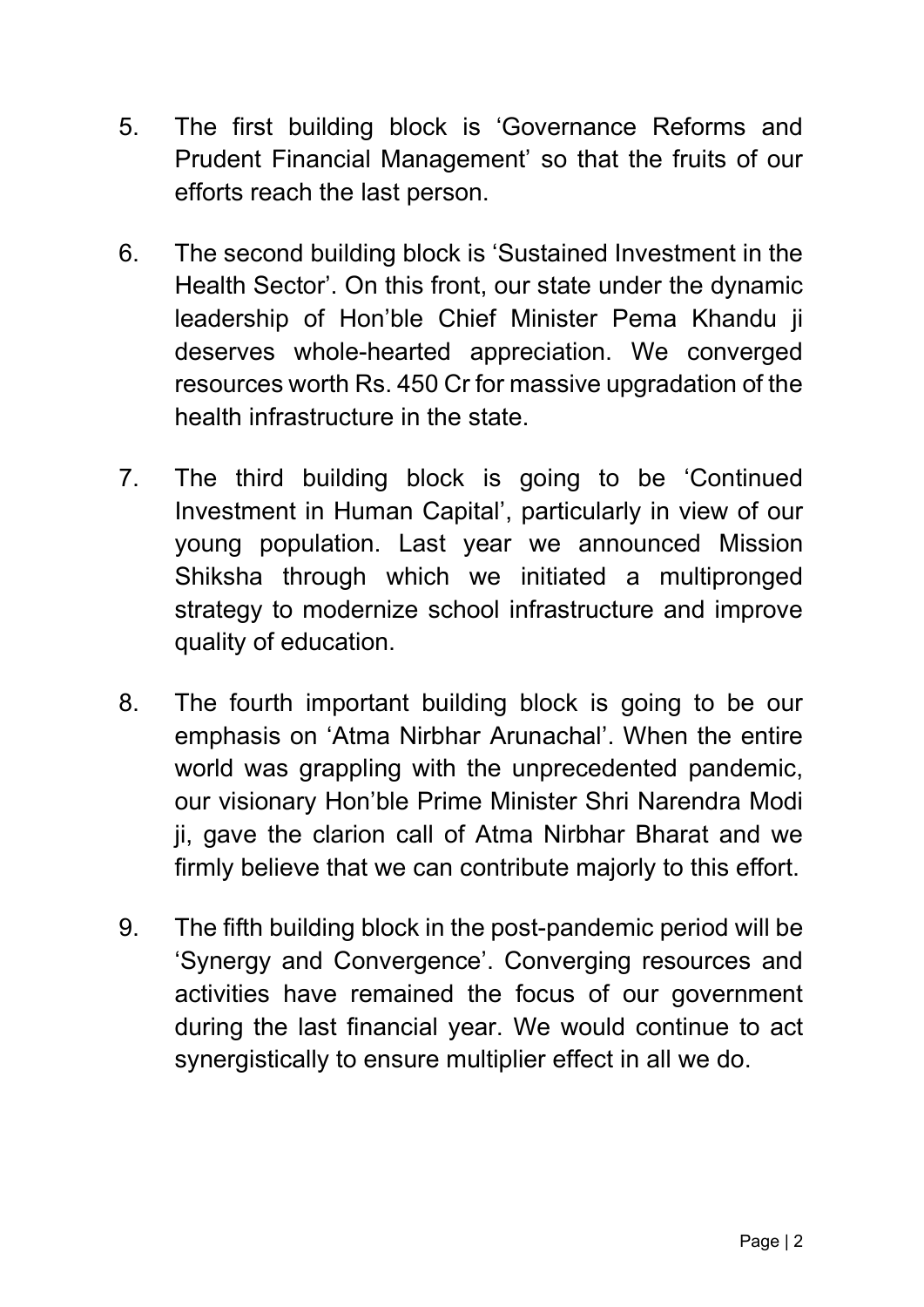- 10. The sixth building block is our focus on 'Environment Protection and Climate Resilience'. Arunachal emerged as the first state in the country, and possibly among the first sub-national efforts globally, to affirm its commitments on climate change responsive and resilient actions through the 'Pakke Declaration'.
- 11. Hon'ble Speaker sir, I am pleased to share that our state has been adjudged the 'Most Improved Small State' in the category of 'Infrastructure and Governance' by a leading media group. This indicates that we successfully turned threats posed by pandemic into opportunities for reforms and development.
- 12. Last year, when I delivered my budget speech, the country was going through the most troubled times. The global economy was in deep recession while the Indian economy witnessed a contraction of 7%. However, under the able guidance of Hon'ble Prime Minister of India, the Hon'ble Union Finance Minister successfully navigated the Indian economy through the severe storm. Today we are looking forward to a near 9% growth which clearly indicates a sharp V-shaped recovery and emergence of India as the fastest growing large economy in the world.
- 13. Let me now turn to the current financial situation of Arunachal Pradesh. The Gross State Domestic Product or GSDP was estimated at Rs. 26,365.00 Cr in Budget Estimate or BE of 2021-22 and Rs. 29,372.00 Cr in Revised Estimate or RE of 2021-22 at Current Prices as per the communication received from Ministry of Finance.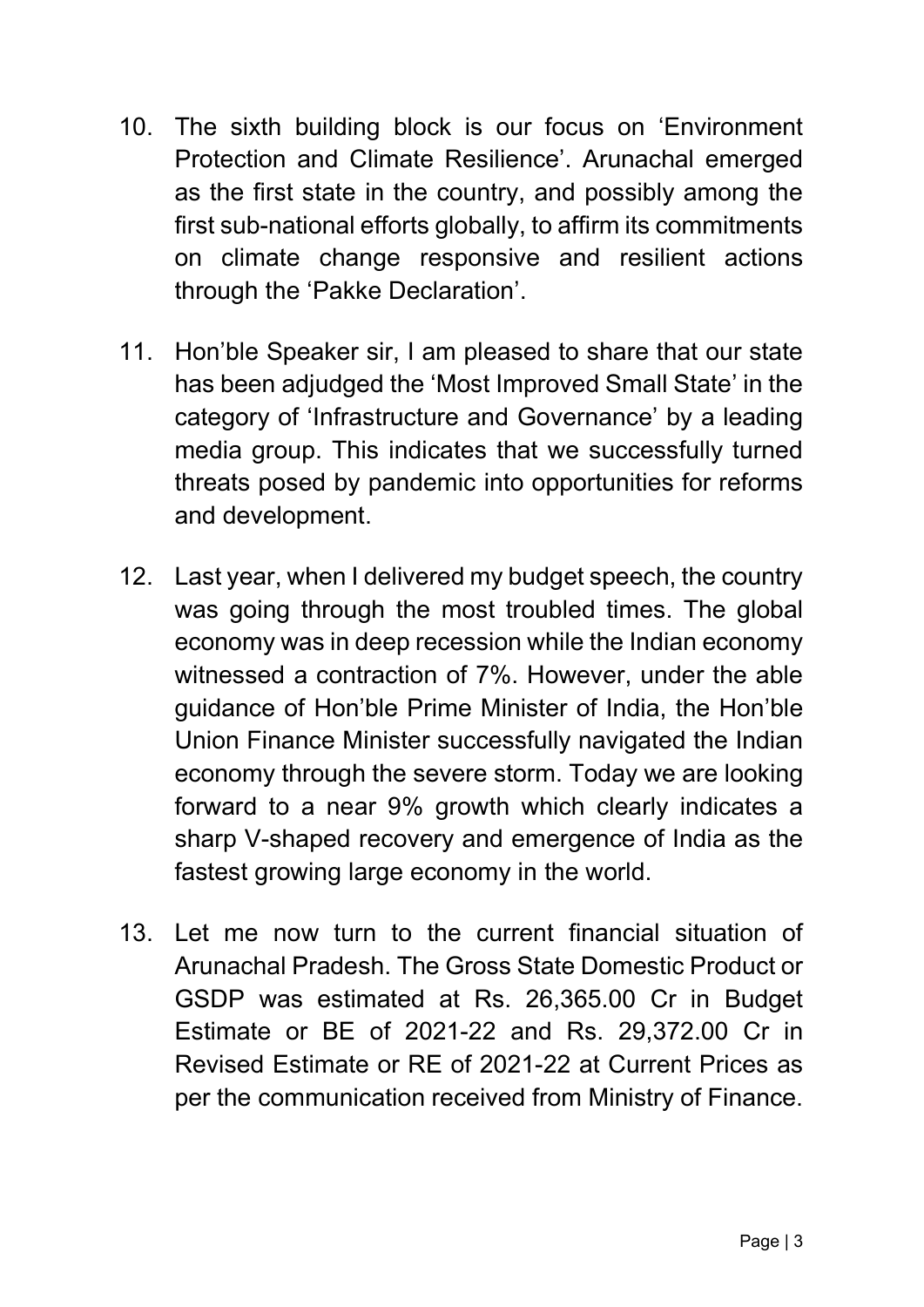- 14. Normally. while preparing the budget estimates of a financial year, we consider the GSDP communicated by the Ministry of Finance. Since the GSDP for the year 2022-23 is yet to be communicated, the GSDP of RE 2021-22 that is Rs. 29,372.00 Cr is taken into consideration for preparation of BE 2022-23.
- 15. During 2021-22, the Share of Central Taxes as per Union Budget 2021-22 was estimated at Rs. 11,693.94 Cr. I am pleased to state that the same has been enhanced to Rs. 13,062.50 Cr in Revised Estimate for the current financial year 2021-22. This is an increase of 11.7%.
- 16. I extend my sincere thanks to Hon'ble Union Minister of Finance for additional allocation of Share of Central Taxes to the tune of Rs. 1,368.56 Cr in Revised Estimate 2021- 22. This enhancement has been a welcome news after a hiatus of two years. Further, I welcome the initiative of Hon'ble Union Minister of Finance for front-loading the instalments of Share of Central Taxes for timely distribution to the states.
- 17. In the Budget Estimates of 2022-23, we are projecting revenue receipts of Rs. 24,253.54 Cr and capital receipts of Rs. 1,858.09 Cr making total receipts of Rs. 26,111.63 Cr, which is 15.64 % higher than the total estimated receipts of Rs. 22,581.00 Cr in BE 2021-22. The total receipts increased to Rs. 26,131.00 Cr in Revised Estimates of 2021-22.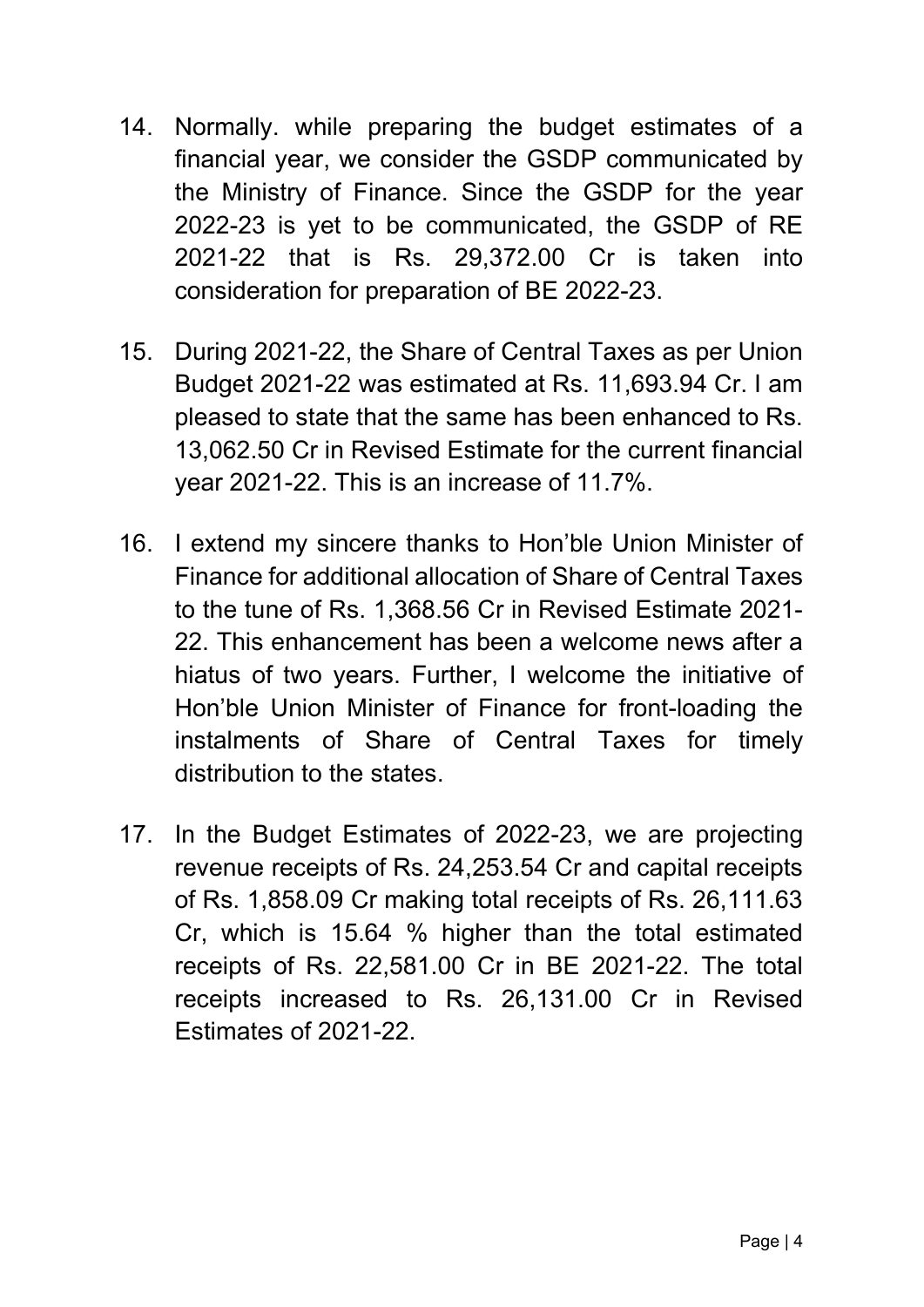- 18. Our Share of Central Taxes has been pegged at Rs. 14,348.54 Cr as per Union Budget 2022-23. It is a significant 10% more than the RE 2021-22. In addition, we have projected State's Own Tax Revenue at Rs. 2,090.00 Cr. The Non-Tax Revenue for 2022-23 is estimated at Rs. 935.00 Cr. Thus, our total estimated State's Own Revenue Generation is Rs. 3,025.00 Cr during 2022-23 which is also 10% more than the RE 2021- 22.
- 19. In the Budget Estimates of 2022-23, we are projecting revenue expenditure of Rs.18,201.55 Cr as against the Budget Estimates of Rs.15,344.32 Cr in 2021-22. The revenue expenditure is estimated at Rs.17,695.89 Cr in Revised Estimates of 2021-22.
- 20. In the Budget Estimate of 2022-23, the Capital Expenditure including loan components is estimated at Rs. 7,507.81 Cr as against Budget Estimates of Rs. 6,968.68 Cr in 2021-22, which is an increase of 7.74%. The capital expenditure is estimated at Rs. 8,014.01 Cr in Revised Estimates of 2021-22. The focus of the Government has been and will be on increasing capital expenditure to create socially and economically productive assets for accelerated development of the State.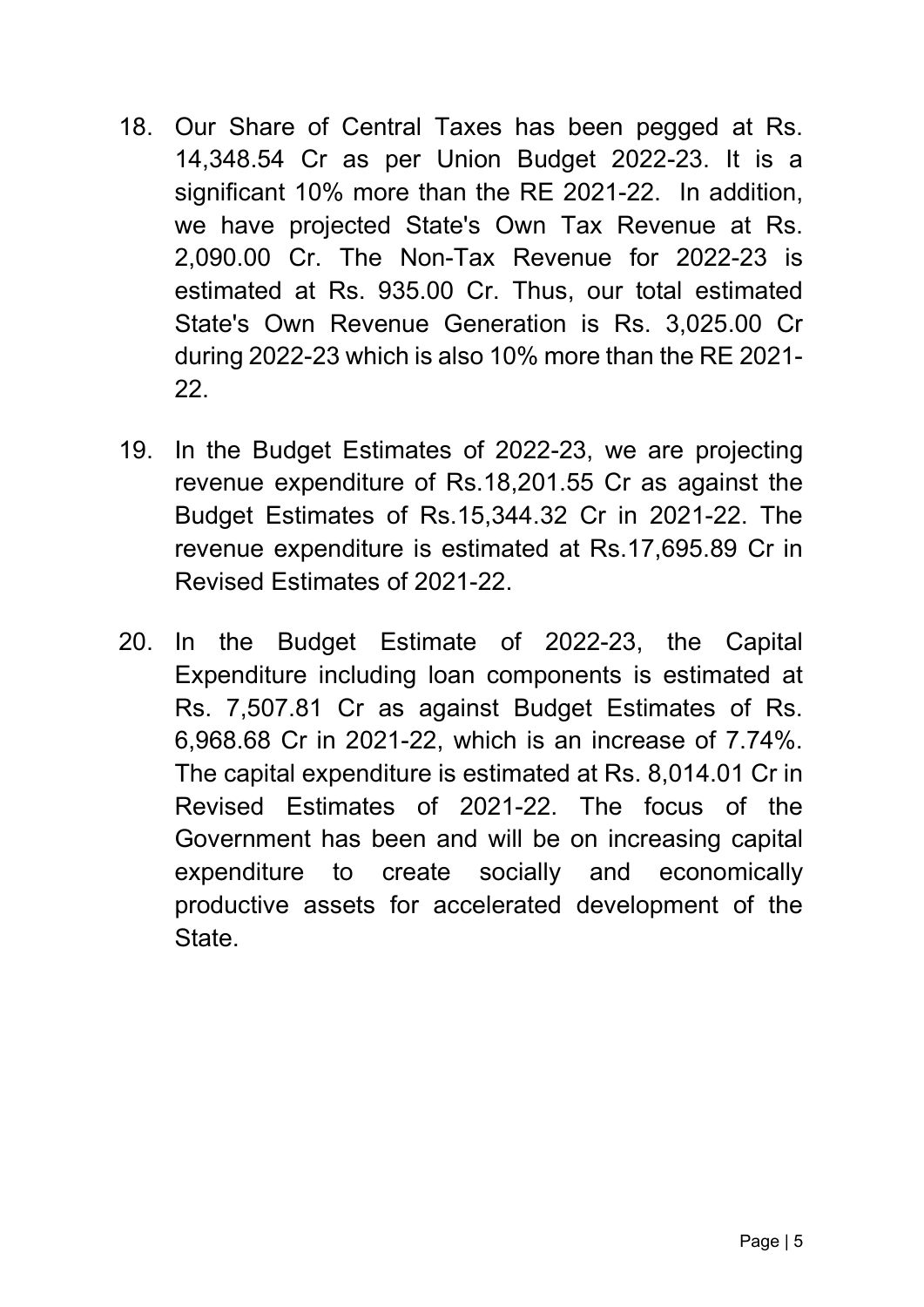- 21. In terms of expenditure strategy, we are committed to meet the fiscal deficit targets laid down in the Arunachal Pradesh Fiscal Responsibility and Budget Management Act, 2006 which was amended from time to time, based on the recommendations of respective Finance Commissions. Our fiscal deficit was estimated at 2.19% of GSDP in BE 2021-22 and pegged at 2.55% of GSDP in the Revised Estimates of 2021-22.
- 22. For the Financial Year 2022-23, we are able to keep the fiscal deficit at an estimated 2.20% of GSDP which is not only within the norms of fiscal deficit targets laid down in the Arunachal Pradesh Fiscal Responsibility and Budget Management Act 2006 but also at almost the same level as BE 2021-22.
- 23. We need to work in a coordinated manner to increase the financial resource base of our State. Our State's Own Tax and Non-Tax revenues contribute around 10% to the overall Budget. I am pleased to inform that Districts of Itanagar Capital Complex and Anjaw have witnessed growth in revenue and as such I have allotted an additional Rs. 20 Lakhs to these Deputy Commissioners under Untied Fund. I urge other Deputy Commissioners to focus on this area.
- 24. I am happy to mention here that our share of capital expenditure to the total expenditure has been consistently above the national average and the highest in the North-East Region. This indicates that we have successfully channelized our resources on return-yielding capital works.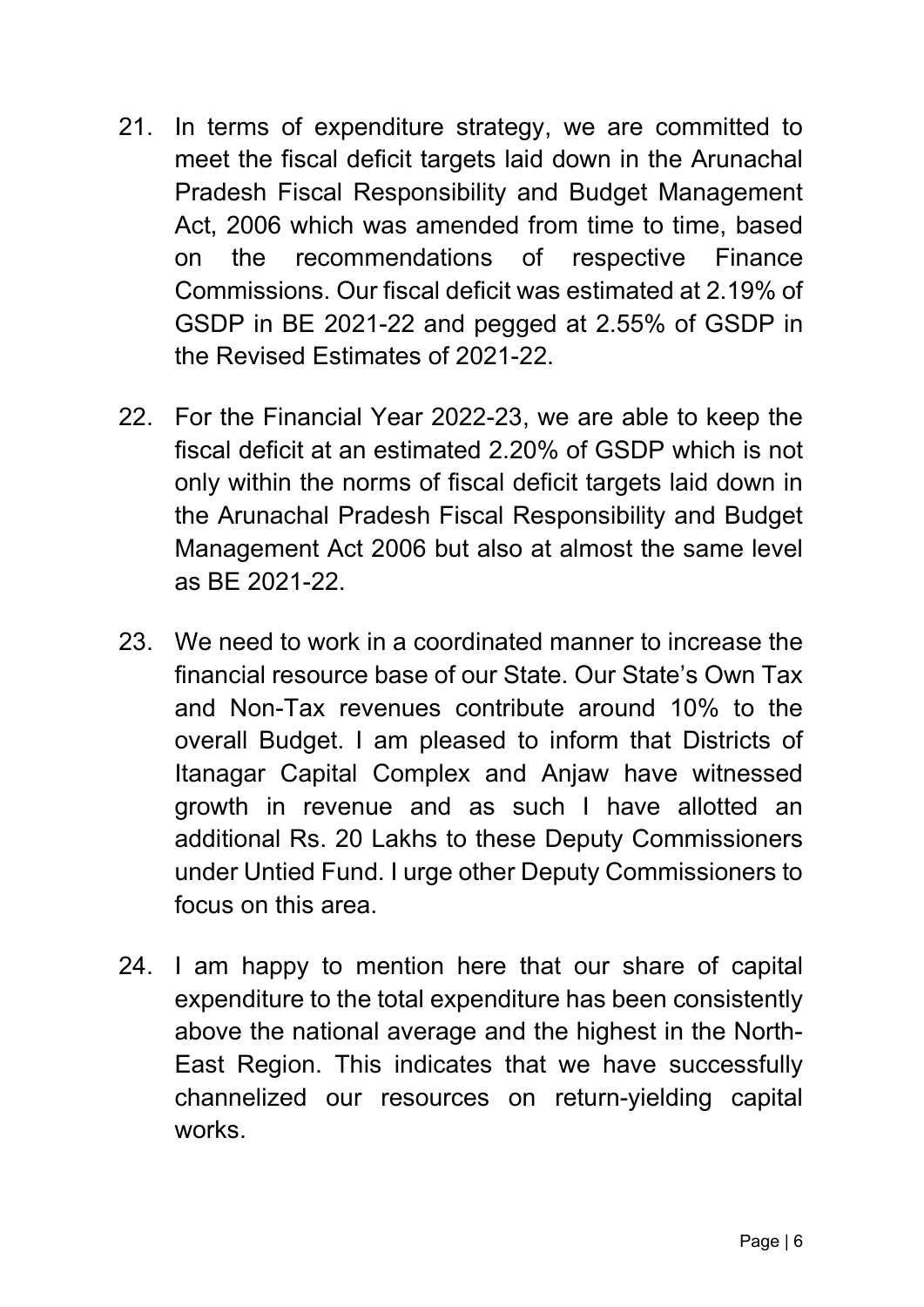- 25. I am pleased to inform that Arunachal Pradesh has been successful in ensuring prudent fiscal management throughout the pandemic. In spite of huge reduction in available resources in the last two financial years, we did not compromise on basic development schemes and not even once did we default in honoring our committed liabilities such as salaries, wages and loan repayments.
- 26. I am happy to inform that through meticulous planning and allocation of resources, in the last two years, we could allocate Rs.1,800 Cr for schemes under old SIDF, Additional RE, CCI, SPA and other such projects. We also cleared all pending demands under Centrally Sponsored Schemes worth more than Rs. 3,200 Cr. We can now confidently approach the new financial year with sufficient financial space due to significantly reduced levels of carry forward liabilities.
- 27. We believe in participatory approach of governance. Through the 'Jan-Bhagidari Portal' and one-to-one meetings with many stakeholders, we received several useful and productive suggestions. We will be felicitating the top three suggestions today.

#### 28. Hon'ble Speaker sir, our culture is our pride.

29. Carrying forward the ancient and time immemorial traditions of our ancestors, we are the proud tribal communities of Arunachal Pradesh, inhabiting this beautiful land for centuries. No other region in the world would have such culturally rich tribes co-existing peacefully as one. We are indeed one of the biggest repositories of diverse languages and cultures.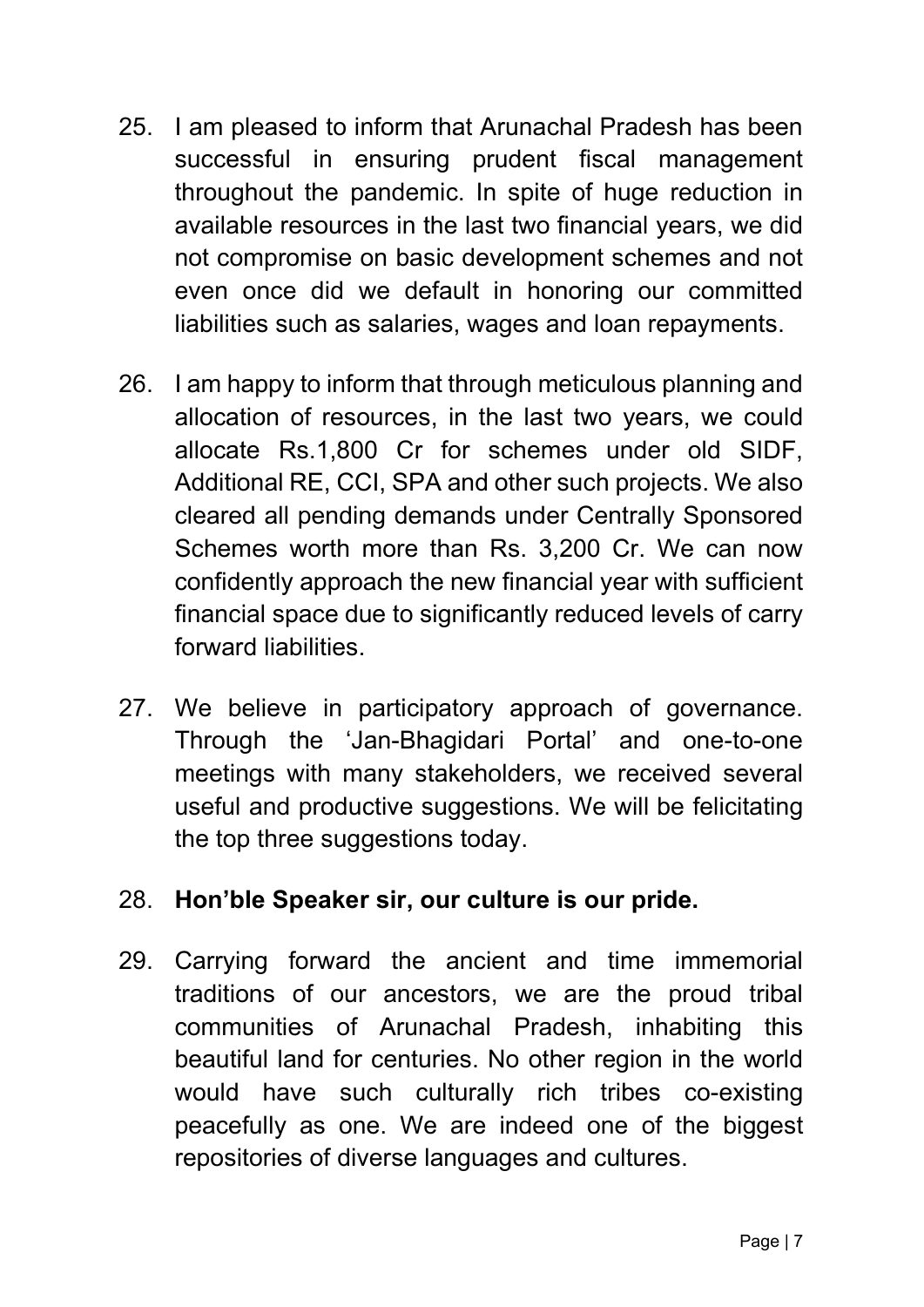- 30. During my last Budget Speech, I mentioned about the need for 'accepting modernity while adhering to traditions'. The fact that I am speaking on this aspect before elaborating on other development issues indicates the singular importance of the matter. Hon'ble Members, each one of us has the responsibility to preserve our rich tribal and indigenous culture without which our prosperity will not lead to happiness.
- 31. The Department of Indigenous Affairs was established to promote, preserve and nurture our cultural heritage. I am happy to mention that resource allocation for this department was significantly enhanced to Rs. 42 Cr in 21- 22. We will continue with high levels of allocation on various projects under this department.
- 32. Much of our traditional knowledge, history, social unity and value system is reflected in priestly chanting. In the last budget, I had announced that Government will provide an honorarium to registered indigenous priests. I am happy to inform that we have registered over 3,000 priests. I propose to increase the allocation for honorarium to registered indigenous priests to Rs. 4 Cr.
- 33. The Nyubu Nyvgam Yerko Gurukul school in East Kameng has captured the popular imagination. In 21-22, we provided Rs. 3 Cr for establishing two indigenous schools. We will establish an Indigenous Gurukul school in Wada Bagang village, Chyang Tajo in East Kameng in the coming year. For establishing 2 more such indigenous learning schools, I propose to allocate a sum of Rs. 3 Cr.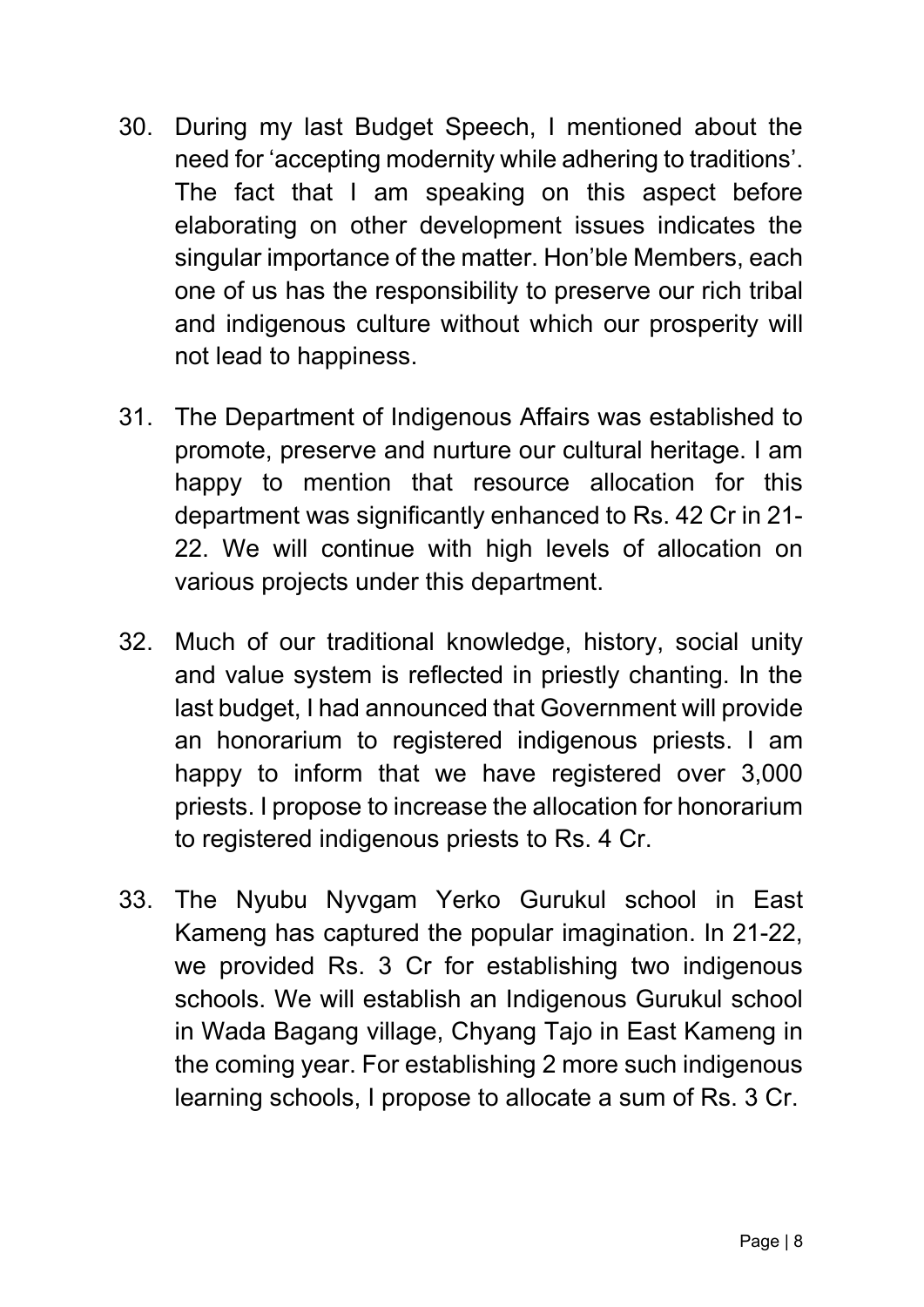- 34. In 21-22, we provided Rs. 4 Cr for establishing indigenous prayer centers. I am happy to propose a significantly enhanced allocation of Rs. 10 Cr for the same this year.
- 35. Along with allocating Rs. 3 Cr for construction of tribal cultural centers, I propose Rs. 8 Cr for comprehensive upgradation of the Siddharth Vihar Community Hall in Itanagar. We will also establish a Donyi Polo Kumko in Pasighat for which I propose to separately earmark Rs. 2 Cr.
- 36. Arunachal is a treasure house for folklore, folk songs, traditional medicine, spiritual healing systems, innate knowledge of mountains, rivers, topography and medicinal plants. Serious efforts are required to preserve, document and digitize this rich knowledge for the sake of future generations.
- 37. The Department of Indigenous affairs has taken up the project of documenting the cultural heritage of Adi, Nyishi, Wancho, Nocte and Tangsa tribes in the first phase. We will further strengthen this initiative.
- 38. It is a matter of pride for us that Research Institute of World's Ancient Traditions, Cultures and Heritage - RIWATCH, situated in Roing, is emerging as a leading cultural research institute linking vibrant and living 'Cultures' with sustainable prosperity. It has been making remarkable contributions to promote study and research in culture, ethnic life, traditions, mother tongues and sustainability. The Government of Arunachal Pradesh would continue to partner with such organizations for preservation and enrichment of our culture.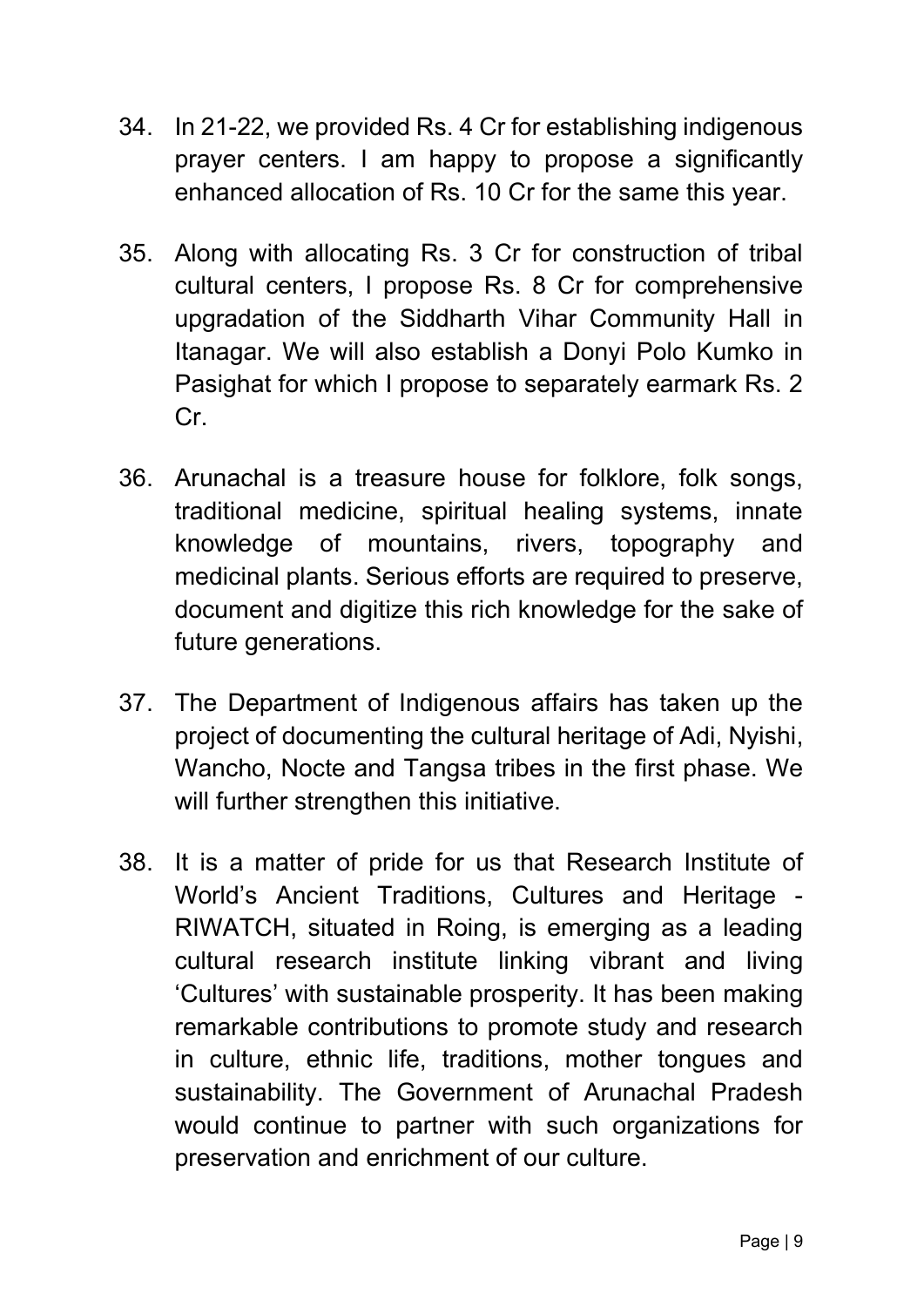- 39. Hon'ble Speaker sir, Governance Reforms and Prudent Financial Management will guide us in the coming year.
- 40. The Co-win App through which India conducted the world's biggest vaccination programme proved that with adoption of right technology we can overcome all bottlenecks and reach the last citizen.
- 41. It is a matter of pride for all of us that our Hon'ble Chief Minister Pema Khandu ji has taken up the mission of Governance Reforms in Arunachal Pradesh as an article of faith. Through adoption of modern management and technological tools in governance we would continue to improve ease-of-living so that no citizen is left behind.
- 42. 100% implementation of e-Office in Civil Secretariat is nothing but a miracle! My sincere thanks to all the government officials for making it possible at the fastest possible speed.
- 43. Establishment of 'Arunachal Pradesh Staff Selection Board' and completely re-engineering the same after initial hiccups indicate strong political will of this government for reforms and bringing in an era of transparency and efficiency. The Board has made us proud by successfully conducting many examinations and has emerged as a role model in the country.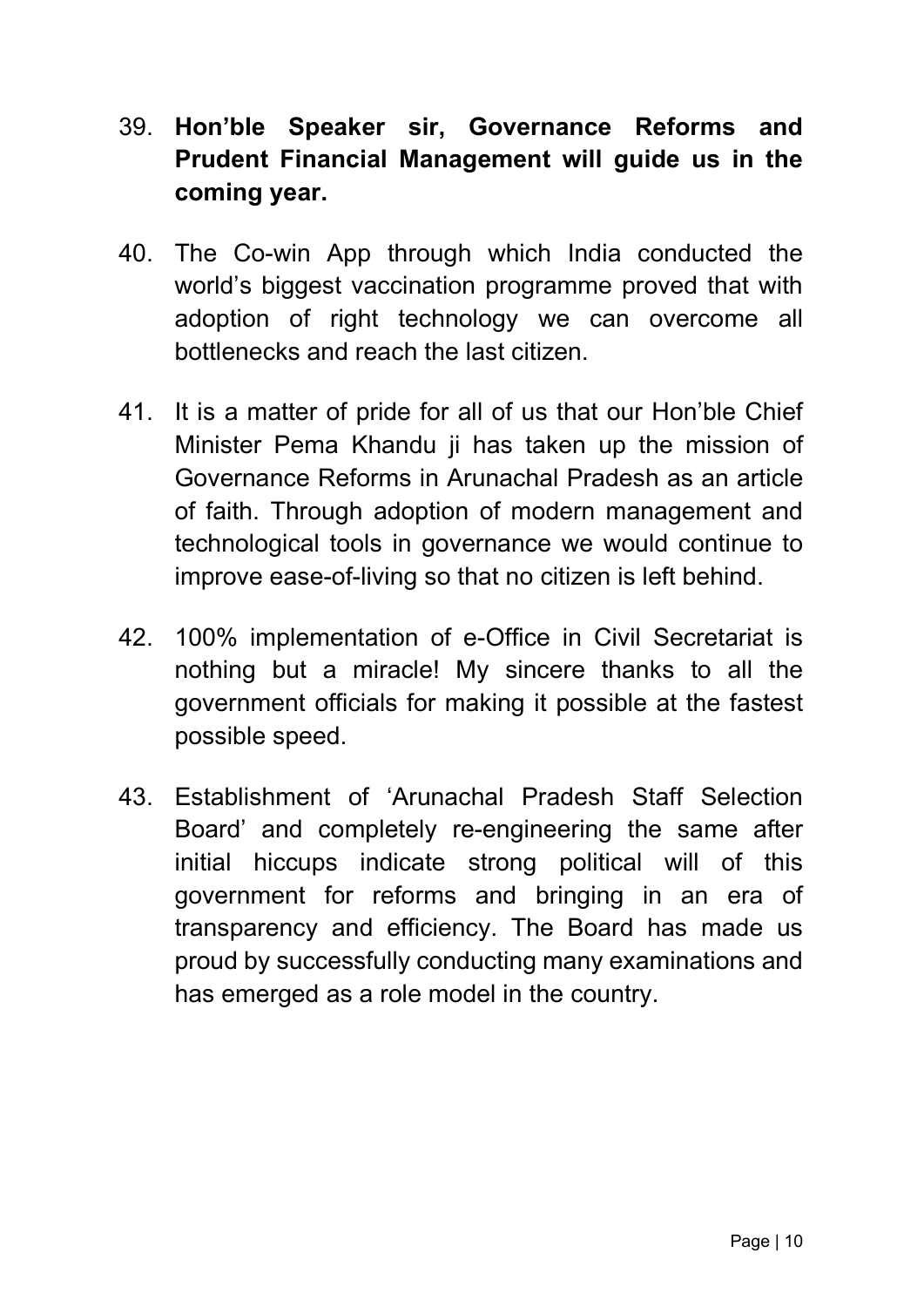- 44. Hon'ble Speaker sir, I on the behalf of all the legislators, thank you for launching the e-Assembly module. I also thank Hon'ble Chief Minister for launching the e-Cabinet module. With the implementation of e-Abkari, the excise collection has become easier and business friendly. The Ease of Doing Business Portal covering 10 Districts in the first phase is now live.
- 45. Hon'ble Chief Minister deserves appreciation for adopting e-Pragati for close monitoring of projects. I am confident all the Departments will expeditiously implement priority projects taken up in e-Pragati reviews.
- 46. The electronic payment system launched by the Department of Power in 9 towns has been received well with 14,000 customers joining this platform.
- 47. Immense benefits to the citizens are accruing through these initiatives. I, therefore, take this opportunity to announce that Government has decided to observe the year 2022-23 as Year of e-Governance.
- 48. We will take up 22 e-governance projects to commemorate the year 2022. These projects covering Government-to-Government and Government-to-Citizen interfaces, once implemented, would bring in Total Quality Management concept in governance.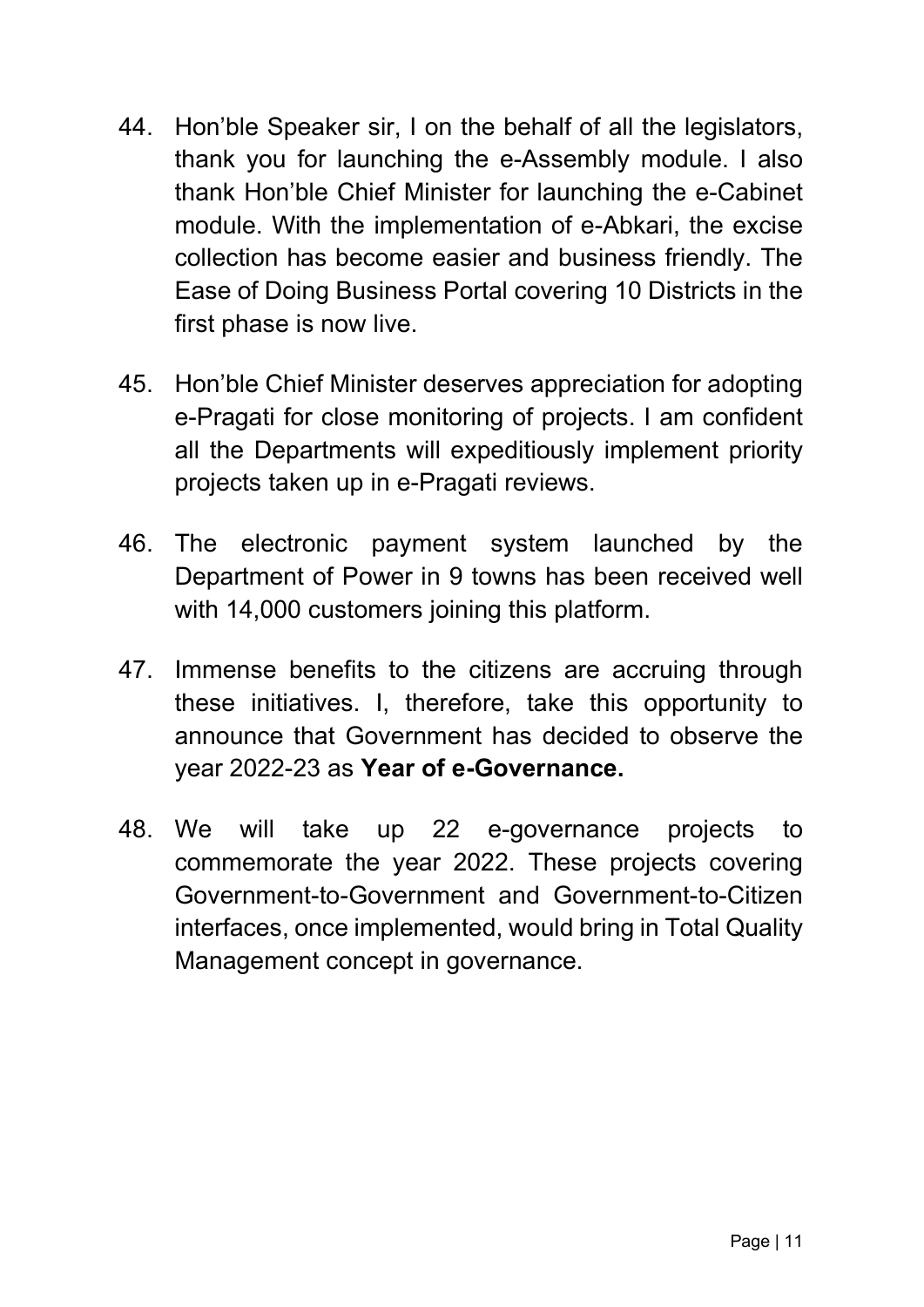- 49. Hon'ble Members, under this e-governance initiative, we will implement
	- (i) e-Application,
	- (ii) e-Tele-Medicine,
	- (iii) Hospital Management Information System,
	- (iv) e-Seva portal,
	- (v) e-Learning,
	- (vi) e-Atma Nirbhar Arunachal Portal,
	- (vii) e-Indigenous Culture portal,
	- (viii) Community Radio,
	- (ix) Digital Café in every Government Library with e-Granthalay,
	- (x) Digital Connectivity to all administrative headquarters,
	- (xi) Digital Connectivity to Higher Secondary and Secondary Schools,
	- (xii) CM-Dashboard,
	- (xiii) e-Monitoring and e-Geotagging,
	- (xiv) e-Office in Districts and Directorates,
	- (xv) e- Human Resource Management System including e-Annual Performance Appraisal Report,
	- (xvi) e-Treasury and Integrated Finance Management System,
	- (xvii) e-ILP,
	- (xviii) e-DBT,
	- (xix) e-Shakti,
	- (xx) e-CCTNS
	- (xxi) 4G to 1,683 villages and
	- (xxii) e-Pragati with Web-Portal and Mobile App.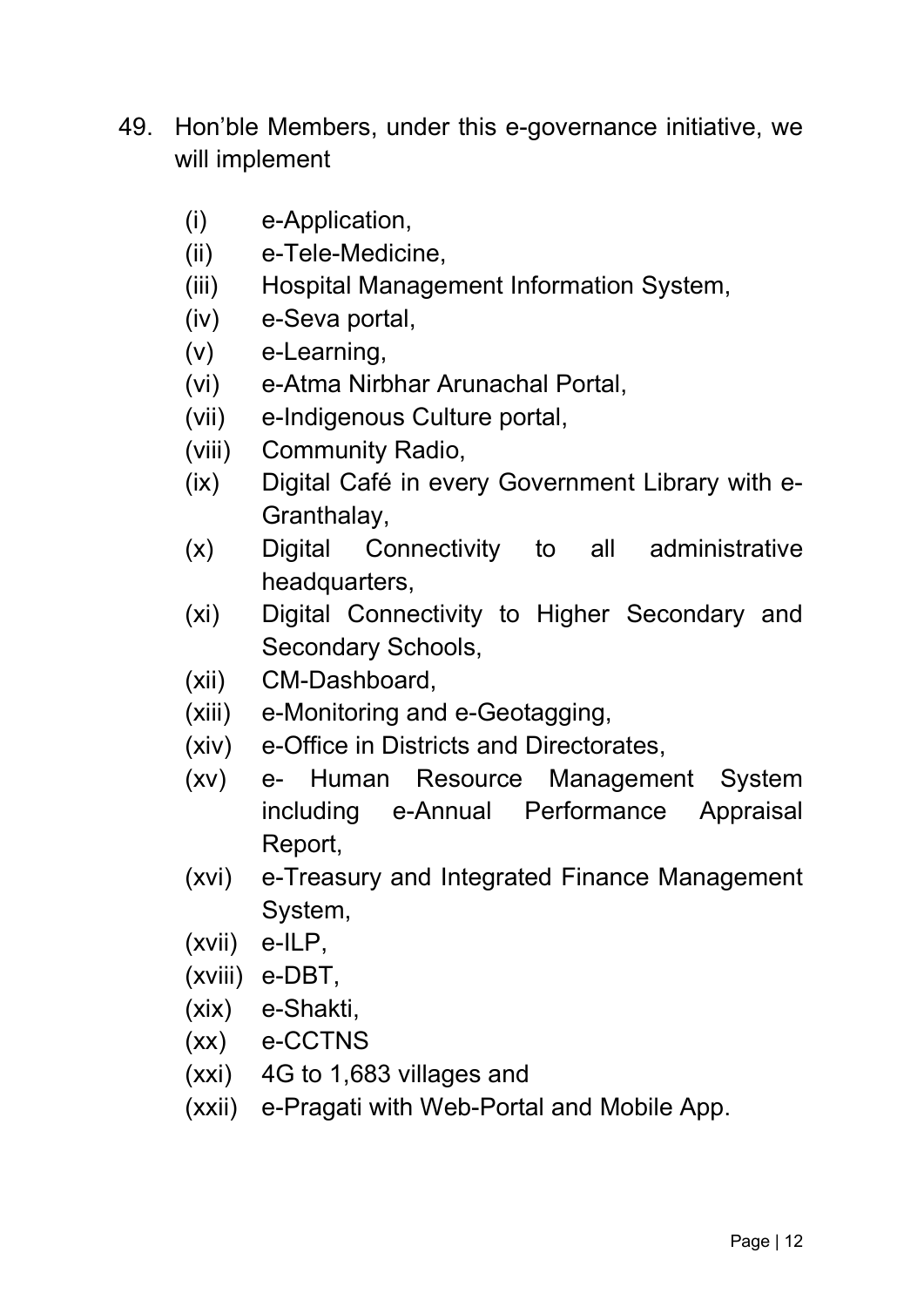- 50. Hon'ble Speaker sir, we have already started our journey to achieve the 22 goals. I propose to make an allocation of Rs. 22 Cr to carry out the above e-governance initiatives.
- 51. Improving 'Sustainable Development Goals' or SDG score is synonymous with improvement in development. Therefore, the State Government has announced a SDG trophy to create healthy competition amongst the districts.
- 52. Hon'ble Speaker sir, this year we will expand the scope of our training initiatives for Arunachal Pradesh Civil Service officers and other State Government officers for induction as well as In-service training. I propose to allocate Rs. 5 Cr for the same.
- 53. Space Applications have immense utility in Arunachal Pradesh as majority of our area is remote, mountainous and difficult to access. Remote sensing can be used for effective planning of resources in such areas for which I am earmarking Rs. 5 Cr. I also propose to provide an initial allocation of Rs. 7 Cr to the Department of Science & Technology for taking up innovative projects.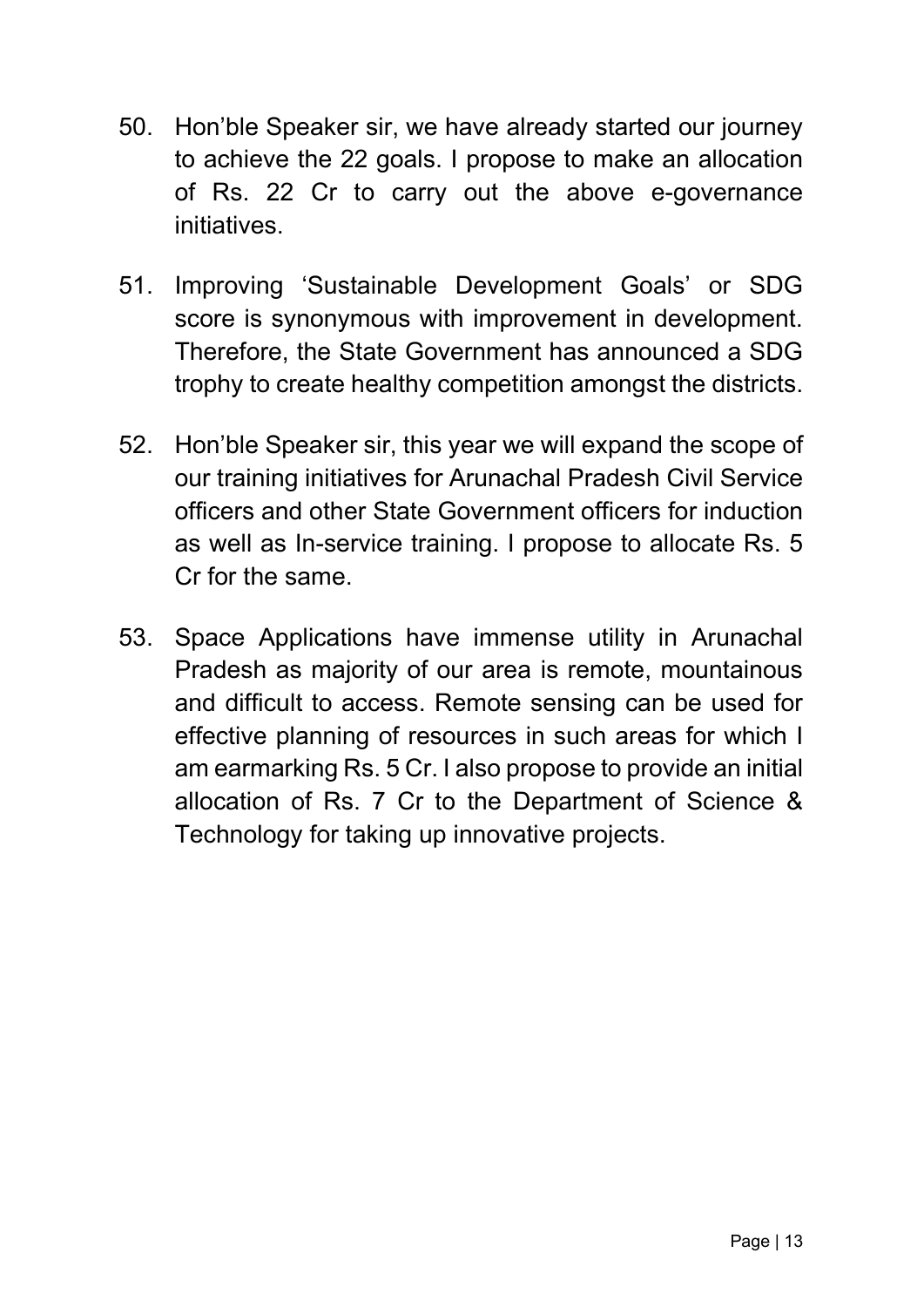- 54. The State Government has decided to use 'Drones for Social Impact' since effective utilization of this emerging technology can help in improving various aspects of governance. Also, mainstreaming of this technology will create several skilled jobs that did not exist in the recent past, for example drone pilots, maintenance, software, and logistics technicians. This new initiative will be implemented by various Departments and I am happy to make a provision of Rs. 50 Lakhs each for the Departments of Agriculture, Horticulture, Health & Family Welfare and Forest, Environment & Climate Change, respectively.
- 55. With a view to expand financial inclusion, it is my pleasure to announce that:
	- i. The State Government will make payment of Rs. 330/- per annum per subscriber for all contingency workers, casual labourers and Auxiliary Labour Corps or ALCs working with State Government and aged between 18 to 50 years for providing life insurance cover of Rs. 2 Lakhs under the 'Pradhan Mantri Jeevan Jyoti Bima Yojana'.
	- ii. Additionally, Government will pay Rs.12/- per annum per subscriber for accident cover of Rs. 2 Lakh in case of death and Rs. 1 Lakh for partial disability under the 'Pradhan Mantri Suraksha Bima Yojana' for all contingency workers, casual labourers and ALCs working with the State Government.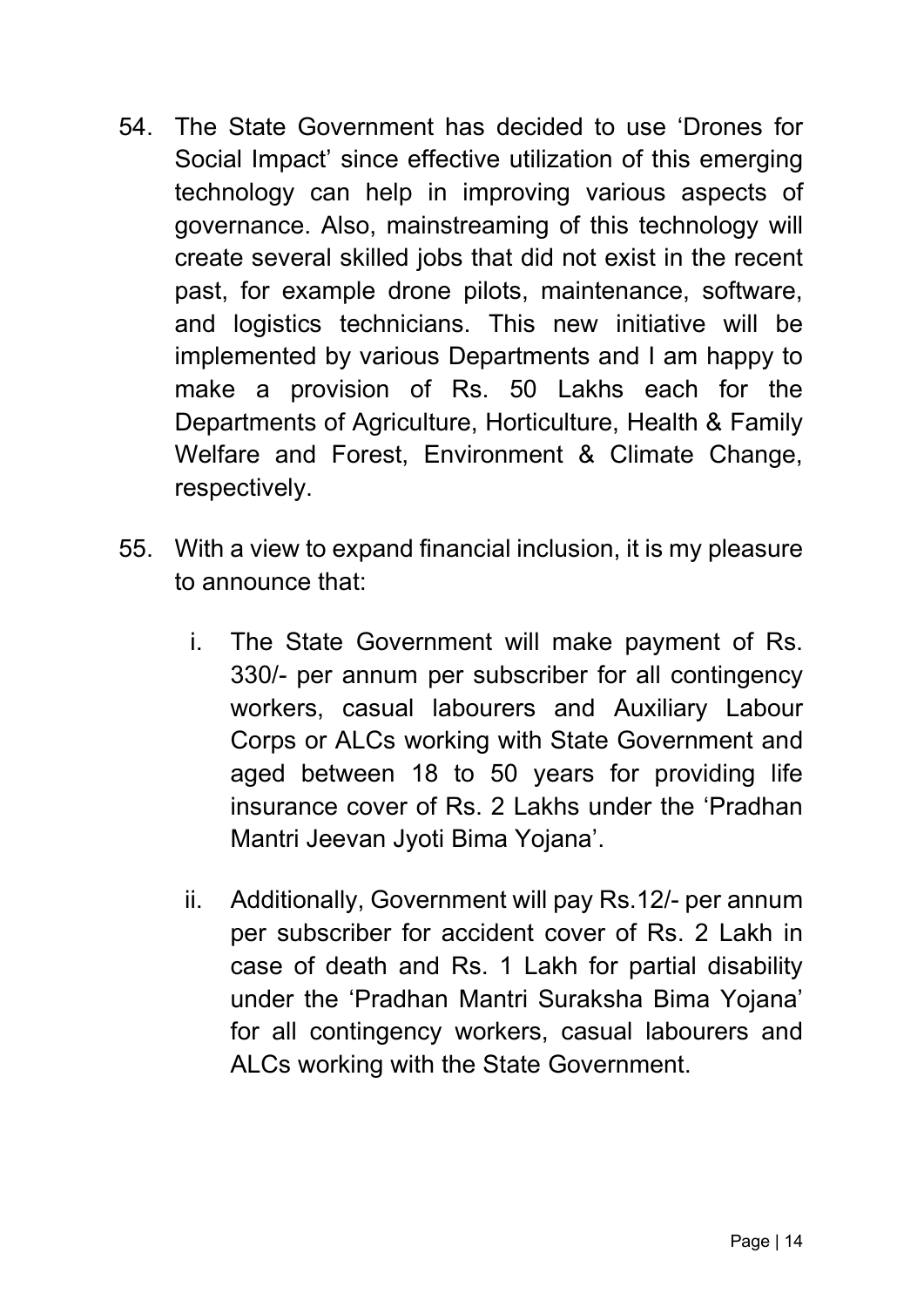- 56. Hon'ble Speaker sir, we feel sincerely that for 30 or more years of dedicated service to the people and Government of this State, timely payment of pensionary benefits is owed to government servants. With this view, I propose to introduce an 'Online Pension Management System' for ease of management of the pension and other pensionary benefits which are due to the retired Government servants and eligible family members. A fund provision of Rs. 1 Cr has been proposed for this.
- 57. Government of Arunachal Pradesh has established 'Arunachal Pradesh Innovation and investment Promotion Park' which is the first of its kind of facility. We have incubated 31 startups this year and propose to incubate many more.
- 58. To further harness bright ideas, I am happy to announce 'Arunachal Pradesh Start-up Policy' through which we would provide assistance to young entrepreneurs to ideate and build their startups. I propose an allocation of Rs. 10 Cr to implement this initiative.
- 59. With more than 400 successful entrepreneurs accessing subsidy for their businesses, 'Deen Dayal Upadhyay Swavalamban Yojana' has emerged as a popular flagship scheme for the State. I am happy to inform that, encouraged by the response from young entrepreneurs, I propose a jump in allocation to Rs. 50 Cr for subsidy under this scheme which will lead to an investment of Rs. 125 Cr.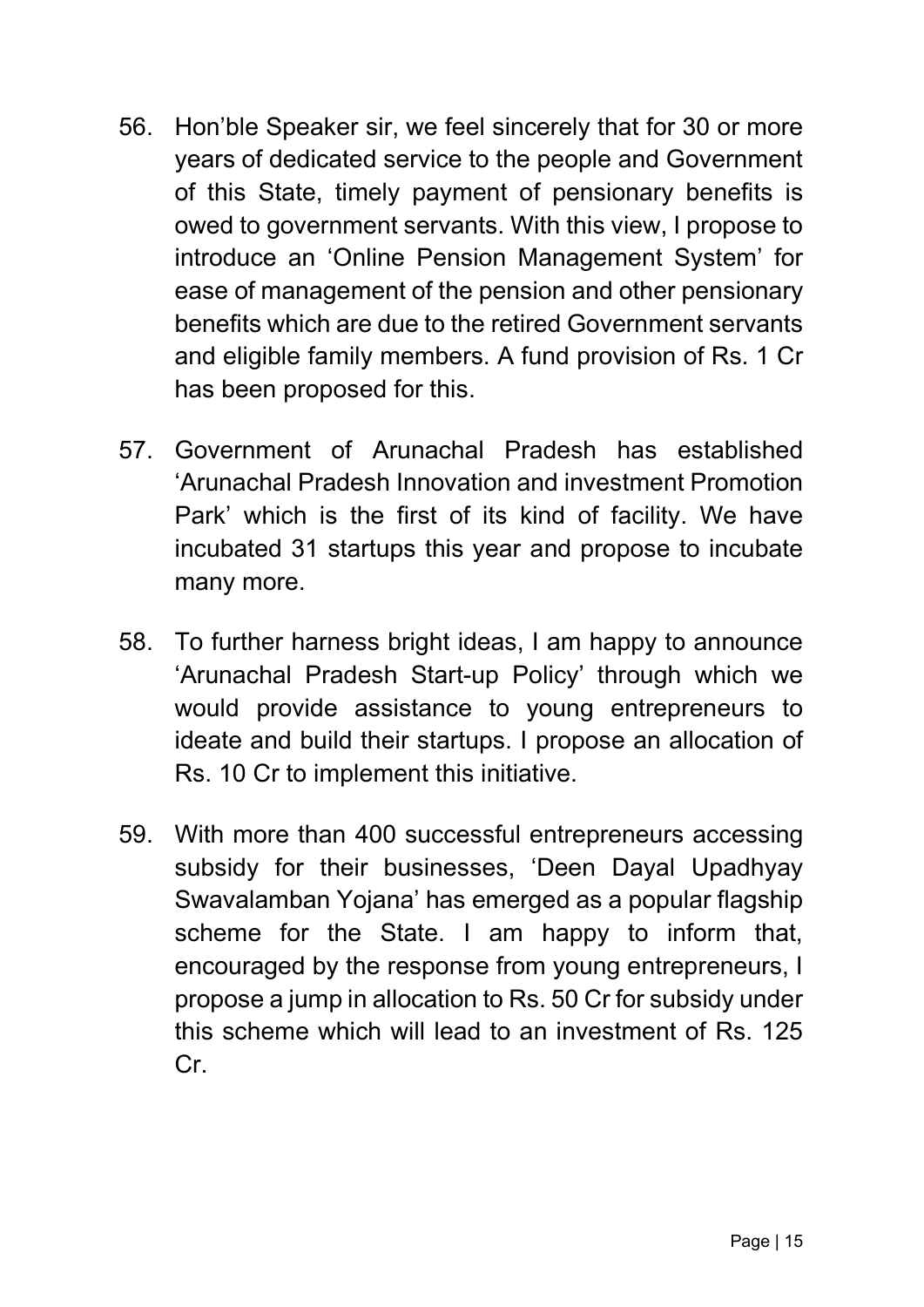- 60. I propose to increase the Untied Fund at the disposal of Deputy Commissioners from current level of Rs. 50 Lakhs to Rs. 75 Lakhs. I suggest that Deputy Commissioners may take up innovative projects to ensure no citizen is left behind.
- 61. In a 'significant step' in the history of strengthening grassroot democracy in the State, our government has devolved powers to the 'Panchayati Raj Institutes' or PRIs in 29 subjects. The devolution of power is based on 'Sustainable, Participatory, Inclusive, Comprehensive and Empowerment or SPICE formula that has evolved after several brainstorming sessions with stakeholders.
- 62. The Government is committed to provide 10% of State Own Tax Revenues to the PRIs to enable our local bodies to undertake local area development. I am happy to propose an allocation of Rs. 123 Cr for the PRIs in Arunachal Pradesh.
- 63. Hon'ble Speaker sir, 'Sustaining Investments in Health' is key to progress towards universal health coverage.
- 64. I would like to thank all the Hon'ble MLAs, PRI members, community-based organizations, youth associations, NGOs, spiritual and religious leaders for the excellent cooperation with the Government during the ongoing pandemic. Due to our collective efforts, the State recorded the second lowest mortality rate in the country with recovery rate consistently being over 99%.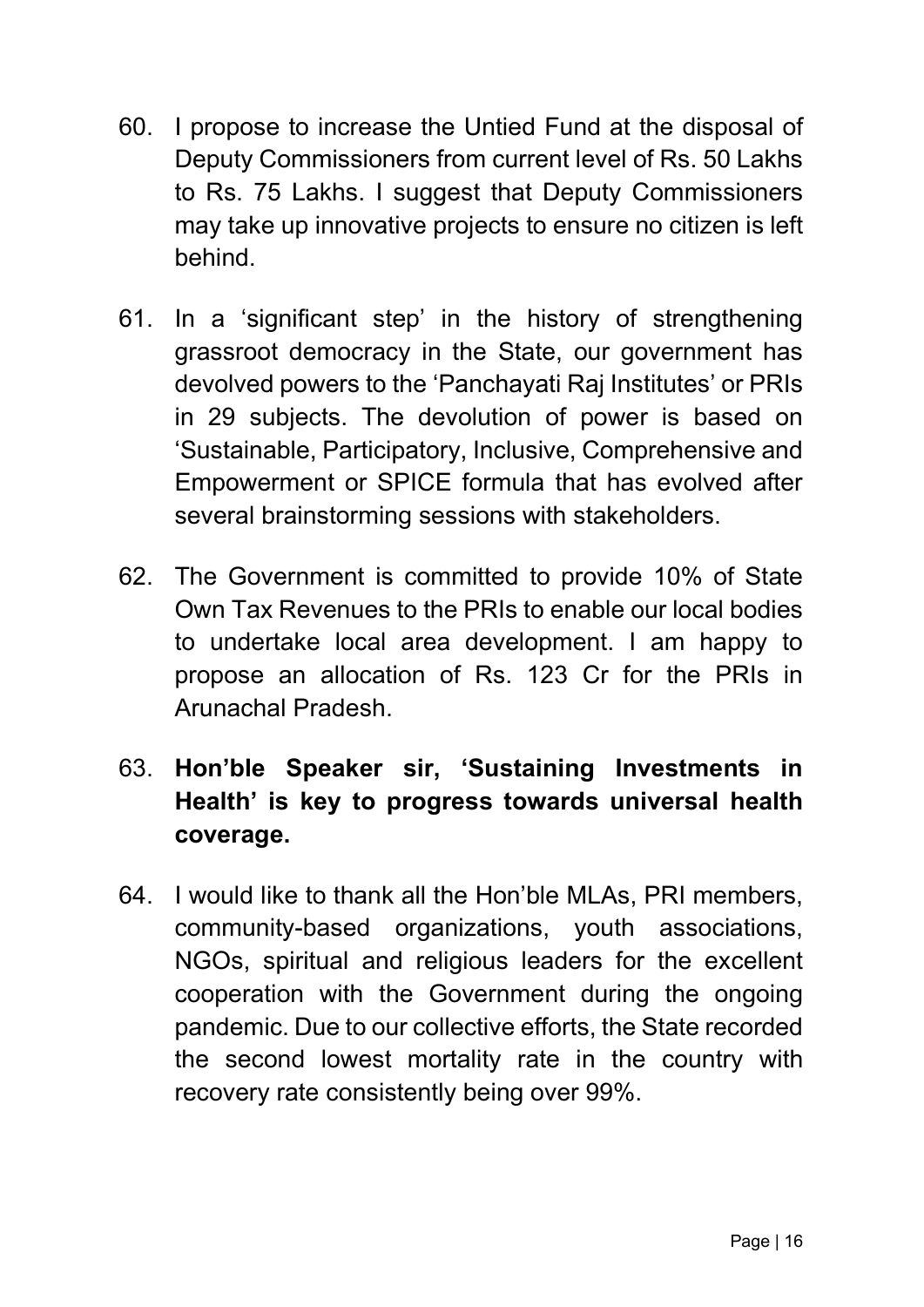- 65. With the kind permission from Hon'ble Speaker and the selfless volunteerism of Hon'ble MLAs, a Dedicated Covid Hospital was established in MLA Apartments at Chimpu where 1,538 indoor patients have been treated so far. This dedicated COVID Hospital at Chimpu, managed by TRIHMS, did a tremendous job in saving lives and mitigating hardships of the COVID-19 affected patients. And I must say that the professional treatment, care and services provided by this hospital matched the best in the country.
- 66. With the cooperation of the Legislative Assembly, the Government has decided to convert the MLA quarters into a specialty hospital when the Pandemic is over. The Hospital at Chimpu will have four separate centers of Maternal & Child Health, Ophthalmology, Tertiary Cancer Care and Sports Medicine & Physical Rehabilitation.
- 67. I thank Hon'ble Prime Minister Shri Narendra Modi ji for the courageous and generous decision to provide COVID-19 vaccines free of cost to all eligible categories. The State has administered a total of 16.5 Lakhs doses of COVID vaccine so far contributing to the national effort, which is the largest immunization program in the world. And these globally acknowledged efforts have not only helped to lower the risk of severe disease and mortality but also resulted in a sharp V-shaped economic recovery.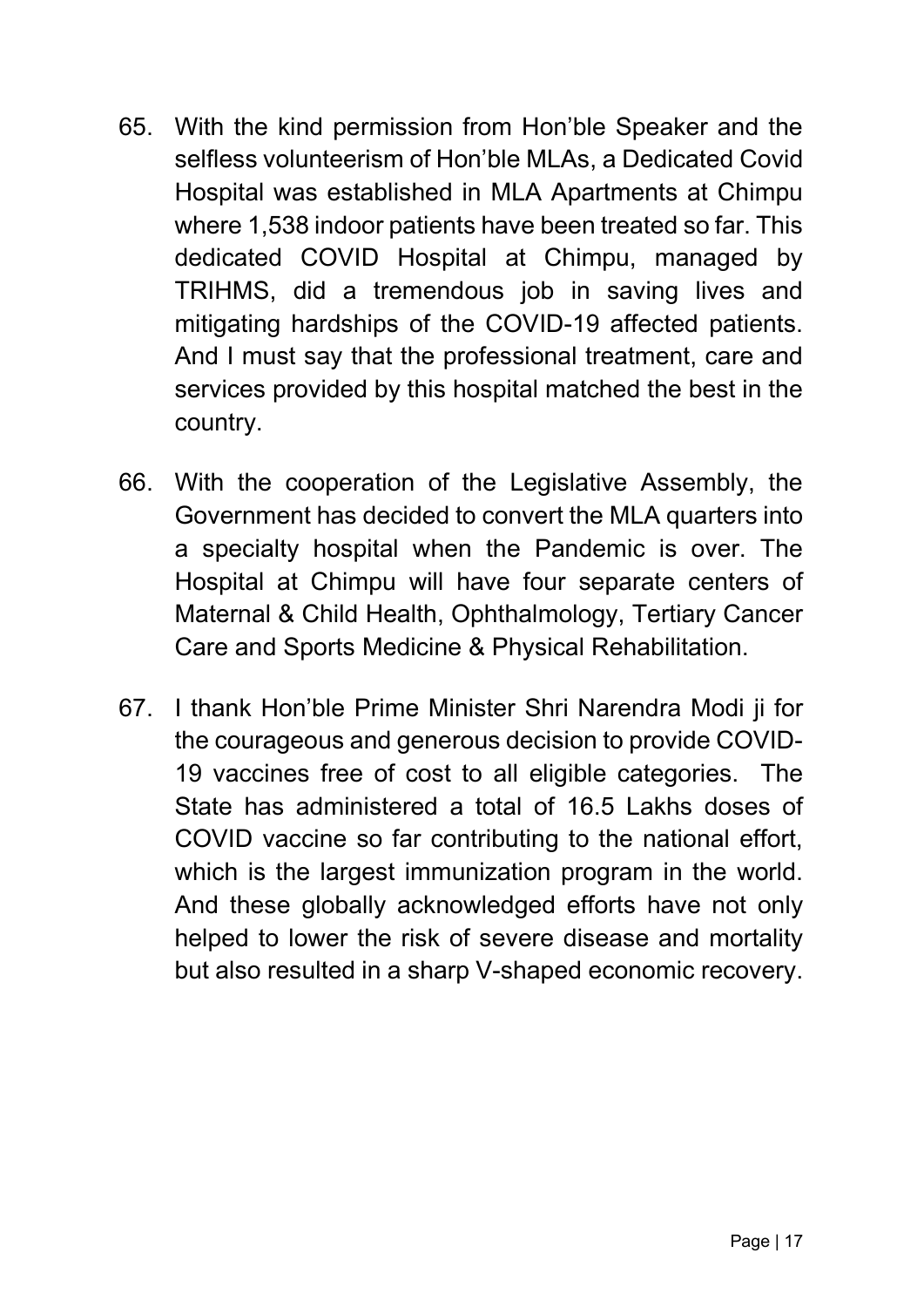- 68. The 108 Ambulance service was launched on 21st June 2021, the 'International Day of Yoga', with 84 basic life support ambulances. Out of the 2,167 cases that have been served, 519 were pregnancy and 166 were cardiac cases. The average response time from call to scene is 15 mins 30 seconds in rural areas and 13 mins 13 seconds in urban areas. Due to large geographical area of our State, the average kilometre per patient covered is 183 kilometres.
- 69. To add to the fleet of the much appreciated and needed ambulance services, I am proposing a specific allocation of Rs. 6 Cr for provision of additional two patient transport ambulances in each district to be placed at the disposal of the District Medical Officers.
- 70. I am happy to inform the Hon'ble Members that from a 33% human resource gap with respect to the sanctioned posts, we have managed to reduce the overall shortfall in human resources for health to just 6% in our State.
- 71. Speaking of health human resources, you may be aware that there is a need for nursing professionals across the world, particularly in Japan. As such, I propose to earmark an initial provision of Rs. 50 Lakhs for engaging Japanese instructors in all our nursing schools and colleges on contractual basis.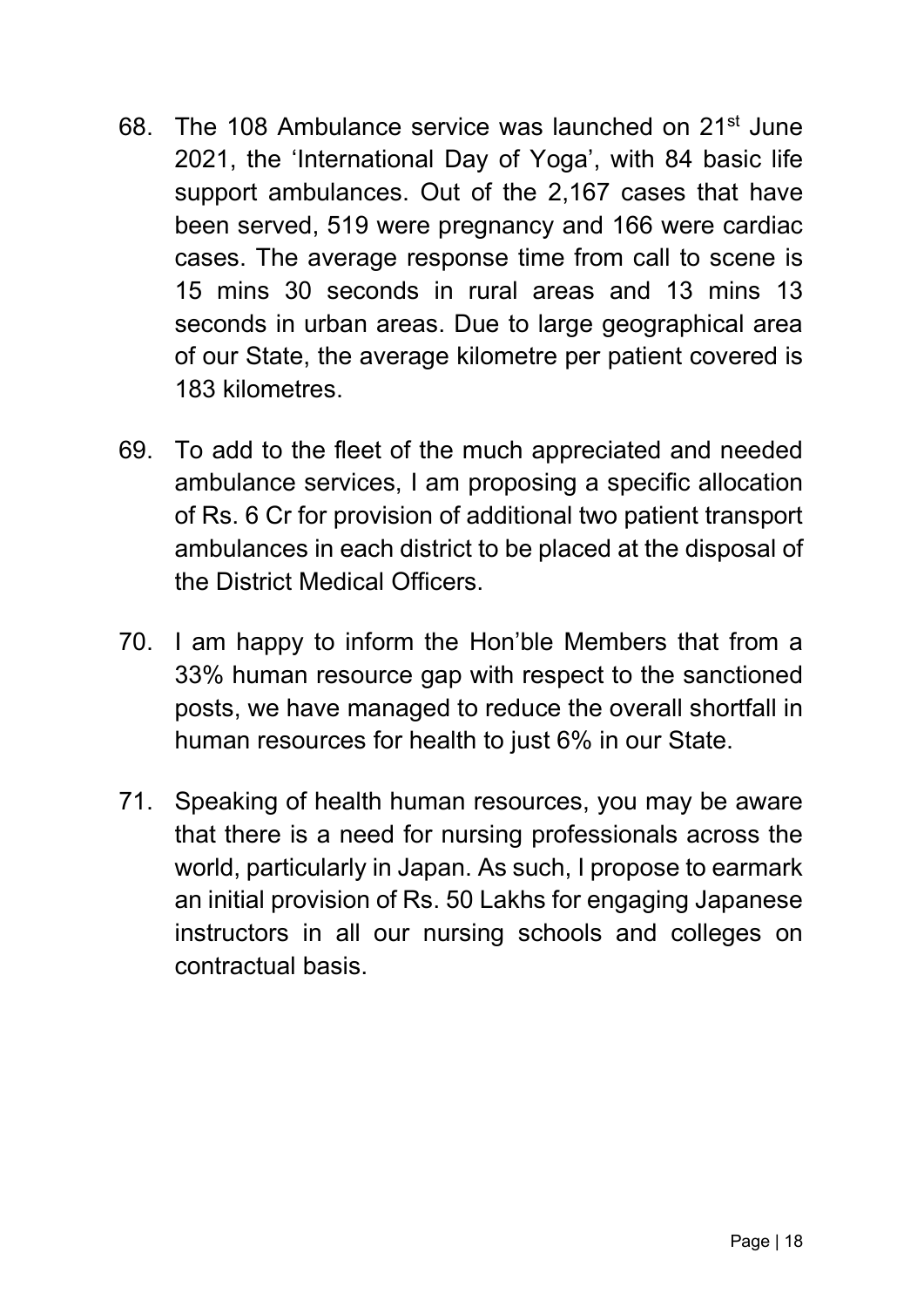- 72. The Government is upgrading 18 District Hospitals in the State with an amount of Rs. 250 Cr and the work is progressing rapidly. It gives me satisfaction to announce that in the coming financial year 2022-23, 60 identified Primary Health Centers or PHCs and Community Health Centers or CHCs will be upgraded, one each in every Constituency into Model Units to be called Golden Jubilee PHCs and CHCs. Towards this end, I propose to earmark an amount of Rs. 30 Cr.
- 73. The Bakin Pertin General Hospital at Pasighat is one of the oldest hospitals in the State providing valuable service to the people. The Government has decided to upgrade the Hospital and I propose to allocate a sum of Rs. 20 Cr. to initiate the upgradation work in the coming year.
- 74. In order to share the workload of TRIHMS, we will build a 40 Bed District Hospital with a Maternal and Child Wing at Doimukh at a cost of 10 Cr. I also propose to increase the grant-in-aid to TRIHMS from the current level of Rs. 28 Cr to Rs. 40 Cr.
- 75. Our government envisions transformation of the 'Casualty Rooms' in all general and district hospitals into state-of-art 'Emergency Care Centers'. In order to launch this initiative aimed at providing quality, accessible and affordable emergency care, I propose to earmark an amount of Rs 2.5 Cr under the new initiative to be called 'Chief Minister Health Emergency Life Protection Service' or CM-HELPS.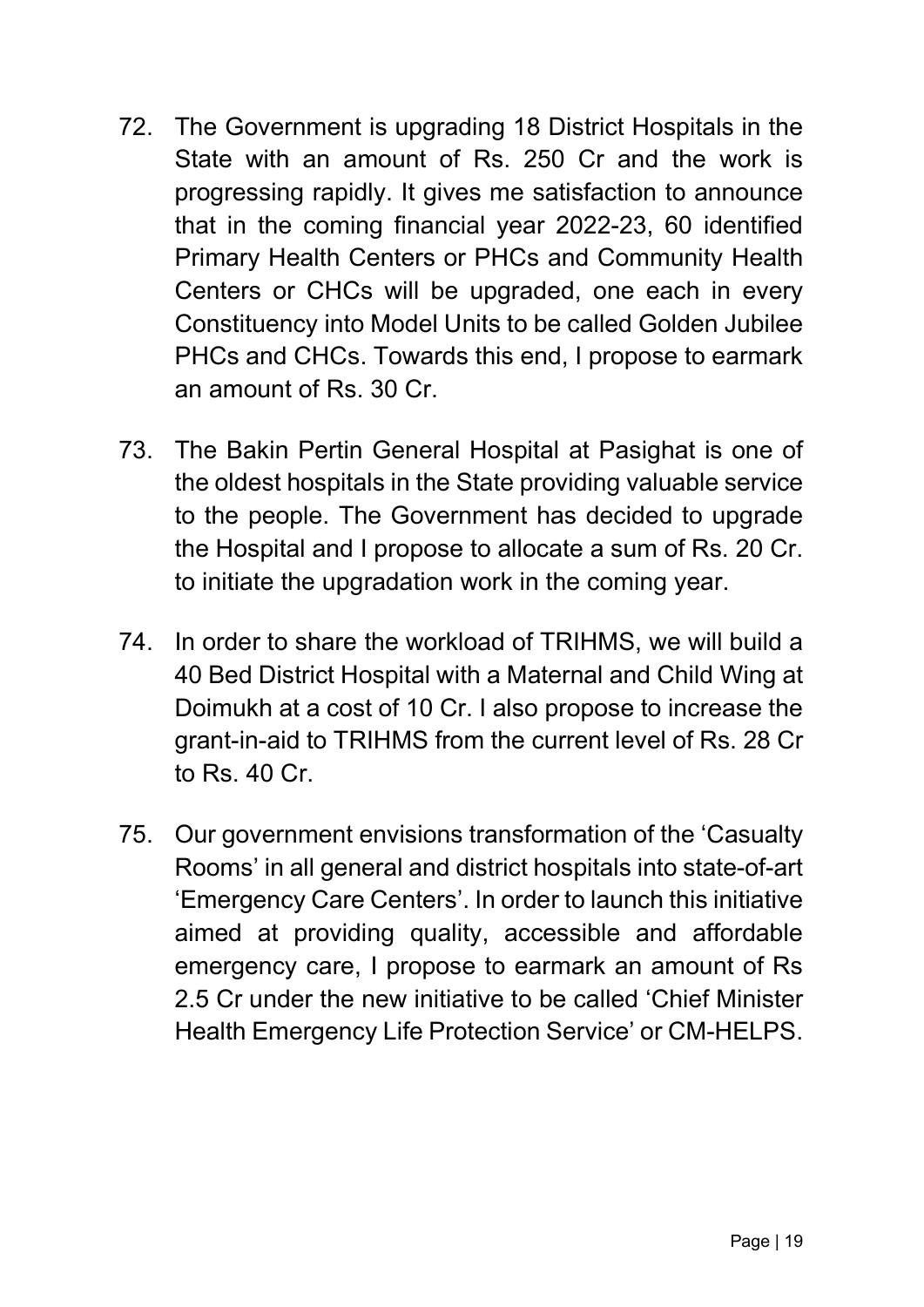- 76. Hon'ble Speaker sir, concerned about the growing menace of drug-addiction in the State, the Government has adopted the 'Arunachal Pradesh Policy on Psychoactive Substance 2021' for coordinated efforts. Under the harm reduction pillar of the multipronged strategy, we will establish state-of-art treatment and rehabilitation centers at Namsai, Itanagar and Bomdila. I propose to increase the allocation of 'Chief Minister's Nasha Mukti Abhiyan' from Rs. 4 Cr to Rs. 15 Cr for this purpose.
- 77. Hon'ble Speaker sir, through you, I would request Hon'ble Members of this August House to take up this agenda as a mission in your areas and lead the communities in collectively fighting this menace.

# 78. Hon'ble Speaker sir, 'Continued Investment in Human Capital' is the surest way to unlock the unlimited potential of our youth

79. We had observed the year 2021-22 as the 'Year of Education' and initiated 'Mission Shiksha'. Our objective is to ingrain the crucial importance of Education in shaping individuals as well as societies. In fact, every year we should collectively remind ourselves of our commitment to the education and skilling of our children and youth for a progressive, modern, innovative and Atma Nirbhar Arunachal.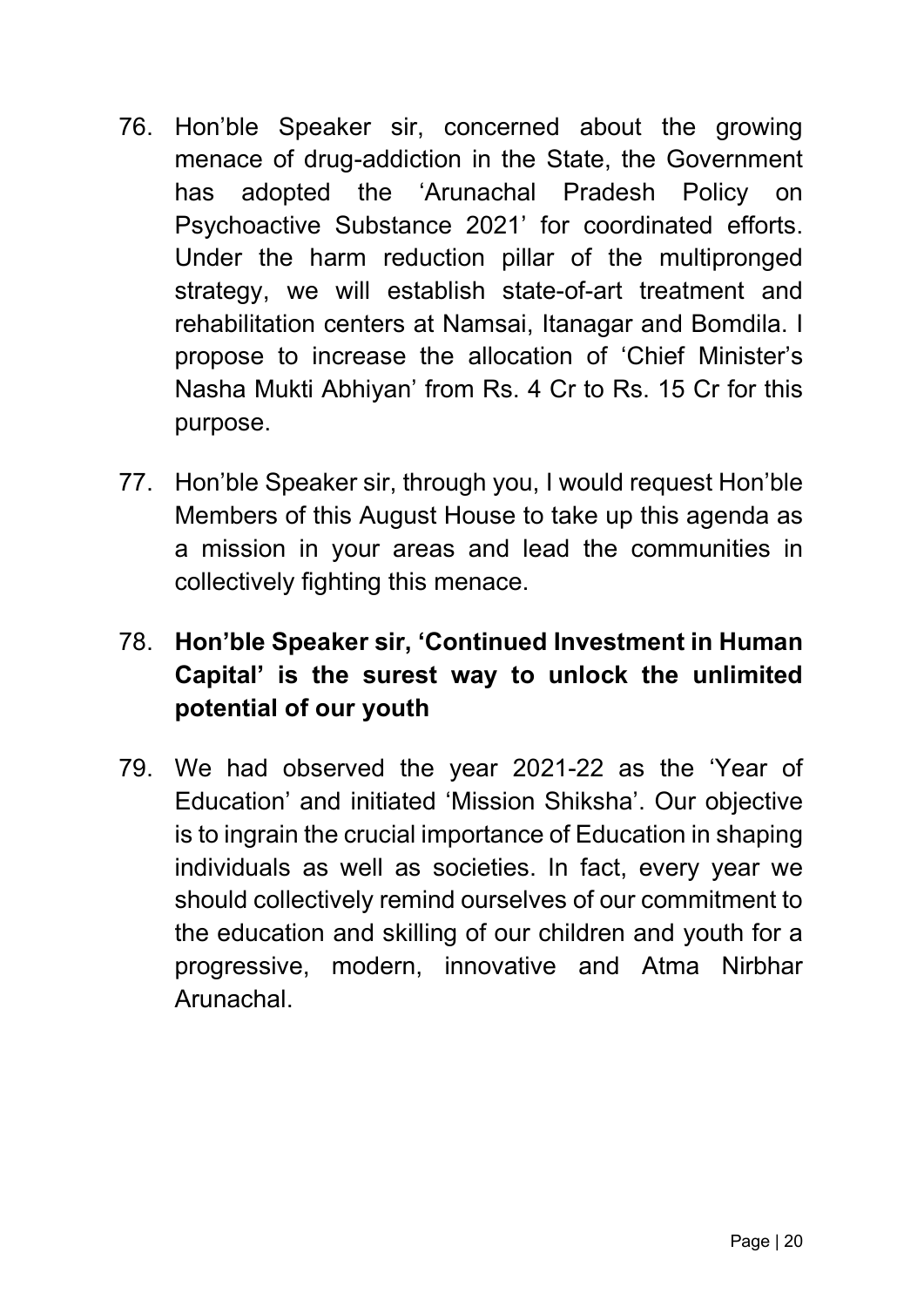- 80. With focus on improving quality education, infrastructure is being developed in our schools and colleges. In the year 2021-22, our plan target was to provide Rs. 1,000 Cr to the education sector. I am happy to inform that we ended up investing Rs. 1,330 Cr, which is much higher than our initial target. The expenditure on education sector is 11.34% of total plan expenditure.
- 81. Taking a page from the success story in the health sector, we have decided to converge State and Central resources to the tune of Rs. 500 Cr to upgrade infrastructure in 50 identified Government schools under the 'Golden Jubilee Model School Programme'.
- 82. Additionally, the Government of India would be investing more than Rs. 500 Cr in 12 Ekalavya Model Residential Schools under the Ministry of Tribal Affairs and 8 other Model Residential Schools under Ministry of Minority Affairs in Arunachal Pradesh over a period of time.
- 83. Hon'ble Speaker sir, the Government would proactively work on early operationalization of Arunachal University at Pasighat. I propose to earmark Rs. 5 Cr as grant-in-aid to the University.
- 84. I am also happy to earmark Rs. 2 Cr to provide buses, high mast lights and furnishing of auditorium in Rajeev Gandhi University at Itanagar.
- 85. I am pleased to announce 'Mukhya Mantri Shiksha Kosh' of Rs. 7 Cr for higher secondary and secondary schools which will provide needed funds at the disposal of the School Principals to deal with the urgent issues of shortage of subject teachers and minor repairs.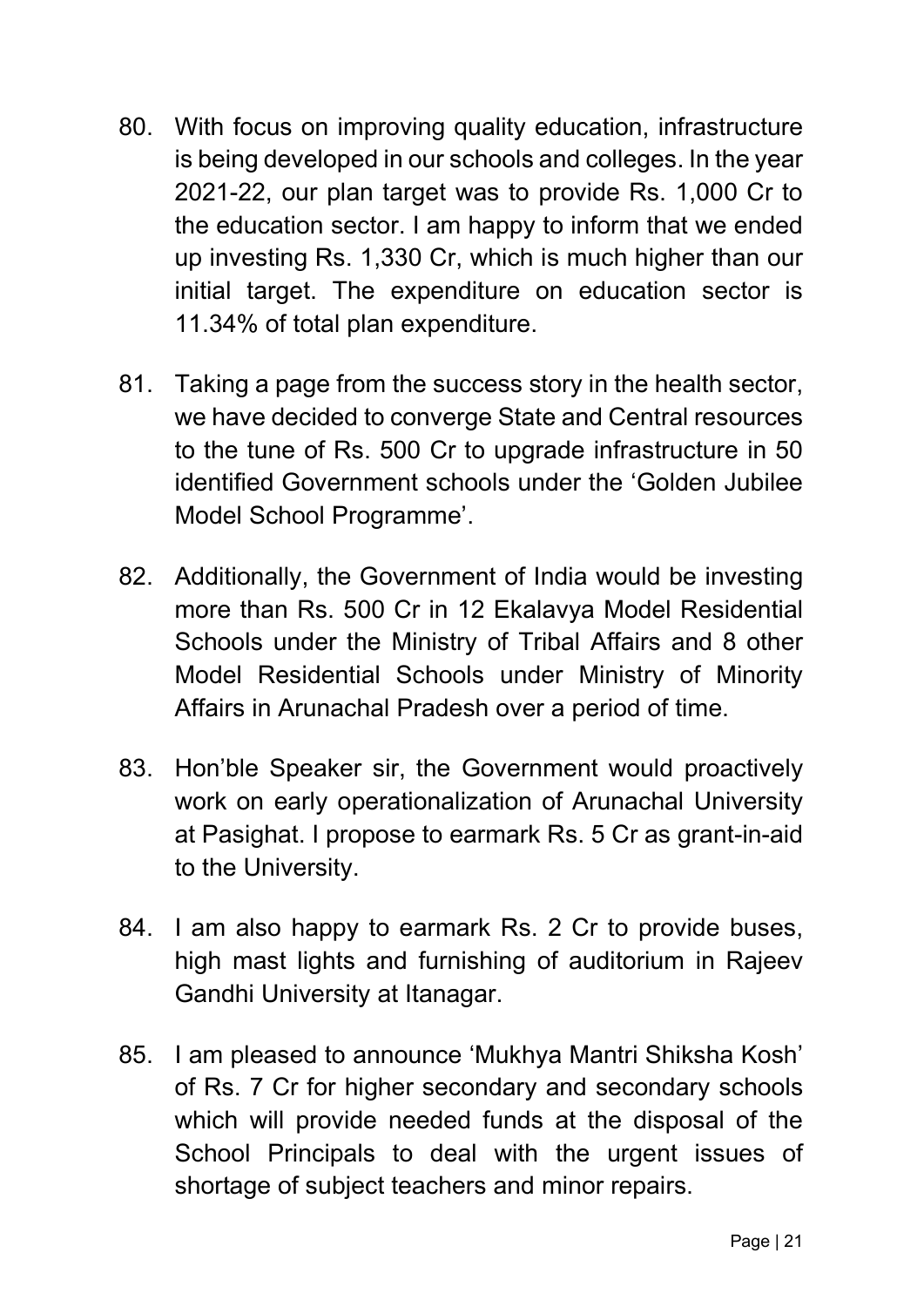- 86. I take pleasure in announcing 'Mukhya Mantri Champion Fund' to create school champions by holding school level competitions like essay, elocution, drawing, painting, story writing, quizzes and sports events. I propose to allocate Rs. 3 Cr for this.
- 87. Further, to make up the loss of education due to COVID-19, I propose to start 'Catch-up Course' in all classes and make an allocation of Rs. 5 Cr for the same.
- 88. In order to encourage academic excellence at the school level, I intend to provide laptops to 10 District toppers of Class-X and Class-XII each from Government schools.
- 89. We have also decided that an award of Rs. 2 Lakhs would be given for securing admission in IITs, IIMs, AIIMs and NLUs under the 'Golden Jubilee Meritorious Student Award' scheme.
- 90. The Government proposes to establish a residential school for the children of the Puroik community to provide quality education at an estimated cost of Rs. 2 Cr.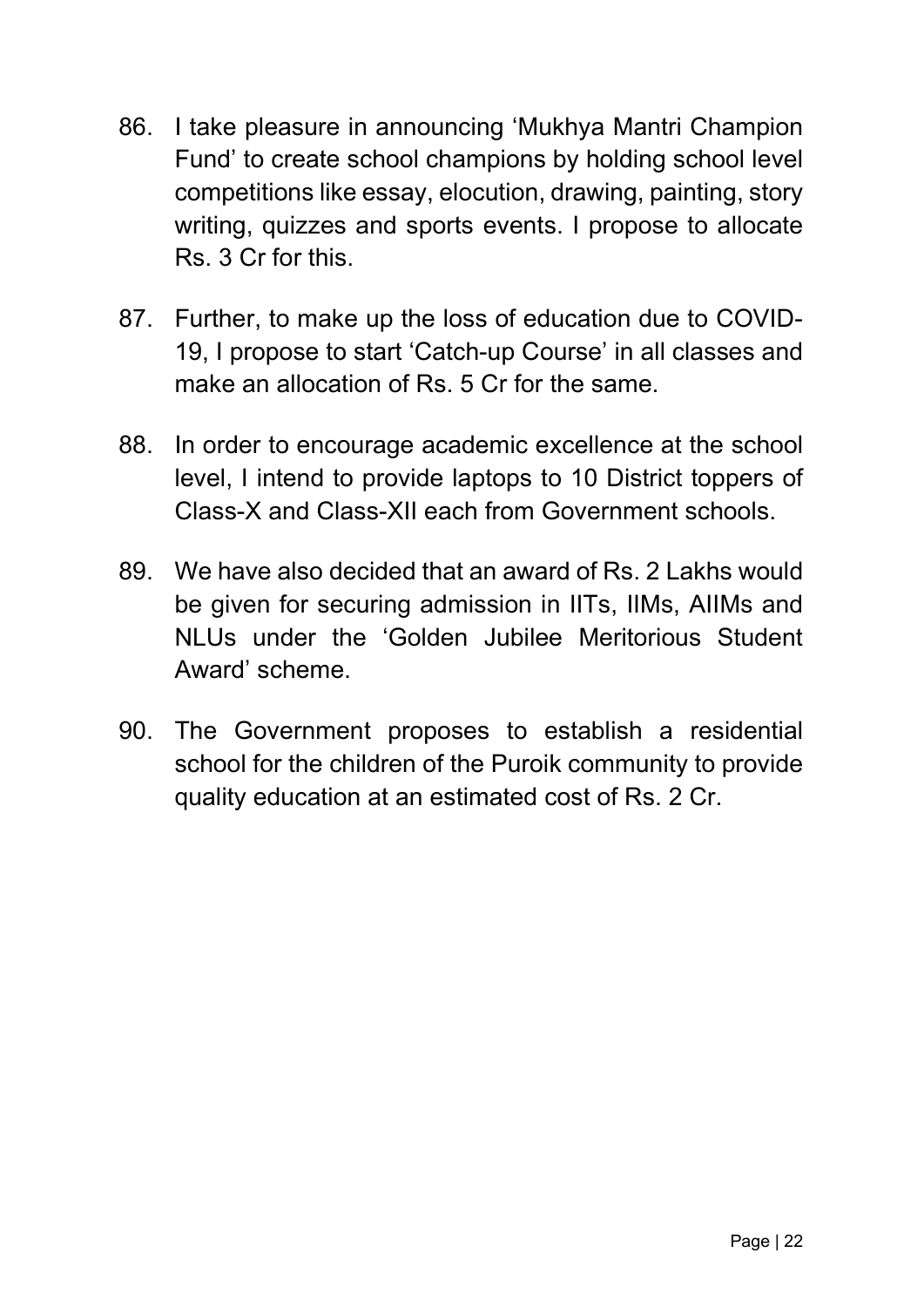- 91. There have been many local level initiatives to promote reading habits in our students. One such movement is called Bamboosa Library Movement in Lohit. This was started in a humble bamboo structure in the year 2005 by the District Administration and pioneered by a dedicated social worker Padmashree Satyanarayan Mundayoor ji. He is known as Moosa uncle to his students. I have been personally associated with this movement since its inception. As a token of our appreciation, I propose to earmark Rs. 50 Lakhs as grant-in-aid to Bamboosa Library to further strengthen this movement. I urge other districts to come forward and launch similar library movements.
- 92. Our district and sub-divisional libraries are our assets. Through you Speaker sir, I urge Hon'ble Members to support these libraries by giving leadership as well as financial assistance. This year I propose to allocate Rs. 2 Cr for creating Arun Gyan Kendra, a digital corner in each of the libraries from where the readers can access the best of the subscriptions.
- 93. The theatre play 'Arunachal Ek Safarnama' recently enacted in the Golden Jubilee celebrations by our youth is a testimony of their talent and creativity. I propose to create a platform to bring such artists together and for training of our theatre actors, artists and other support technical talent.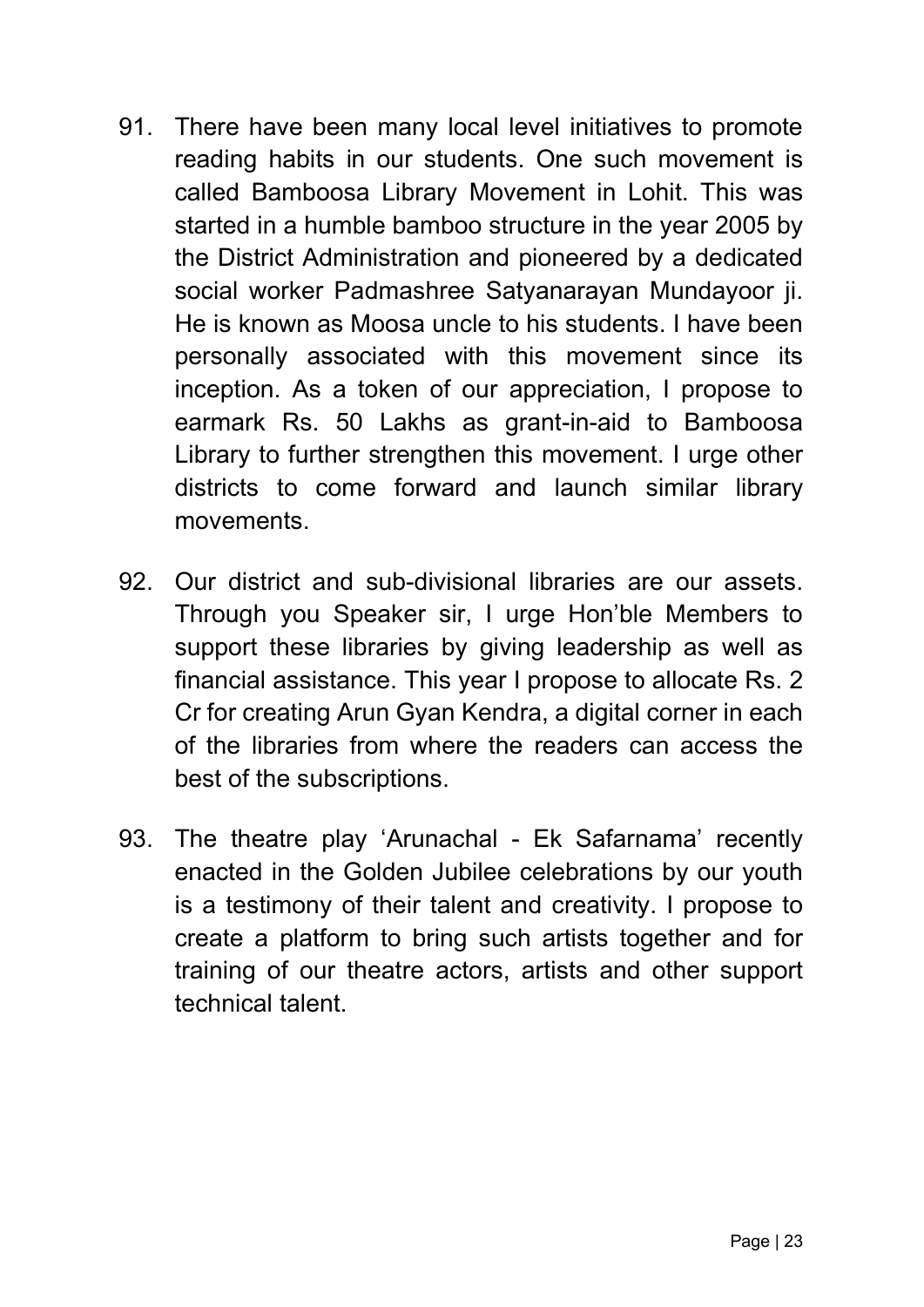- 94. All of you would agree with me that there is no dearth of talent in our State. With a view to nurture and encourage our youthful and creative talents, I take pleasure in announcing the 'Arunachal Achiever's Award' to recognize notable achievements in the fields of Arts & Culture, Literature, Science, Innovation, Entrepreneurship and Sports by individuals for which I am making an allocation of Rs. 20 Lakhs.
- 95. Arunachal Pradesh Literary Society or APLS has emerged as a platform for budding literary personalities in the state. Last year we provided a corpus fund of Rs.1 Cr to this society. I am happy to provide an additional Rs. 1 Cr to APLS to support such literary work in future.
- 96. Girl child is extremely dear to us. Arunachal has a good track record on women empowerment and the Government is committed to further strengthen these efforts.
- 97. The Government has decided that an additional Rs. 5,000 would be provided as fixed deposit over and above existing Rs. 20,000 for the girl child born in Arunachal Pradesh in the golden jubilee year under the 'Dulari Kanya Scheme'.
- 98. The State Commission for Women will be supported to take up more activities on gender related issues and for bringing in gender parity.
- 99. In order to recognize women achievers, we will continue to provide Rs. 20 Lakhs per year and also provide Rs 20 Lakhs for undertaking exposure visits and educational tours of rural women.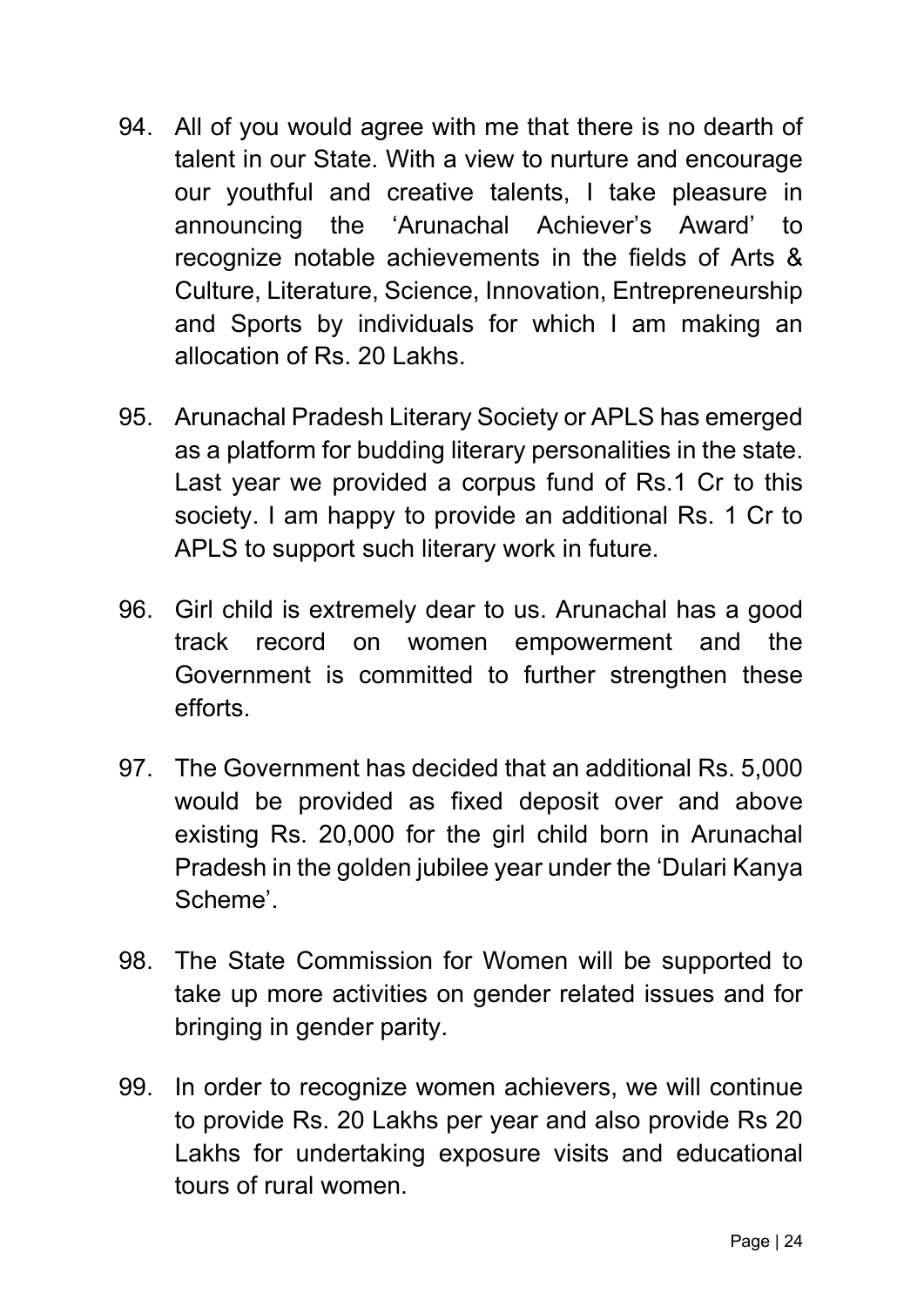- 100. To encourage our girls to take technical and skill-based courses in Polytechnics and Colleges, the Government will provide matching grants for apprenticeship to the girls passing out of Polytechnics and Degree colleges of the State with a fund provision of Rs. 30 Lakhs.
- 101. In order to support and handhold the women entrepreneurs, we are providing interest subvention to women entrepreneurs under 'Deen Dayal Upadhyay Swavalamban Yojana'. Our Government would ensure that the women applicants under the Atma Nirbhar Schemes would get preferential treatment.
- 102. Hon'ble Members, being a sports-loving State, it is heartening to see growing representation of Arunachal Pradesh on the victory podiums in various National and International sporting forums. Since 2016, our players have been among the medal's tally bagging 314 gold, 212 silver and 277 bronze medals in various recognized international, national and zonal games. Apart from laurels, sports also bring in a lot of benefits. The productive engagement of youthful energy and building healthy citizens also helps in fighting the drug menace.
- 103. Towards this goal, I am happy to announce the scheme of 'Golden Jubilee Multipurpose Activity Centers' through which we will develop facilities for open amphitheatre, band-stand, roller-skating, skate-boarding, yoga, futsal, volleyball, basketball hoops and chess. I propose to initially develop 5 such projects in 5 basins at a cost of Rs. 2 Cr. each.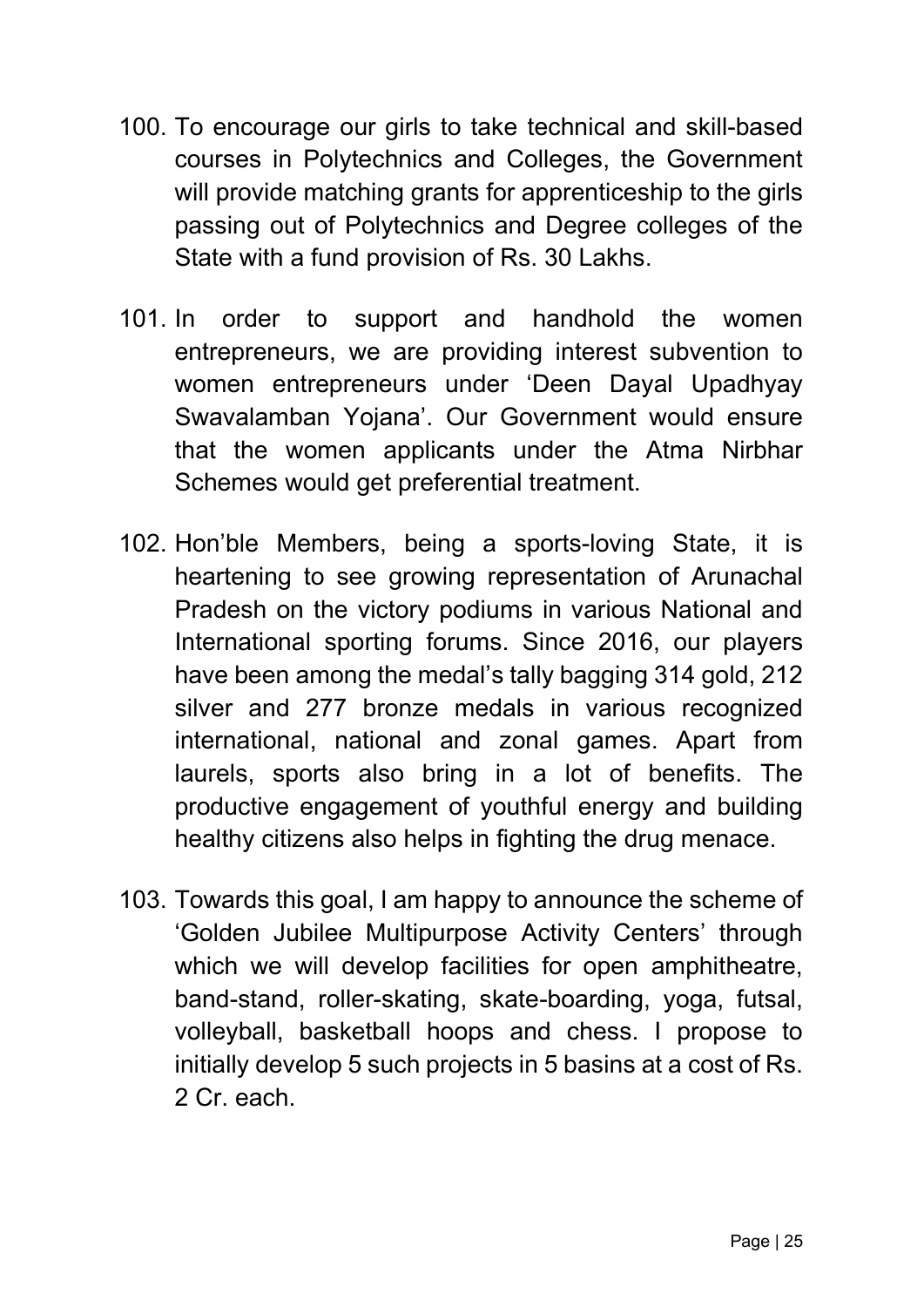- 104. I propose to allocate Rs. 5 Cr to Sports Academy in Miao. During 21-22, we provided Rs. 5 Cr for upgradation of infrastructure of Sangay Lhaden Sports Academy. I propose to provide additional 5 Cr during the next financial year. I also propose to provide Rs. 5 Cr for completion of Dorjee Khandu Badminton Academy. These Academies will help to provide scientific coaching and training to the emerging players of the State.
- 105. I am happy to mention here that we have provided full allocation for the balance work of sports stadiums at Aalo, Tezu and Chimpu which were taken up under Special Plan Assistance of Government of India.
- 106. I propose to converge the 'Mukhya Mantri Khel Yojana' with 'Deen Dayal Upadhyay Swavalamban Yojana' to encourage unemployed youth to start sports academies, gym, yoga center and sports club for which Government of Arunachal would provide front-end subsidy.
- 107. The Golden Jubilee Stadium at Yupia which was inaugurated on our 36<sup>th</sup> Statehood Day is an asset we can be proud of. I propose an allocation of Rs. 10 Cr for Athletic Track, AstroTurf football ground and floodlighting in this stadium.
- 108. To take up a indoor sports facility project in Itanagar, I propose an initial allocation of Rs. 5 Cr. I also propose to construct a multipurpose center with covered gallery in Nafra with an estimated cost of Rs. 8 Cr.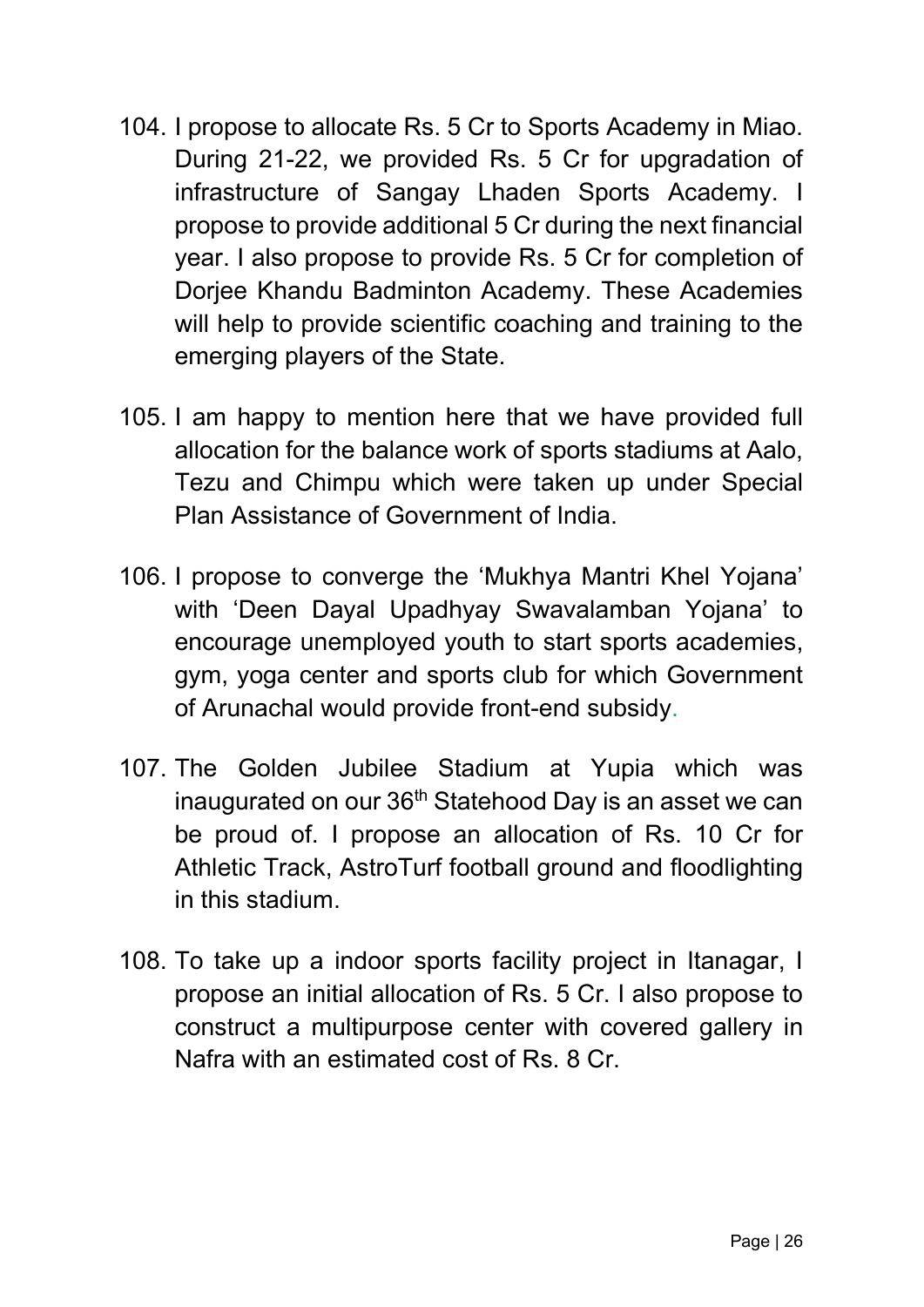- 109. Hon'ble Speaker sir, we must strive towards 'Atma Nirbhar Arunachal' for generating employment and increasing incomes.
- 110. Arunachal has the potential to emerge as the natural fruit bowl of the country and also contribute to the nation's food security. This one sector, with proper backward and forward linkages, could change the economic profile of our State. I am proud to recall the quote of our Hon'ble Prime Minister that Arunachal Kiwis are delicious and a must have in your homes!
- 111. Last year during the budget speech I had announced two path-breaking schemes titled 'Atma Nirbhar Krishi Yojana' and 'Atma Nirbhar Bagwani Yojana'. We took a major decision to provide front-end subsidy instead of usual norm of back-end subsidy, allocating a sum of Rs. 120 Cr for the subsidy. This is first of its kind of scheme in the entire country.
- 112. I am happy to inform this august house that these schemes have been a great success. More than 2,500 farmers under Krishi, more than 3,000 farmers under Bagwani and more than 600 Self-Help Groups have availed the benefits under these schemes. It is a heartening sight to witness women Group members proudly owning tractors.
- 113. Motivated by the success and overwhelming response from the farmers and Self-Help Groups, I am happy to announce a quantum jump in fund allocation under 'Atma Nirbhar Krishi Yojana and Bagwani Yojana' by 66% to Rs. 200 Cr from the current level of Rs. 120 Cr.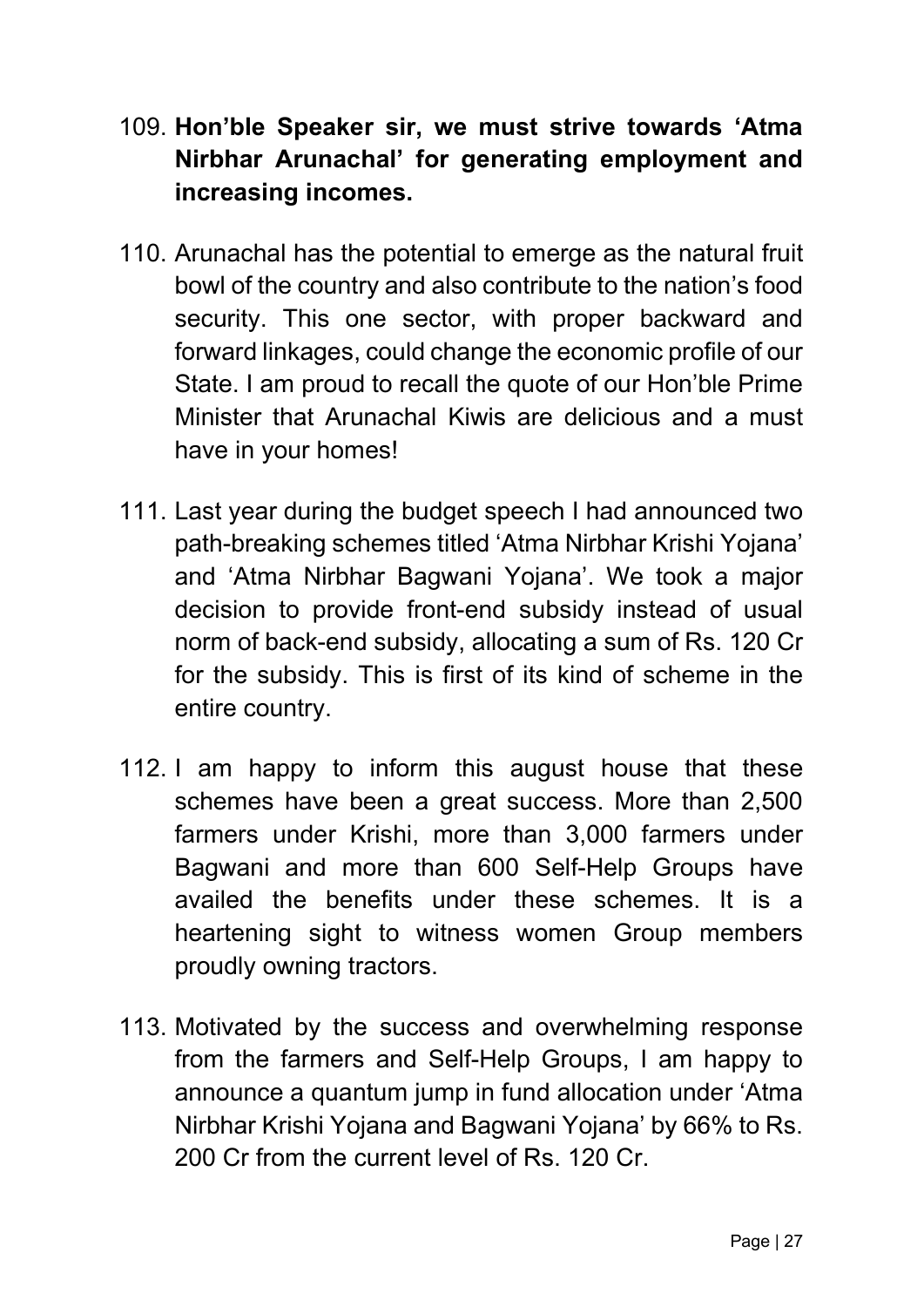- 114. Arunachal Pradesh has immense scope for plantation crops like tea, rubber and areca-nut. I am pleased to announce a new scheme titled 'Atma Nirbhar Plantation Scheme' with an allocation of Rs. 60 Cr for front-end subsidy.
- 115. Animal husbandry is an integral part of our tribal culture. I am happy to announce a new scheme called 'Atma Nirbhar Pashu Palan Yojana' with front-end subsidy allocation of Rs. 30 Cr.
- 116. I am also pleased to announce a new scheme titled 'Atma Nirbhar Matsya Palan Yojana' and propose to allocate Rs. 20 Cr for front-end subsidy to promote fisheries sector.
- 117. Hon'ble Speaker sir, these five verticals of Atma Nirbhar Arunachal, that is Krishi, Bagwani, Plantation, Pashu Palan and Matsya Palan would have a total allocation of Rs. 310 Cr as front-end subsidy which will generate a huge consequential investment of Rs. 650 Cr in the State. This is unprecedented and we hope to completely revolutionize Agriculture and Allied Sector in our State benefitting our hardworking farmers.
- 118. Hon'ble Speaker sir, I propose that 50% of schemes under the above Atma Nirbhar Arunachal verticals be earmarked for Self-Help Groups.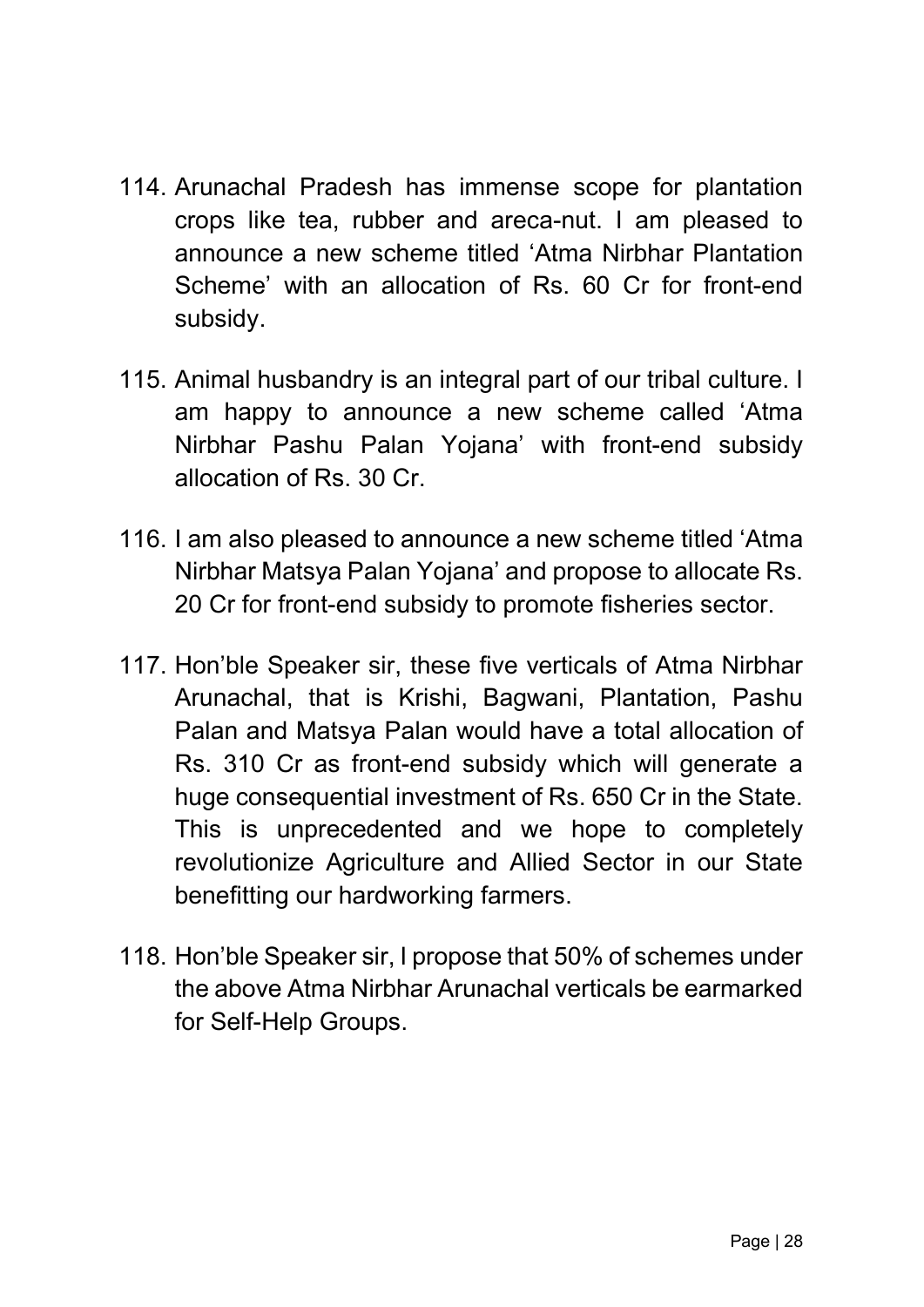- 119. I am also happy to announce a new scheme titled 'Har Ghar Green House' for setting up bamboo framed greenhouses. Farmers will be encouraged to set up such low-cost greenhouse which cost around Rs. 80,000/- for 500 square feet size. In the first year we propose to take up 1,000 such greenhouses.
- 120. Beekeeping is an important agro-based activity. I propose to provide Rs. 2 Cr for promoting bee keeping.
- 121. National Mission on Oil Palm has provided Arunachal an opportunity to contribute our part in lowering the national burden on import of edible oil. This effort by the Government is a way of transforming agriculture into a productive venture so as to ensure a vibrant agrarian economy in the State.
- 122. There is great demand for fresh vegetables, fruits, eggs, poultry and such other items for the Armed Forces. The Government has tasked the Arunachal Pradesh Agriculture Marketing Board or APAMB to connect our Kisans with our Jawans so that our Kisans can provide fresh products to our Jawans. To achieve this goal, I propose to provide Rs. 4 Cr to APAMB as revolving fund to act as facilitator and aggregator which will help our farmers tap this new market.
- 123. I take this opportunity to congratulate APAMB for successful launch of Kiwi in New Delhi. The government of Arunachal Pradesh has decided to support a similar initiative for which a sum of Rs 1 Cr shall be allocated.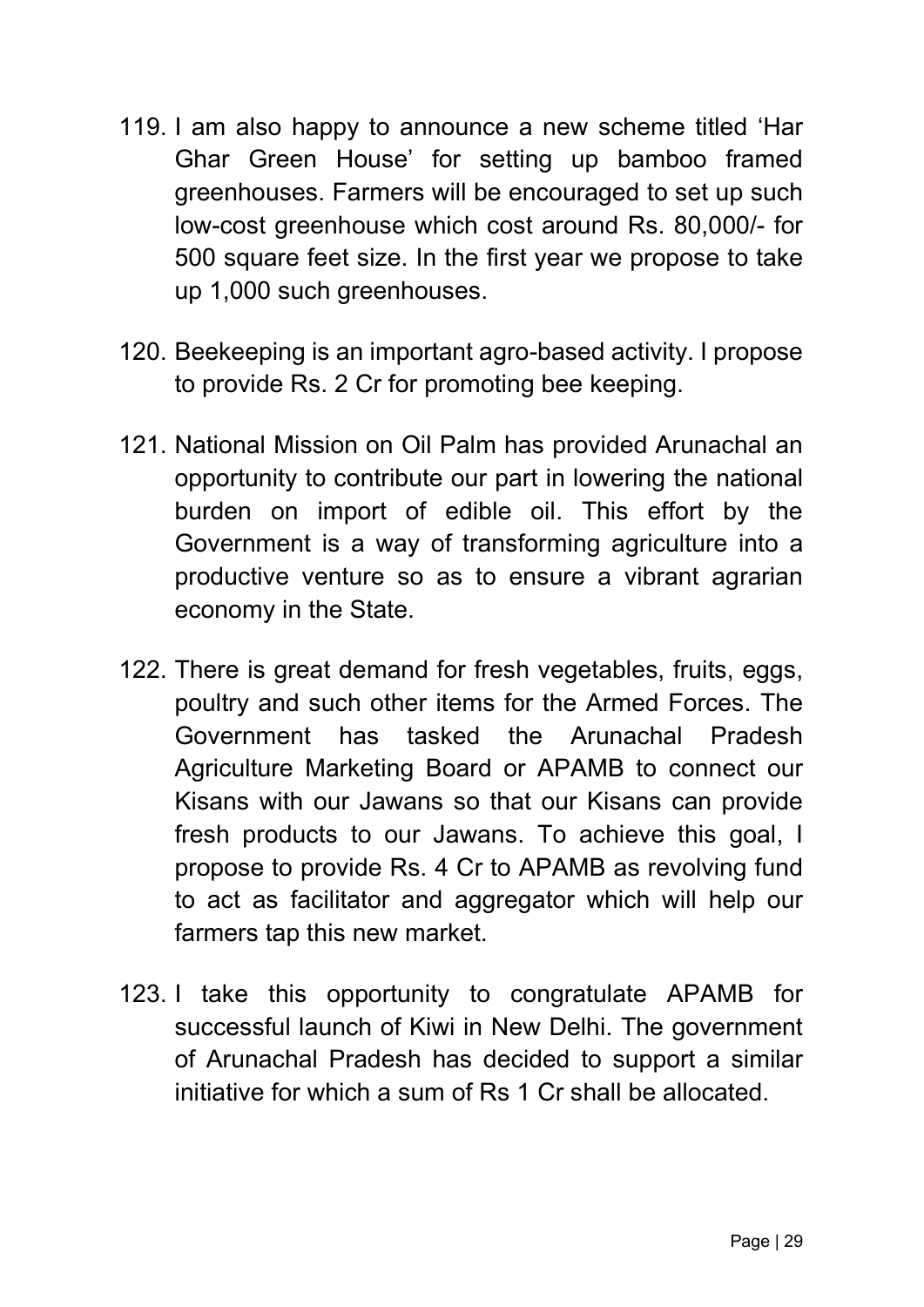- 124. Last year we worked in Mission mode to usher in 'SHG Movement' in the State and bring them under institutional credit. Arunachal State Livelihood Mission now covers all 25 districts including three districts of Tirap, Changlang and Longding or TCL. The State Government has ensured investment of nearly Rs. 14 Cr in the form of bank credit provided to the Self-Help Groups.
- 125. In the Golden Jubilee year, State Government has decided to support 500 Self-Help Groups with an amount of Rs.1 Lakh each to be maintained as a fixed deposit in their bank accounts.
- 126. Another Golden Jubilee decision taken by the State Government is to support 300 Primary Level Federations with a grant of Rs. 2 Lakhs each for procuring goods transport vehicles.
- 127. We are blessed with natural skill for producing high quality and beautiful textiles and handicrafts. Having launched 'vocal for local' movement in Arunachal, we would further enhance its scope. We will be happy to support startups in this sector and I appeal to the young entrepreneurs to come forward. I propose to provide Rs. 2 Cr to the Department of Textiles and Handicrafts as a revolving fund to procure local products.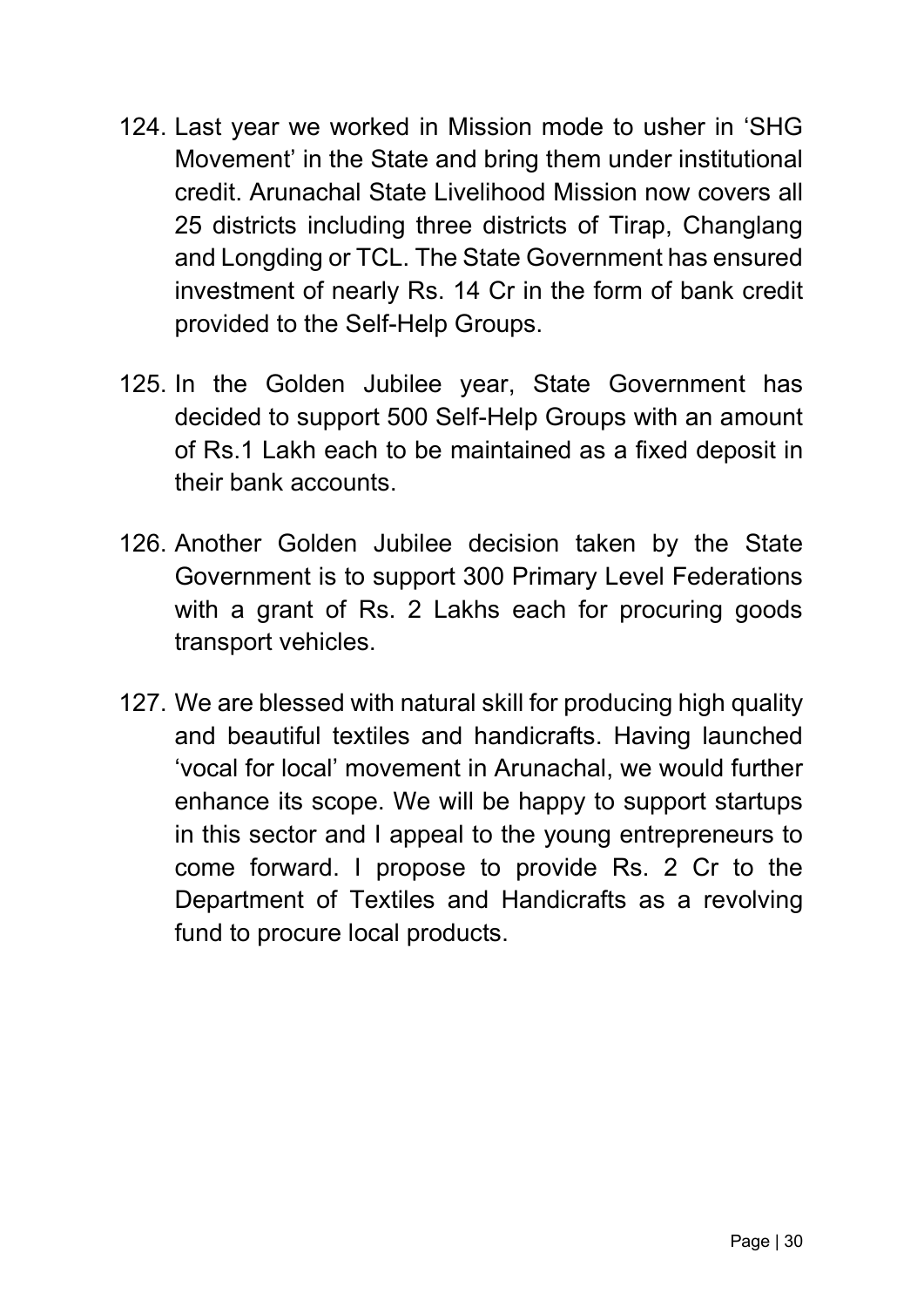- 128. To promote our traditional art, crafts and textiles, our women folk and SHGs have played a pivotal role. They have taken lead in taking such products to the marketplace. To encourage this, I propose a state-of-art 'Exhibition and Expo center' where our local products can be displayed. I propose a provision of Rs. 5 Cr for this purpose.
- 129. Our State is a treasure trove of many unique things. With the initiative of State Government, application for Geographical Indicator for five products namely, Khamti Rice known as Khao-Tai, Yak Churpi, Apatani Textiles and Tangsa Handloom have already been filed with the Registry. We are working on another five products namely Adi Kekir Ginger, Monpa Handmade Paper, Wancho Woodcraft and Beads-Craft, Nyishi Handloom Textiles and Hand-woven Woolen Carpets.
- 130. Development of Hydrocarbon sector in Arunachal Pradesh would be important to increase our resource base and make the State Atma Nirbhar.
- 131. We are working with Government of India to realize the Hydrocarbon Vision 2030 for North East by facilitating Exploration and Production Activities in the State. Recently, we have granted 2 Petroleum Mining Leases and 13 Petroleum Exploration Licenses for the Exploration and Production of Hydrocarbon resources of the State.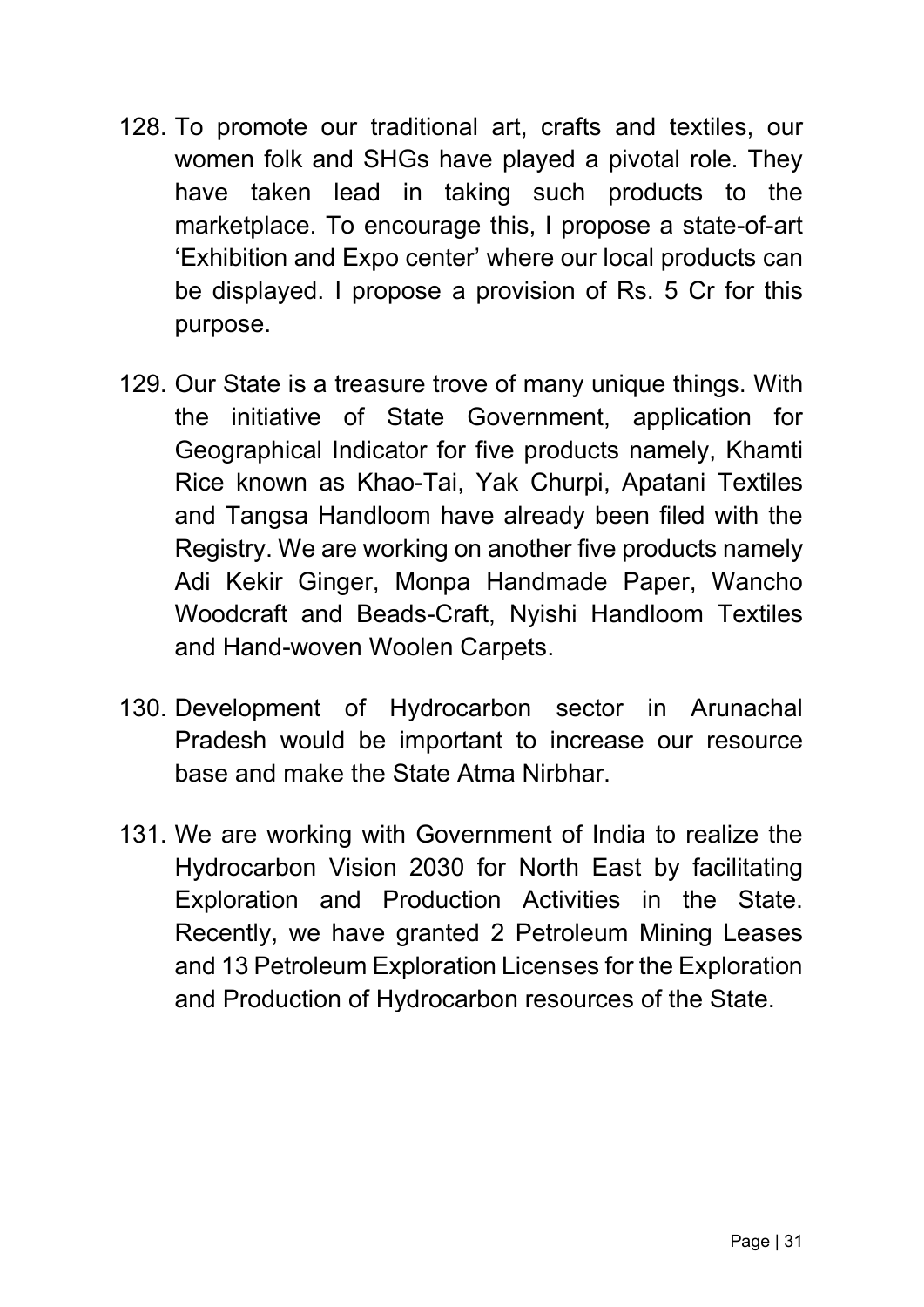- 132. Hon'ble Speaker sir, soon Itanagar will be connected to the Gas Grid through the North East Gas Grid project. It will ensure reliable and uninterrupted natural gas supply to the consumers which is expected to boost industrial growth while conserving the environment.
- 133. 'Hydropower' would emerge as our key source for Atma Nirbhar Arunachal. Our Government has terminated 44 MOAs signed with private developers and offered these projects to Central PSUs for development.
- 134. With active support from the State Government, NEEPCO could commission the 600-megawatt Kameng Project and a private developer could commission 24-megawatt Dikshi project. So, it is a matter of pride that more than 60% of hydropower capacity addition in Arunachal has happened during the last two years.
- 135. This year two units of Subansiri Lower project with 500 megawatt capacity would be commissioned while the entire project will be commissioned next year generating 2,000-megawatt, thereby making it the biggest hydroproject in the country.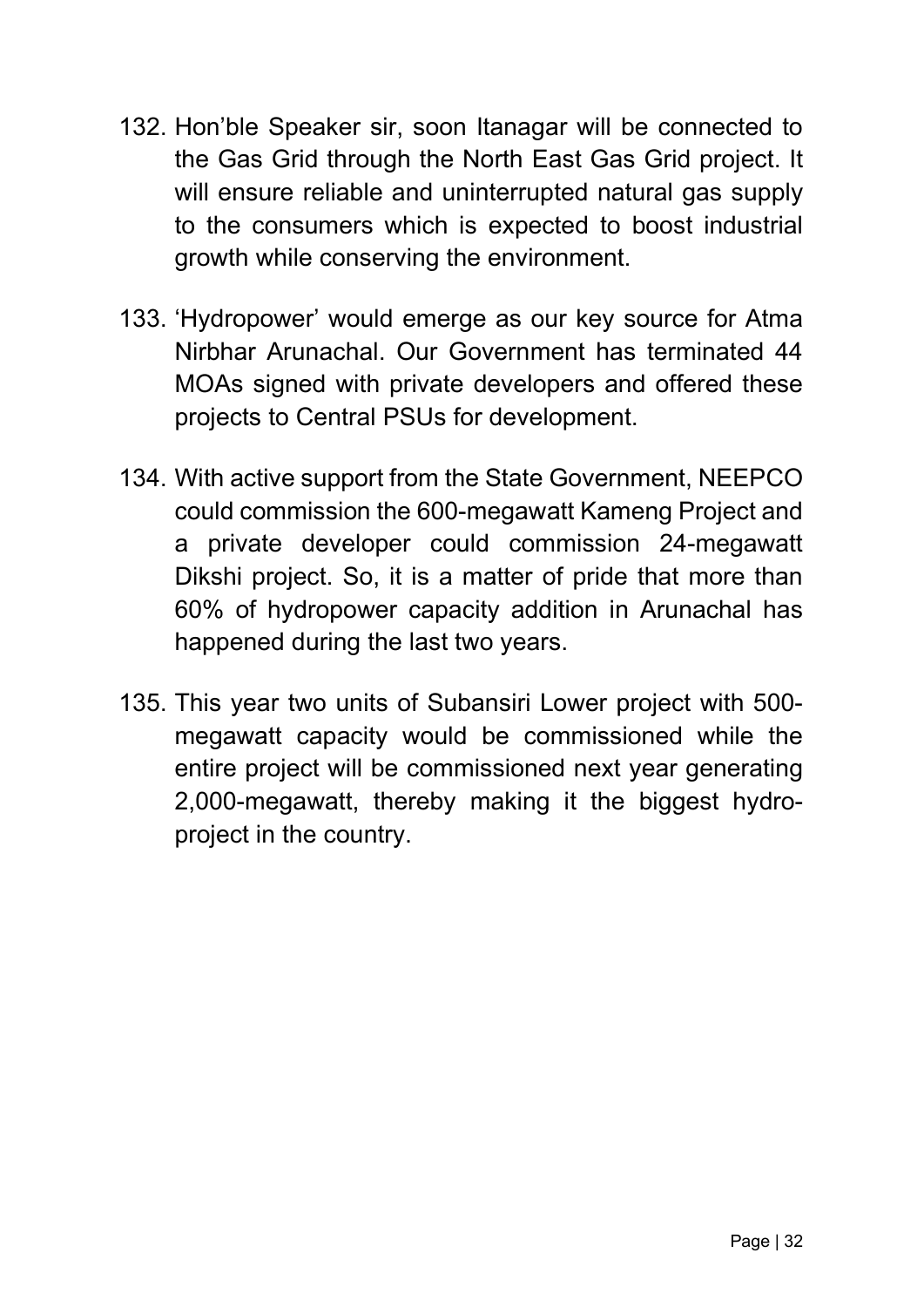- 136. Hon'ble Speaker sir, at this juncture, I would like to extend sincere thanks to people of Dibang Valley and Lower Dibang valley Districts for whole heartedly supporting the resolution of the land acquisition issue for the 2,880 megawatt Dibang Multipurpose Hydro Project executed by NHPC. This has opened the gates for an investment of Rs. 30,000 Cr which would result in Rs. 600 Cr benefits to the State as free power and Rs. 60 Cr for local area development per year. The entire economic profile of the area would see an upliftment with this investment creating further economic and employment opportunities.
- 137. State has taken up a proactive role and decided to provide necessary skill training to our youngsters at ITI Roing which will be customised for hydro-power sector. This will help them getting employment as and when the vacancies are created.
- 138. The State and Central Government have jointly identified 29 slow moving projects with 32,000-megawatt capacity and decided to handover these to the Central PSUs for faster execution. This will ensure a massive investment of Rs. 4 Lakh Cr in coming decades with creation of significant employment, entrepreneurship and other economic activities in the State.
- 139. Hon'ble Speaker sir, 'Tourism' sector has immense potential to emerge as a major source of income for our citizens. Though we received a major setback during the pandemic, we are now ready to ensure recovery and oversee growth of this sector.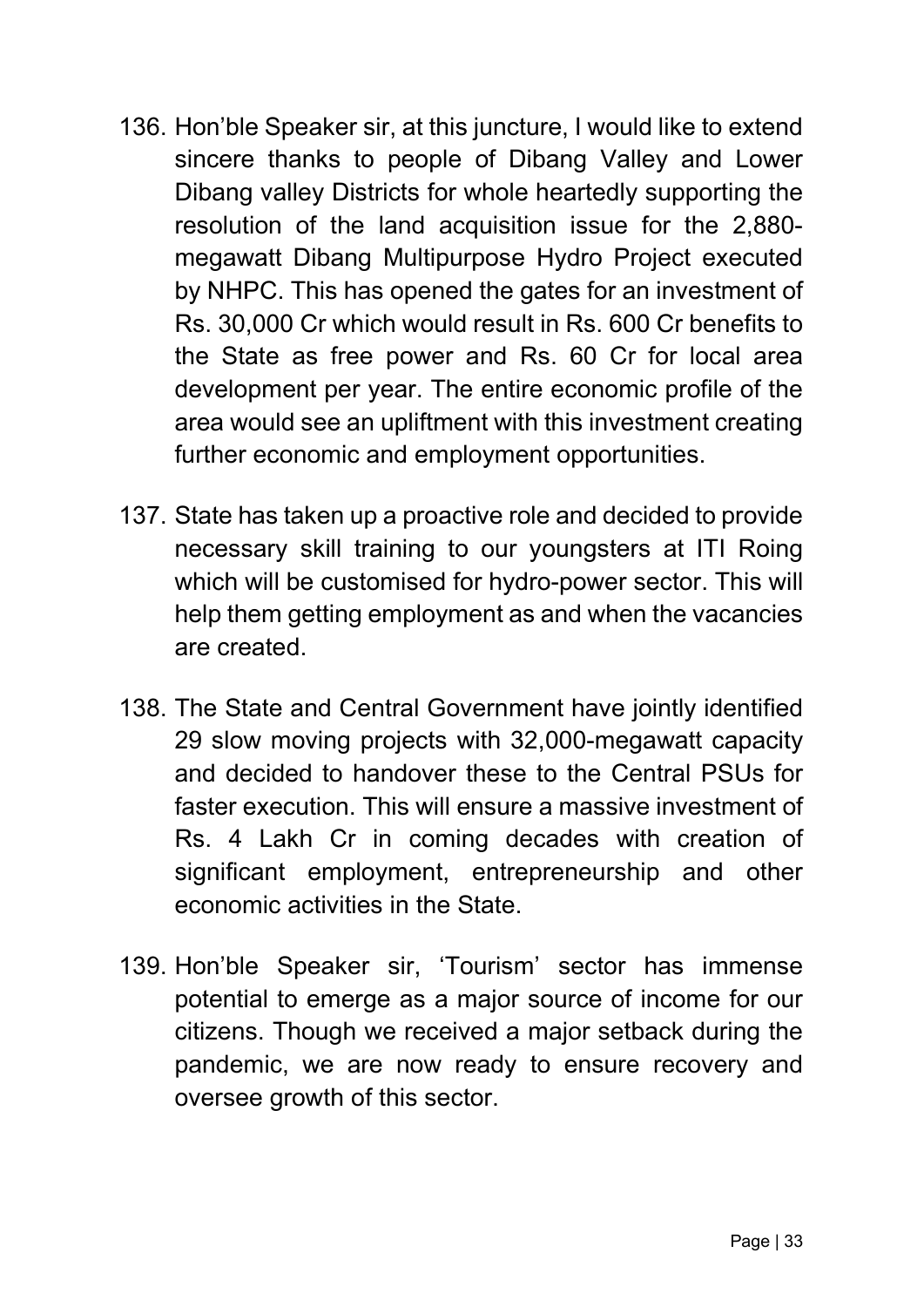- 140. The Ministry of Tourism, Government of India has sanctioned an amount of Rs. 37 Cr for development of Parashuram Kund as an iconic pilgrimage destination of befitting status under the Pilgrimage Rejuvenation and Spiritual Heritage Augmentation Drive or PRASHAD scheme.
- 141. In order to incentivise our young entrepreneurs to take up activities under Tourism sector including Home-stays, adventure tourism and eco-tourist lodges, we had launched 'Chief Ministers Paryatan Yojana' in which we allocated Rs. 4 Cr last year. Till date, around 300 entrepreneurs have benefitted from this scheme. Motivated by the success of the scheme, I propose to double the allocation to Rs. 8 Cr.
- 142. I propose to allocate a consolidated additional Rs. 15 Cr to the Tourism department over and above their normal plan allocation to take up activities like Arunachal Tourism Village, Adventure-tourism, Eco-tourism and Himalayan Car Rally.
- 143. Our State can be a magnet for attracting film tourism as we can offer best of the filming destinations in the world. We will work intensively to attract the film industry for patronising Arunachal as favoured film making destination.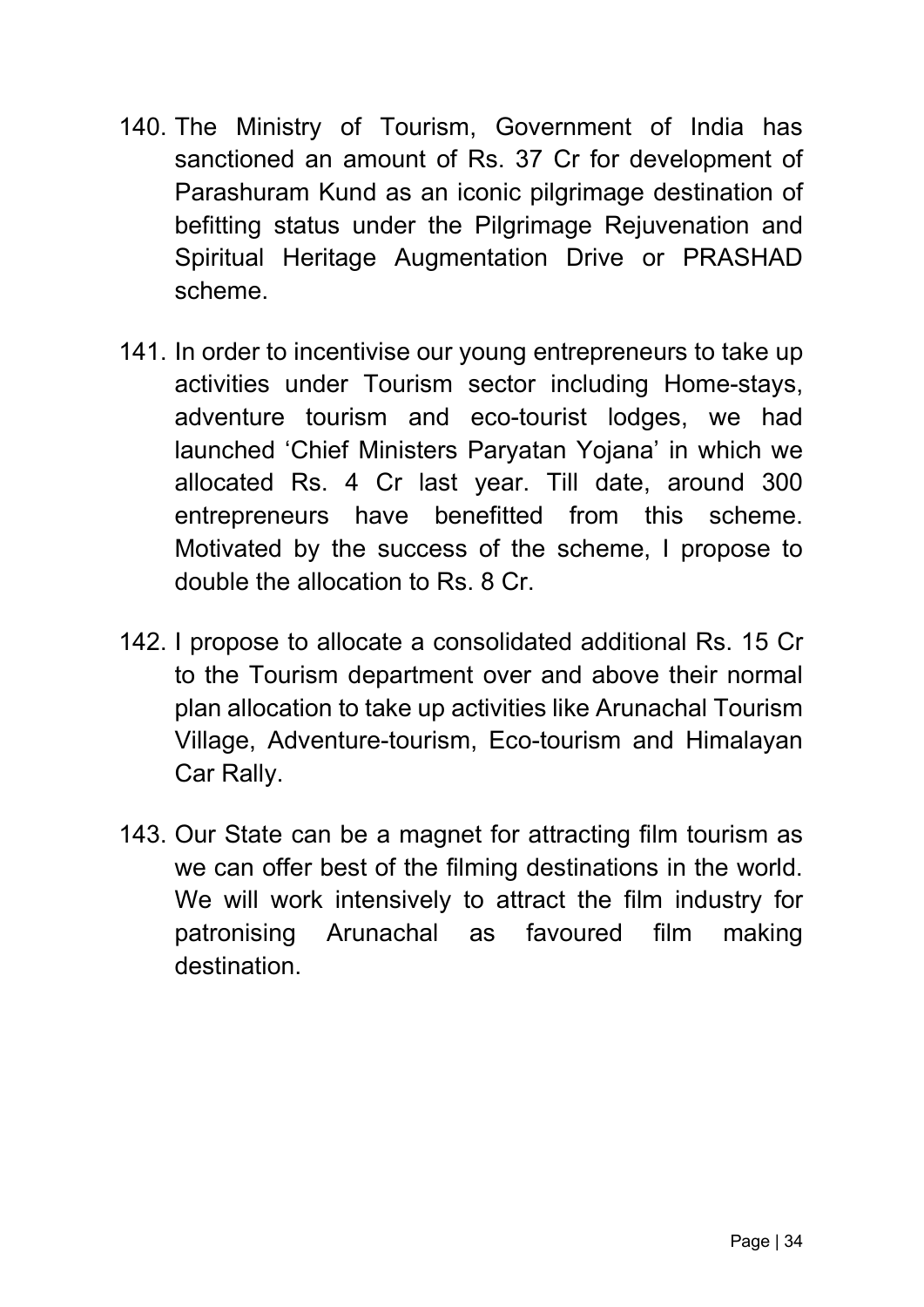- 144. Hon'ble Speaker sir, I strongly believe that working with 'Synergy and Convergence' is the way forward to build integrated infrastructure for a better Arunachal Pradesh
- 145. In this regard, through you sir, I would like to appeal to all the Hon'ble Members of this August House to support the endeavours of the State Government and walk hand in hand for a better and brighter Arunachal. Sir, as the popular saying goes, 'Alone one can perhaps go fast; but together we can go far!'. It is also a fact that 'Alone we can do so little; together we can do so much' as Madame Hellen Keller, the famous disability rights advocate and author once so rightly said.
- 146. Our state has witnessed an unprecedented growth in infrastructure. Many of our remote areas are now getting connected by all weather roads. Not long ago we had to cross many rivers on ferries and sometimes on elephant back and resort to foot marches to reach our villages. Now we are proud to host best of the roads in the country.
- 147. With launching of PM Gati Shakti by our Hon'ble Prime Minister, the pace of development of infrastructure in Arunachal Pradesh would further increase. Ushering an era of coordinated and synergized approach in infrastructure building would help us achieve our targets.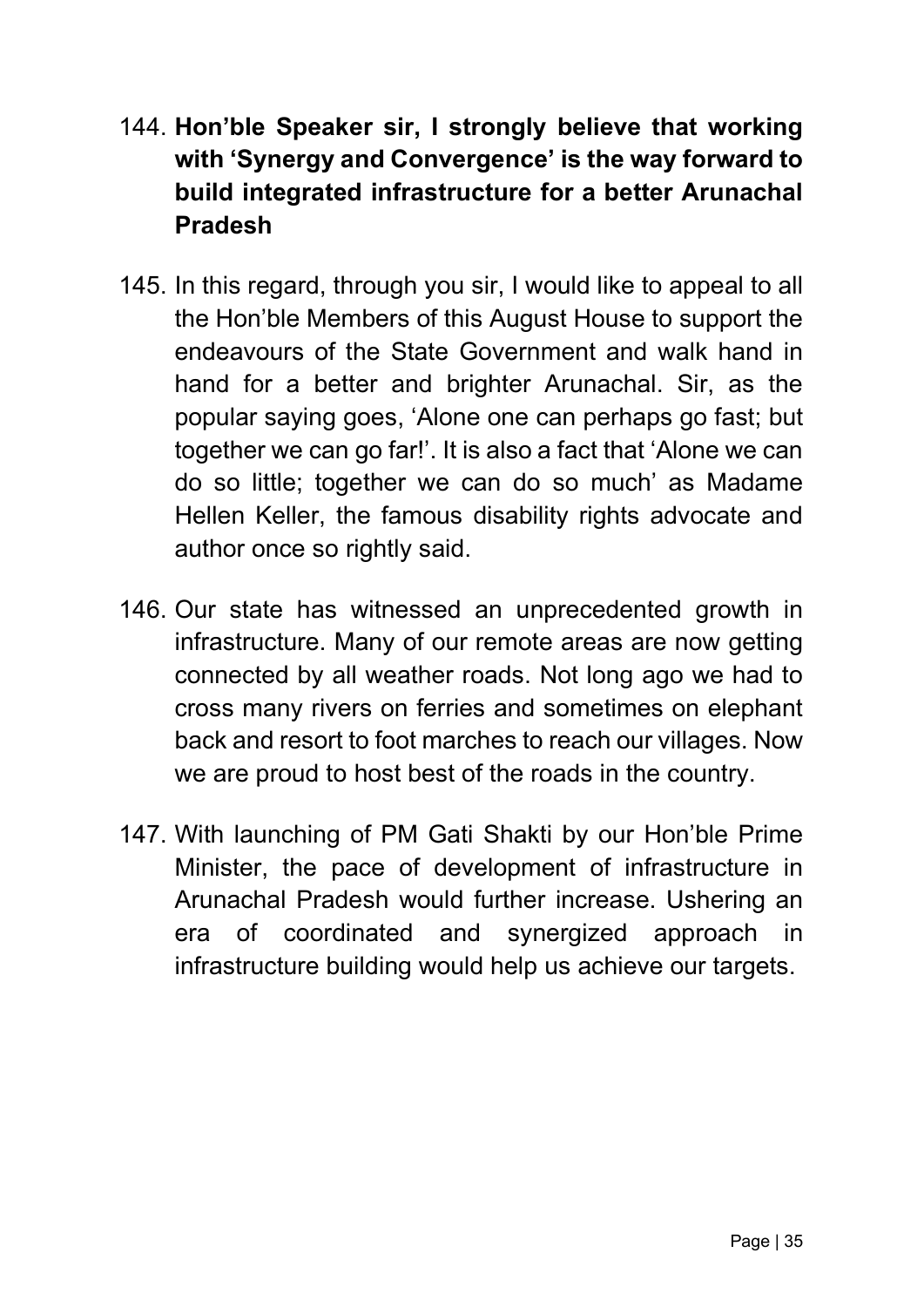- 148. The results of our efforts on asset creation are visible today. We have completed construction of major infrastructure projects like District Secretariat at Ziro, outdoor stadium at Yupia and Ziro, Multi-storied RCC building and auditorium for Government Higher Secondary School at Daporijo, District Hospital at Longding, and many more such projects.
- 149. Township roads at Seppa, Yupia, Basar, Boleng, Hawai, Khonsa are targeted for completion. Road from NH-52 to Nari ADC office, Double Lane Steel Arch bridge at Borum, Arunachal Guest House at Guwahati, Road to Tali ADC HQ and Steel Arch Bridge over Kumey river on Yangte-Tali road are targeted for completion in next few months.
- 150. Hon'ble Members, let's take this opportunity to congratulate our Hon'ble Chief Minister for taking efforts to travel up to Vijoynagar through extremely difficult tracks. It was only because of his visit and leadership the strategically important Miao-Vijoynagar road will also be completed soon.
- 151. Rural road connectivity is one of the key components of Atma Nirbhar Arunachal Pradesh. I propose to allocate Rs. 60 Cr. for upkeep of roads constructed under PMGSY.
- 152. The road construction activities in Subansiri basin has seen significant increase with roads to Taksing, Huri, Maza and Nacho being speeded up. Together with Border Roads Organization or BRO and National Highways and Infrastructure Development Corporation Ltd or NHIDCL, we are now constructing around 2,000 lane kilometers per year.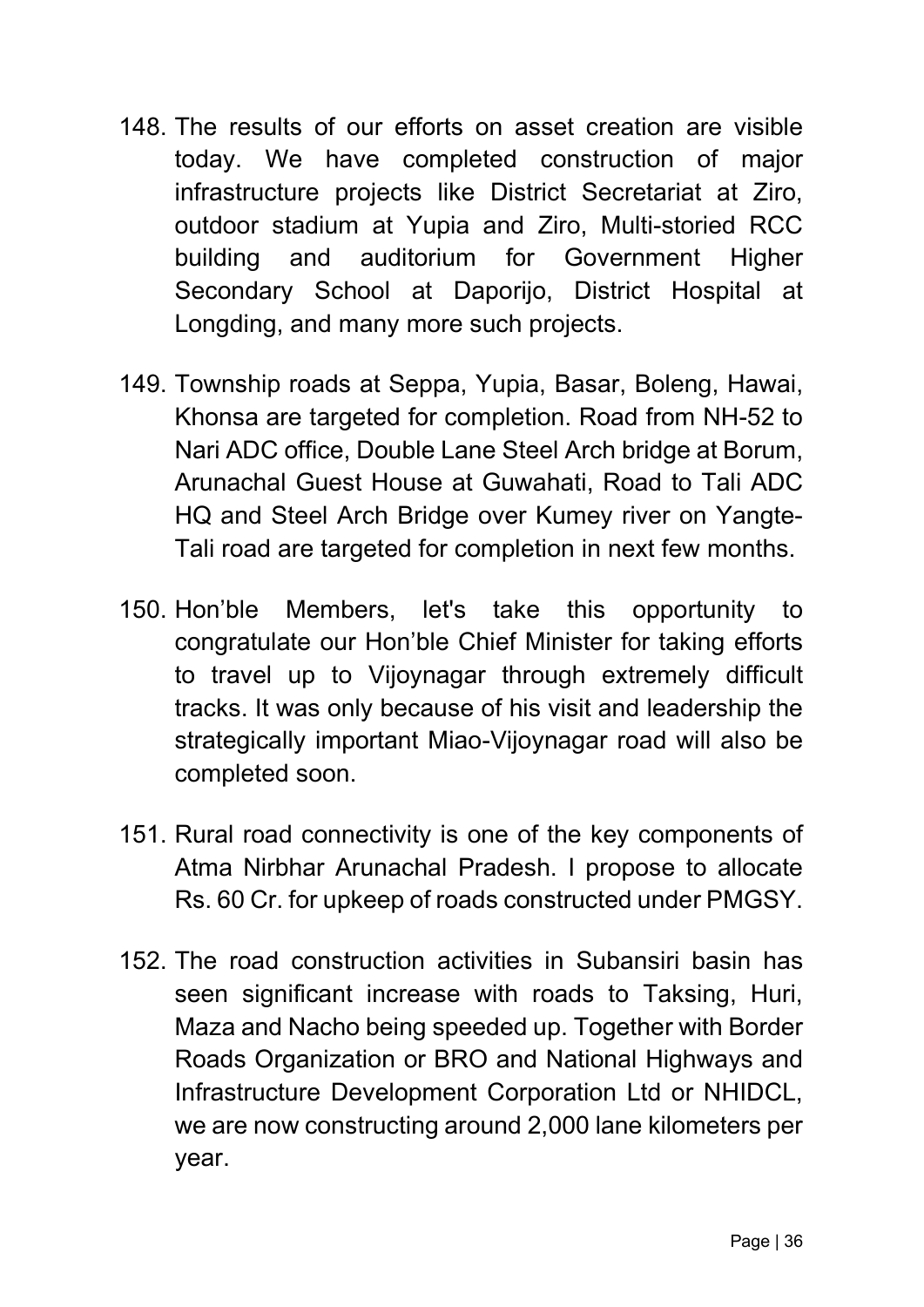- 153. The work on strategically important Sela Tunnel and Nechipu tunnel is moving at a fast pace and is expected to be complete this year.
- 154. Hon'ble members, the impact of development of roads on the socio-economic life of the people is clearly visible now. We have seen a welcome trend of reverse migration, that is families migrating from towns in the foothills back to their native villages in pristine mountains due to improved connectivity.
- 155. This year, being the Golden Jubilee year, we have taken the Mission to inaugurate 365 infrastructure projects by infusing sufficient funds to complete and dedicate them to the service of the citizens.
- 156. The State Government is investing heavily on improvement of Capital complex road, district headquarters township roads, roads connecting ADC and SDO headquarters, roads connecting CO and EAC headquarters and construction of State Highways under the flagship programme called 'Chief Minister's Comprehensive State Road Development Plan'. Due to covid pandemic this flagship scheme could not move at desired speed.
- 157. However, I assure this august house that with anticipated improvement in financial position as the pandemic recedes, the government is committed for time bound implementation of the flagship scheme.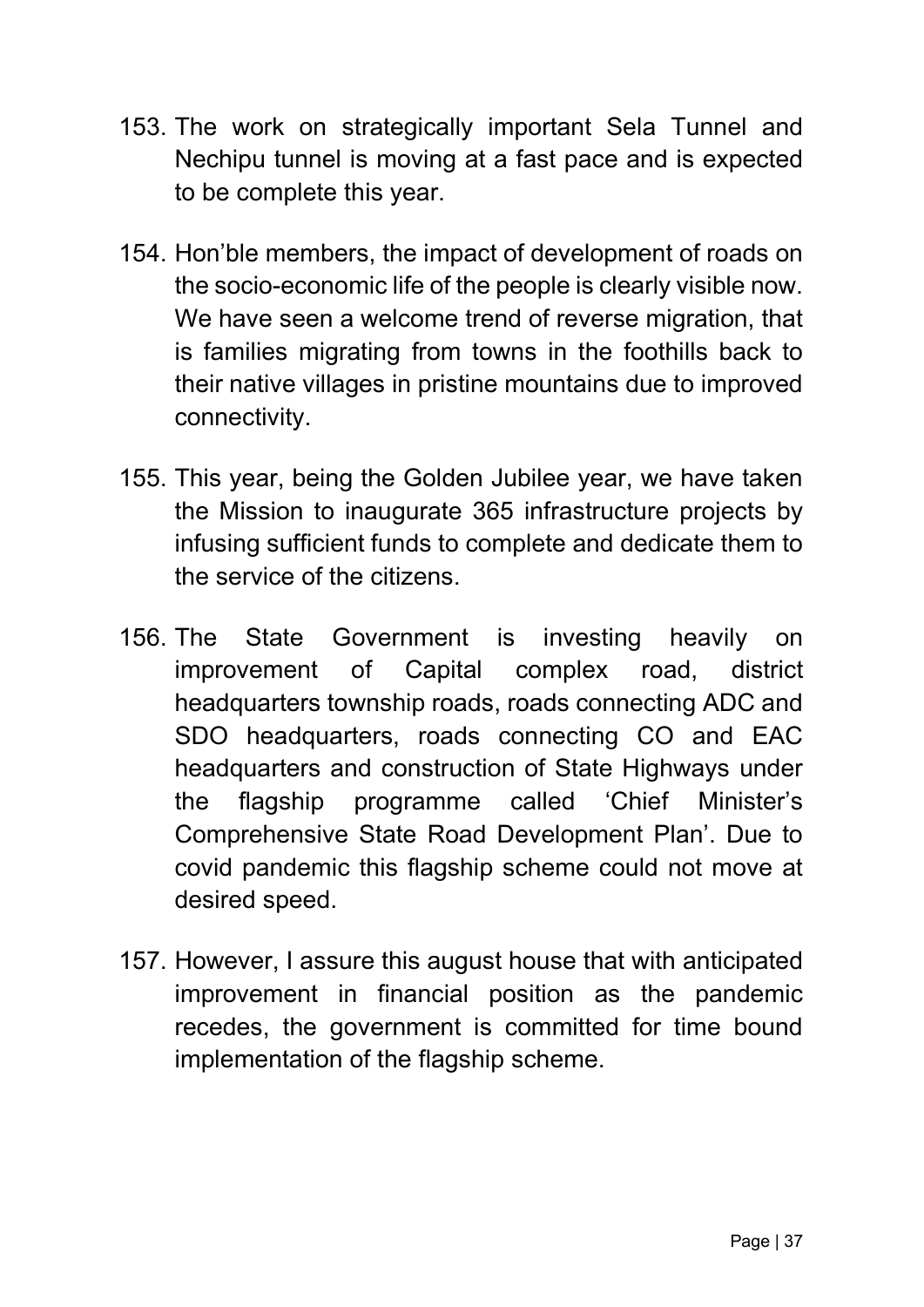- 158. The traffic congestion at Itanagar and Naharlagun is a matter of concern. The first ever underpass has been greatly instrumental in lowering traffic congestion in Itanagar. State Government has already approved construction of bridge across Senkhi river at Senkhi view and the road from Borum bridge point to Naharlagun Helipad.
- 159. I am happy to announce that next year we would take up the Road from NH-415 near Railway bridge Lekhi to Borum Bridge and Construction of 2 lane road from NH 415 at Chimpu to NH-415 at Pappu nallah via Jullang.
- 160. Hon'ble speaker sir, the total road network of our twin capital cities is around 330 kilometres, out of which we have taken up 260 kilometres for upgradation. Under Phase-I, Rs. 100 Crore was sanctioned for the total road length of 94 kilometres which is targeted for completion by September 2022. Some roads with total length of 27 kilometres are also being taken up under Smart City project.
- 161. Next financial year we propose to take up another 60 kilometres of road improvement in the capital and I propose an allocation of Rs. 80 Cr for the same. With this, we will achieve 87% of fair riding road network in the capital city.
- 162. For taking up the other projects under capital complex decongestion and improvement, I propose to allocate Rs. 26 Cr.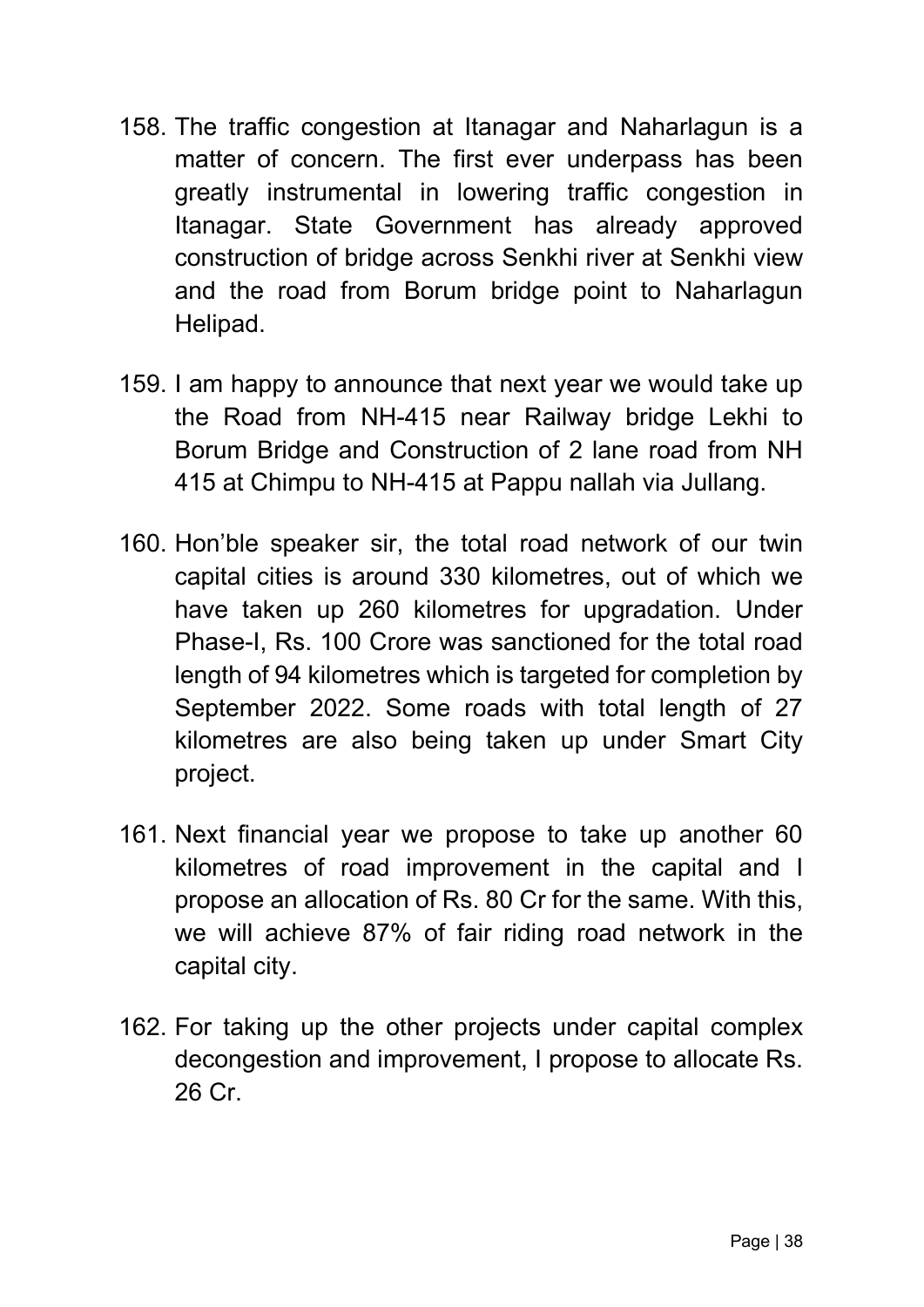- 163. In the year 2020-21, two schemes were taken up for providing connectivity to CO HQ located in East Kameng district and Lower Subansiri district respectively. I propose to allocate Rs. 4.5 Cr for 100% completion of these critical roads.
- 164. Itanagar-Jote Road connecting NIT campus has been sanctioned with an estimated cost of Rs. 90 Cr as the first State Highway and progress is well ahead of stipulated date of completion. I assure allocation of necessary funds commensurate with the progress of work.
- 165. The Double Lane Road namely 'Changlang-Margherita road' is in dilapidated condition. I propose to allocate Rs. 12 Cr for its repair and blacktopping.
- 166. I also propose an allocation of Rs. 7.5 Cr for reconstruction of 70 meters baily bridge over Subbung river on Dosing Pareng Yibuk Road which was washed away by floods last year.
- 167. We would construct a jeepable bridge for light motor vehicles on Sejiosa-Pakke Tiger reserve route with 260 meters span and propose an initial allocation of Rs. 5 Cr.
- 168. I propose an initial allocation of Rs. 930 Cr to Public Works Departments for various projects undertaken by the department. I am confident that as we move ahead in next financial year, we will be able to provide more resources. We will also converge available resources from various sources such as NEC, NESIDS and RIDF to complete priority schemes.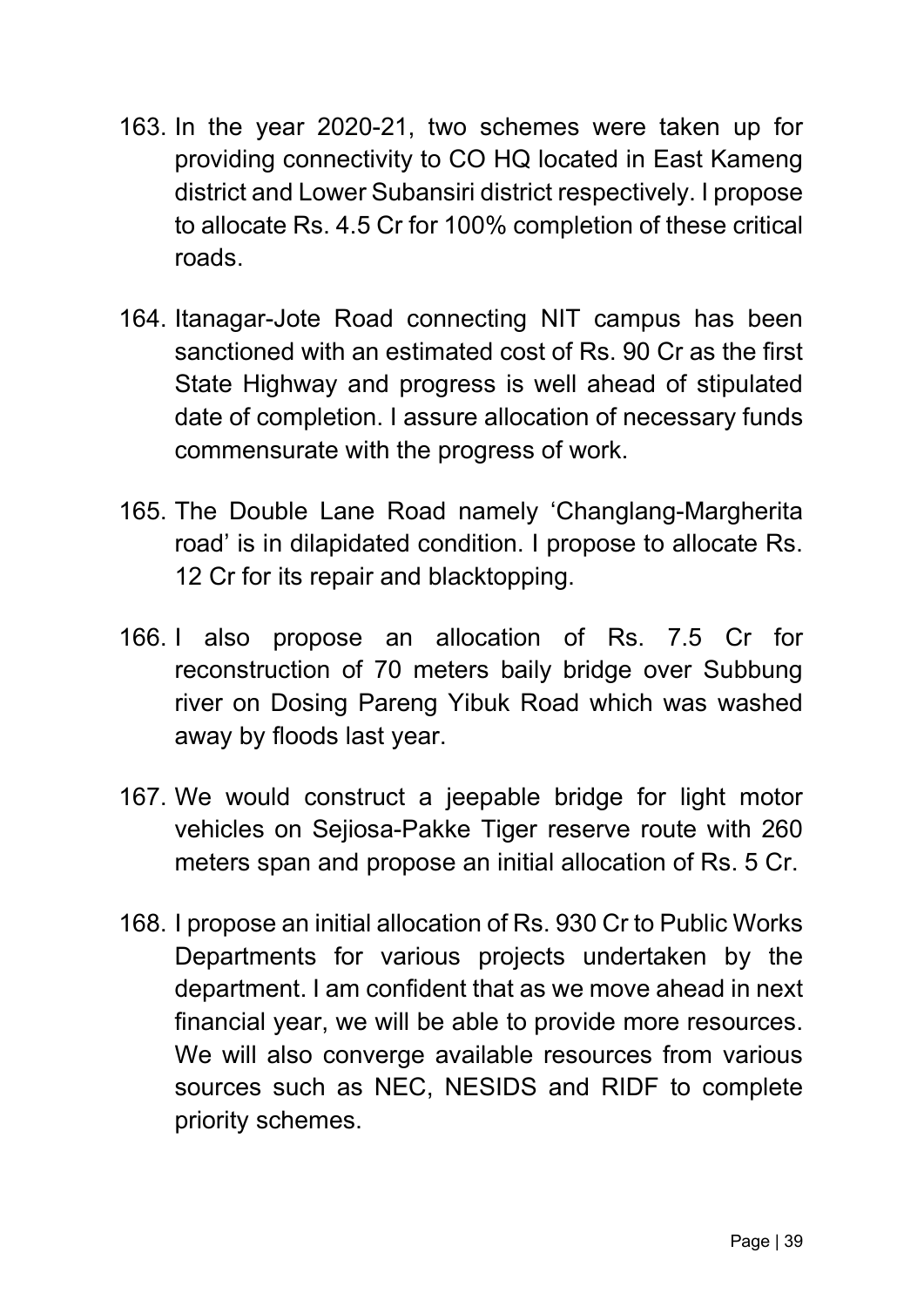- 169. Air connectivity is important to unlock a region's economic growth potential in this day and age. We have started fixed wing flights connecting Pasighat and Tezu to Guwahati.
- 170. Dear Members, I am glad to inform you that the dream of having our own airport is coming into reality very soon with the Hollongi Airport scheduled to be commissioned in 2022. We have worked shoulder to shoulder with Government of India on this project and till date we have invested Rs. 175 Cr on the external infrastructure development of the Hollongi airport.
- 171. This airport would emerge as a major logistics hub in North East India. Government would build a state-of-art convention center in Hollongi and I propose an allocation of Rs. 10 Cr for the same.
- 172. Very soon we will be commencing fixed wing operations connecting many Advanced Landing Grounds or ALGs. Ministry of Civil Aviation has already signed an agreement with Hindustan Aeronautics Limited for leasing two aircrafts for exclusive operations in Arunachal Pradesh.
- 173. I am happy to inform you that the Government of India has agreed, in principle, for construction of New ALG at Dirang and Development of an old abandoned ALG at Anini for Civil and Military operations.
- 174. Further, under the Regional Connectivity Scheme, we would be constructing Heliports at Itanagar, Daporijo, Tuting, Walong, Yingkiong and Ziro to enable faster and reliable connections to these locations.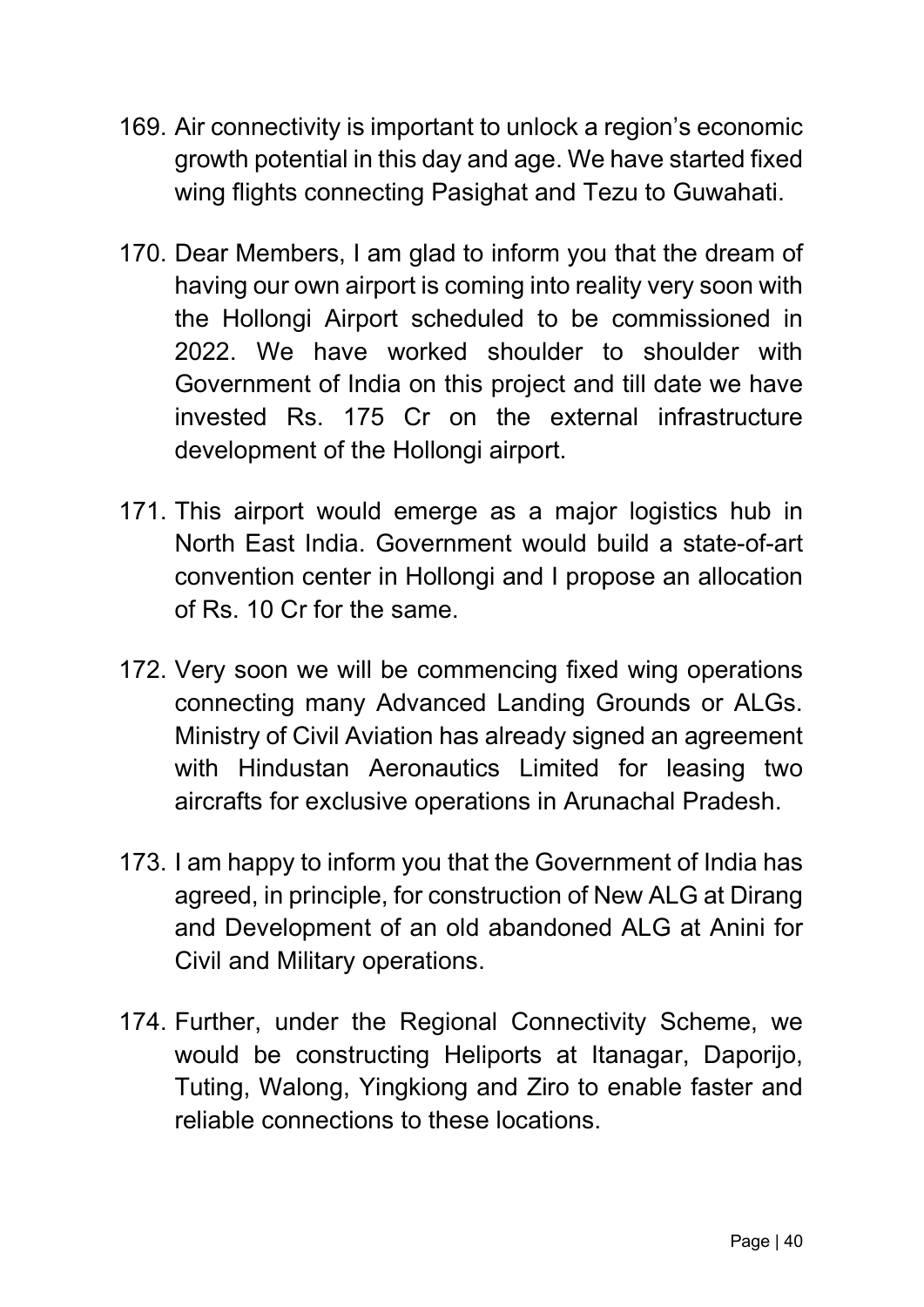- 175. I am happy to inform that we launched the first state-of-art premium luxury coaches for the people of Arunachal Pradesh connecting Itanagar to various destinations. The buses are being operated on a PPP Model. This year we propose to introduce e-Buses and I propose to allocate Rs. 5 Cr for the same.
- 176. The State is working closely with Ministry of Railways to develop the railway infrastructure in the State as mentioned by the Hon'ble Governor in his address.
- 177. In order to finance the major infrastructure projects in the State, we have established Arunachal Pradesh Infrastructure Finance Authority with a mandate to explore various modalities for funding infrastructure projects. NABARD has been our partner in development for the last two decades and we propose to sign a MOU to take up projects under NABARD Infrastructure Development Agency or NIDA so as to generate additional resources for infrastructure projects.
- 178. The Smart Street Lights along the 4-Lane highway from Chandranagar to Pappu Nalah has illuminated the township beautifully. This Rs. 7 Cr project was commissioned in just two months' time. Next financial year we propose to cover more stretches under smart street lights covering additional towns.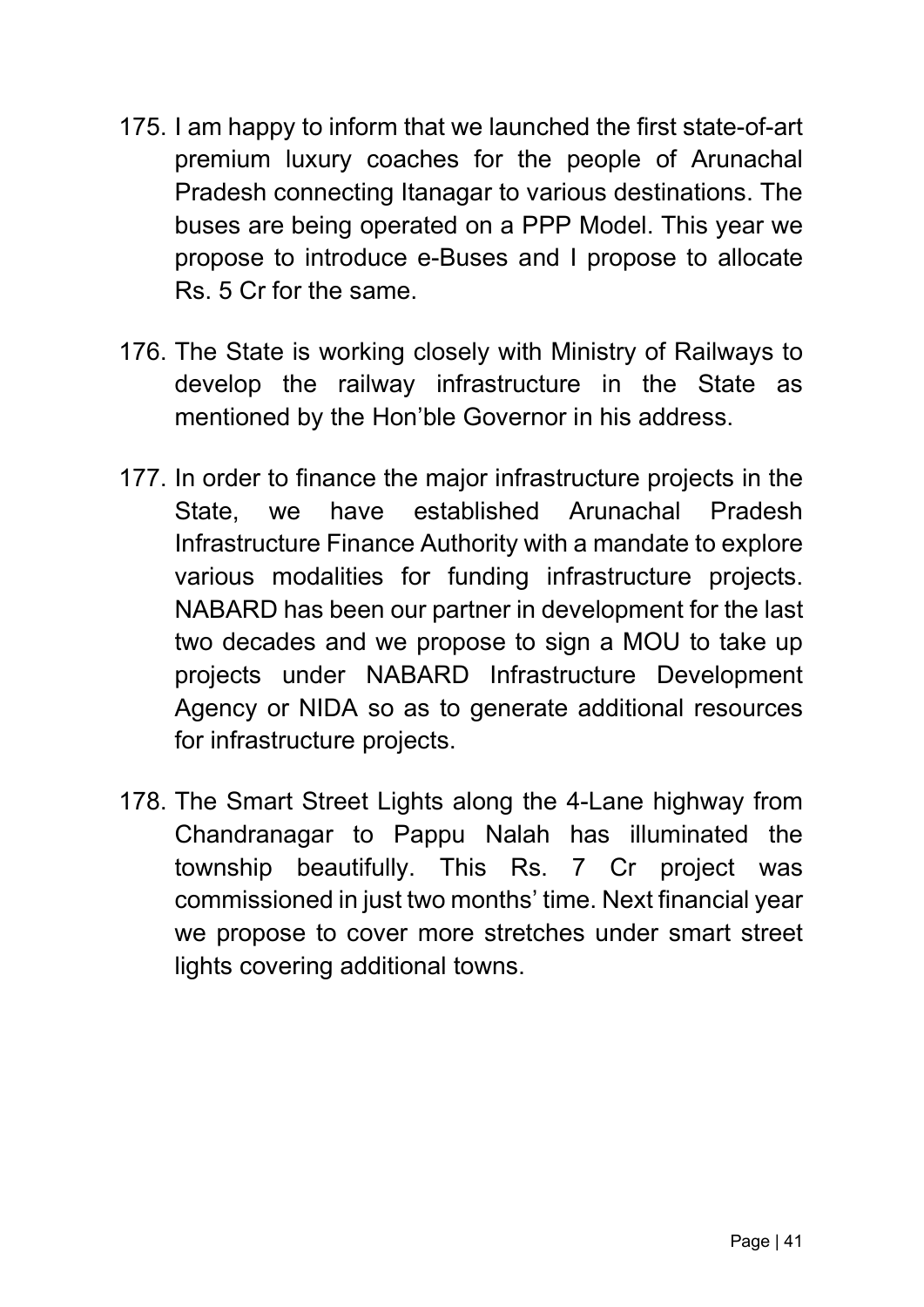- 179. The work on 132 KV Transmission line creating a backbone infrastructure is progressing well. I compliment State Government and Power Grid officials for resolving many long pending issues leading to faster implementation of this project. The work on Roing to Chapakhowa line has also gathered pace.
- 180. I am happy to announce construction of 33 KV transmission line from Bana to Wessang with an estimated cost of Rs. 8 Cr to improve power supply in East Kameng District.
- 181. The Public Health Engineering Department deserves appreciation for accelerated implementation of Jal Jeevan Mission and targeting to achieve 100% Fully Functional Household Taps or FFHTs in 2023, a year before the national target. I propose to provide Rs.100 Cr to PHED for implementing the 'water for all' project.
- 182. Encouraged by the success of integrated water supply projects at Jia and Chongkham, the State has approved five more projects at Longding, Leparada, Mechuka, East Kameng and Tawang.
- 183. Because of resource crunch faced in the last two years due to the pandemic, we could not allocate funds for starting the water supply projects for Itanagar, Bomdila, Daporijo and Tezu townships. Since these are major projects, Government would undertake preparation of technically sound DPRs through specialised agencies and provide resources for work to begin in next financial year.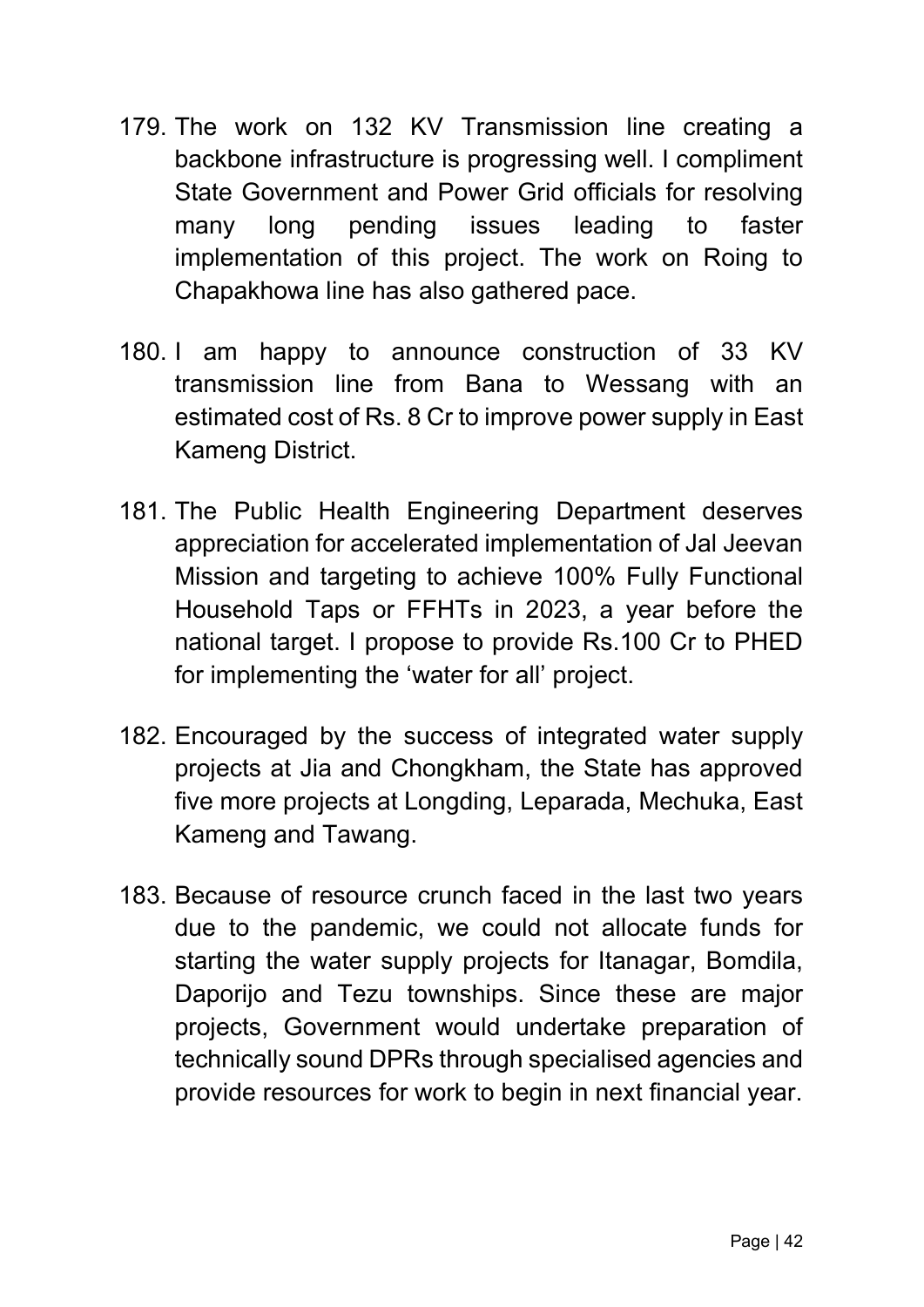- 184. Hon'ble Speaker sir, we have been investing major resources in building the infrastructure. However, it is observed that our SOPs for management of these assets is not commensurate with the volume being created. I propose to establish a dedicated Asset Management Fund with 1% of project cost for every capital work to be deposited in this Fund for upkeep of infrastructure assets.
- 185. For the perennial problem of floods and related damages, especially in the foothill areas of our major rivers, Water Resource Department has prepared a comprehensive proposal which has been recommended to Government of India for funding support.
- 186. Hon'ble Speaker sir, We provided an allocation of Rs. 45 Cr this year for the prestigious High Court Building and would continue to earmark allocation proportionate to the physical progress.
- 187. I propose to allocate Rs. 10 Cr for upgradation of infrastructure for the district judiciary and Rs 2 Cr for elitigation module implementation. We will also provide Video Conference Facility for conducting trials for the under-trial prisoners and for deposition of the vulnerable witnesses.
- 188. Modernization of Police Force is our priority. There has been a significant increase in the strength of the police force making it a strong force of 15,285 personnel capable of handling any challenge. All the police stations are now having CCTVs which has resulted in transparency. We have also established many Mahila Police Stations.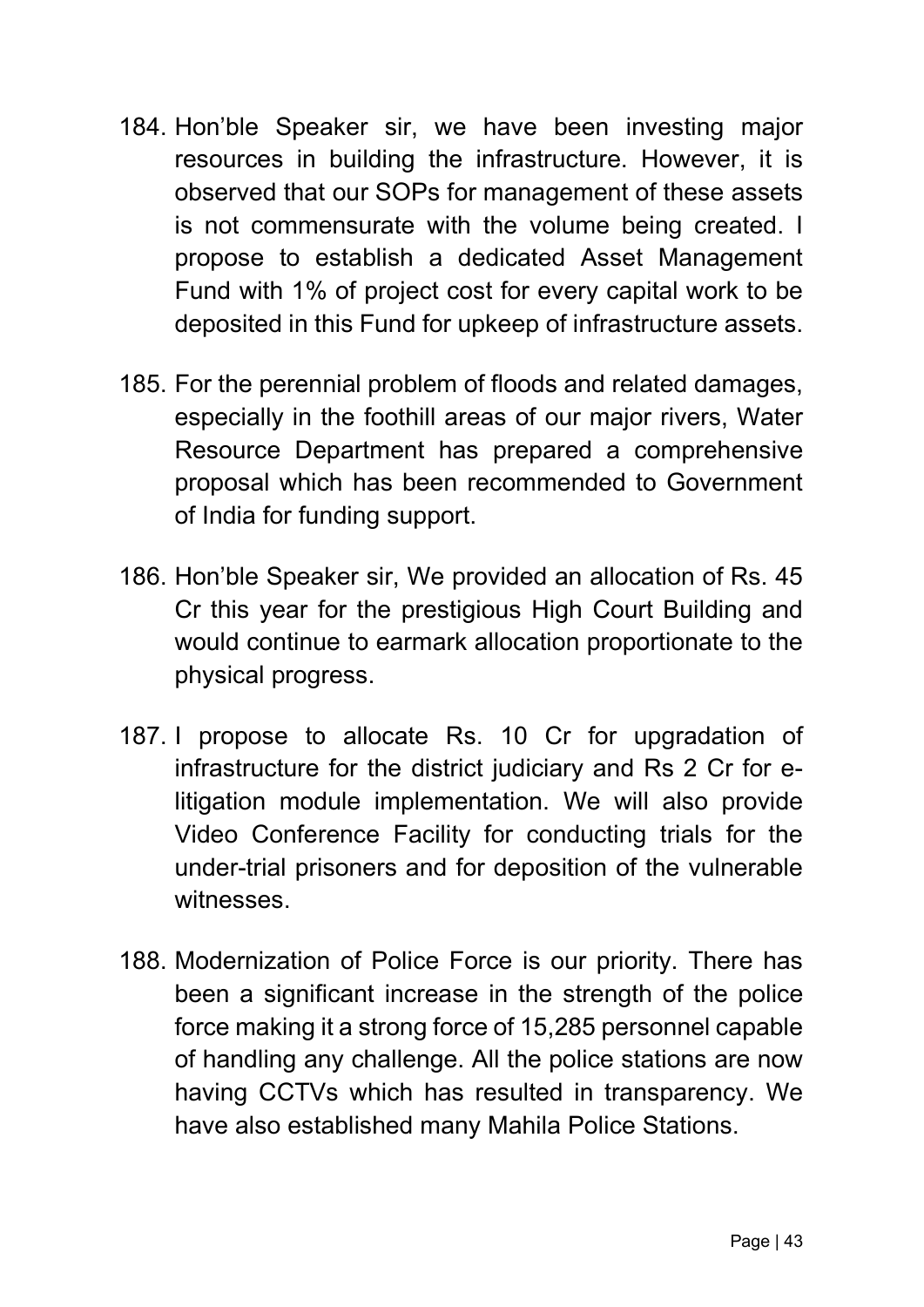- 189. During the financial year 21-22, Rs. 98 Cr were provided for various activities like construction of police stations, offices, barracks, housing, mobility and weapons.
- 190. The State Government is working towards empowerment of misguided youth, if any, and as a step in this direction the State will be implementing a Comprehensive Surrender Policy for them to leave their affiliation with underground elements. This Policy will facilitate them to come back and join the mainstream. For this purpose, I propose to make an initial allocation of Rs. 5 Cr for implementation of this Policy.
- 191. During last 3 years we have spent Rs 155 Cr on Tirap-Changlang-Longding or TCL action plan for improving the policing infrastructure in the region.
- 192. We have also invested heavily on the mobility of the police force. We have inducted 119 vehicles last year and just recently the Government has sanctioned procurement of 300 vehicles for the police force.
- 193. We have taken up a Rs. 25 Cr project of upgradation of Police Training Center Banderdewa. I propose to provide Rs. 10 Cr for this project.
- 194. Hon'ble Speaker sir, I am happy to announce a Rs. 100 Cr Mission to construct housing for the police personnel and propose to provide an initial allocation of Rs. 25 Cr.
- 195. I also propose to make a provision of Rs. 2 Cr for the Mobility and Communication of the Special Task Force.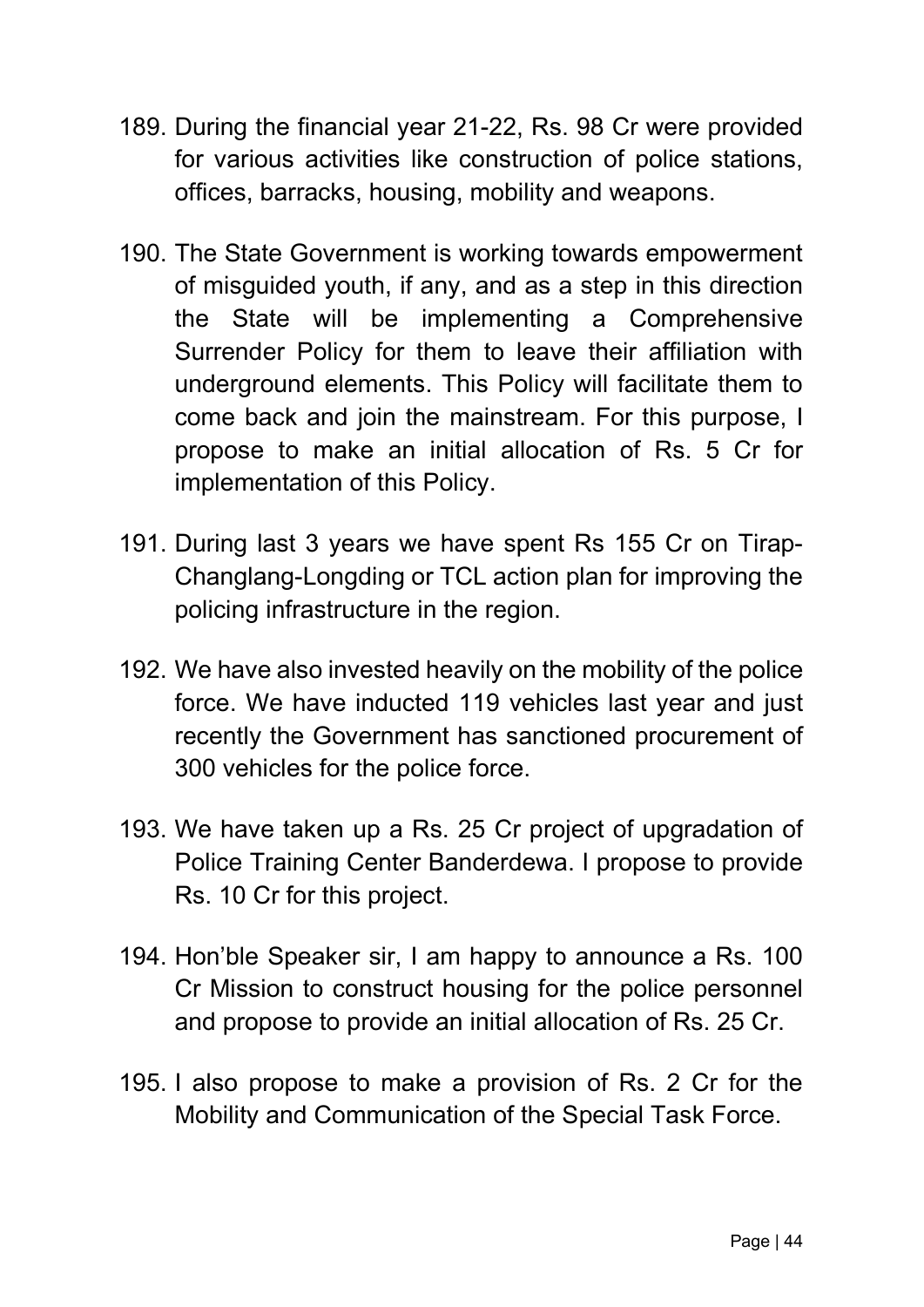- 196. I propose to allocate Rs. 10 Cr for construction of Central Jail in Arunachal Pradesh. We will also establish Video Conference Facilities in various sub jails to reduce the movement of under trials to and from court.
- 197. We will take up construction of 3 Fire stations for which I propose to earmark Rs. 9 Cr.
- 198. Hon'ble Speaker sir, in the effort to make our urban centers more liveable, sanitation is of crucial importance. To augment sanitation capacities of the two urban bodies, an amount of Rs. 12 Cr for Itanagar and Rs. 3 Cr for Pasighat was allocated in the current financial year. This has given a major thrust to the waste management activities in the two cities, making them cleaner.
- 199. Under BE 2022-23, I propose a quantum jump in the grant-in-aid given to Itanagar Municipal Corporation from Rs. 1.78 Cr to Rs. 6 Cr and to Pasighat Municipal Council from Rs. 72 Lakhs to Rs. 2 Cr.
- 200. I congratulate the Itanagar Municipal Corporation for the perceptible change in the cleanliness in the city. They have displayed a can-do attitude and further raised our expectations. I suggest that we converge the available resources from State Plan, Central Schemes and Finance Commission Grants for synergistic action.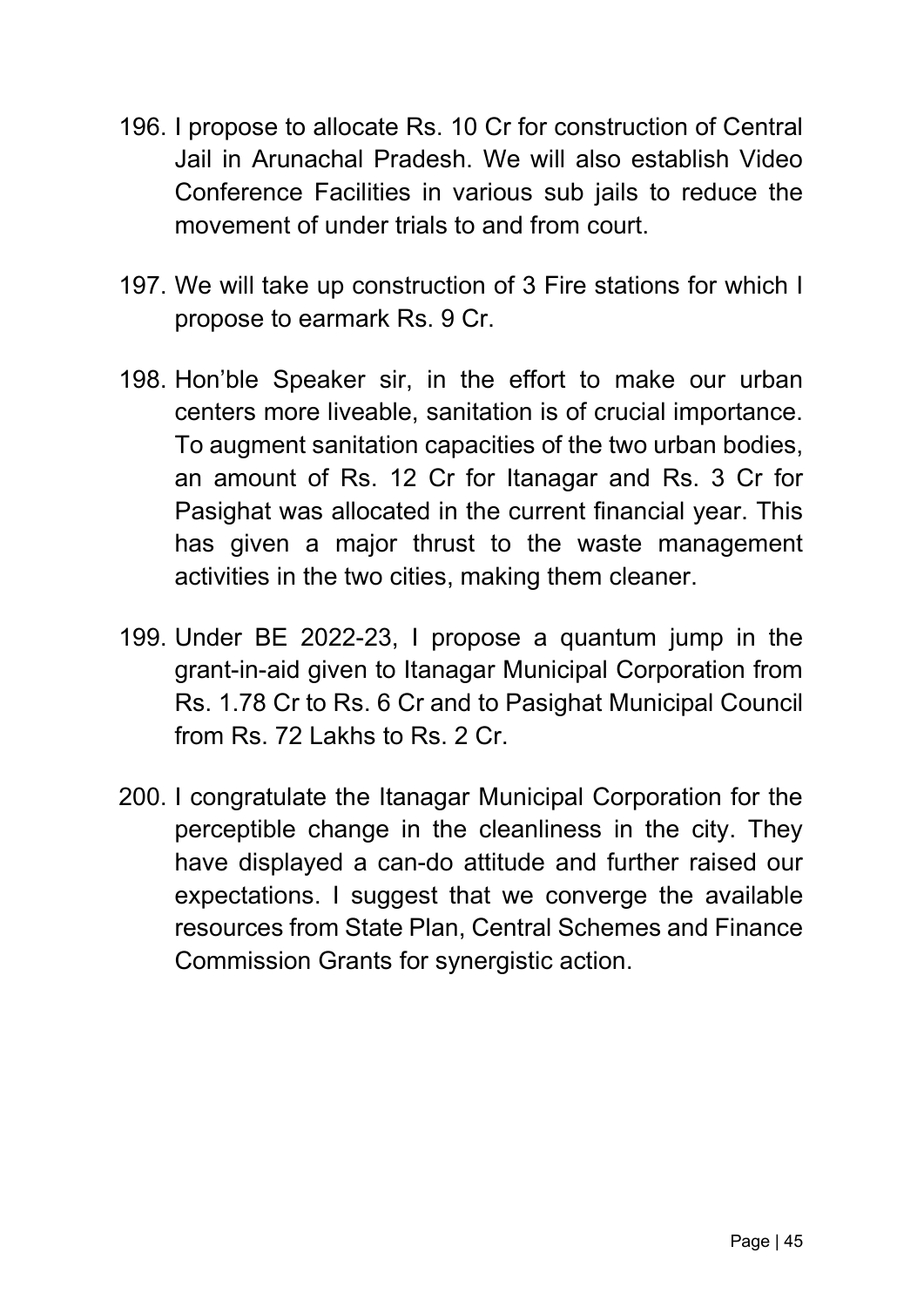- 201. Further, I propose to allocate Rs. 22 Cr for solid waste management including payment of wages and construction of Material Recovery Facilities for our other towns. For this purpose, Panchayati Raj Institutions may come forward and converge available funds from Finance Commission Grants and devolution from State Government.
- 202. There is acute shortage of official accommodation for government employees in Itanagar Capital Complex. Government proposes to construct modern multi storied flats in place of old, dilapidated SPT Quarters in various sectors of Capital Complex. Under Phase–I, it is proposed to construct 48 flats of Type-II and Type-III categories at an estimated cost of Rs. 20 Cr in selected sectors.
- 203. We need to work on low-cost vendor markets providing clean and convenient place for the vendors. We would also take up project of clean food street and development of public spaces in urban areas. I propose to make an allocation of Rs. 2 Cr to take up pilot projects.
- 204. One third of Arunachal Population lives in remote border areas covering half of Arunachal's geographical area. The patriotic citizens of Arunachal Pradesh are guardians of our frontiers and work shoulder to shoulder with Armed forces defending our motherland.
- 205. Government of Arunachal Pradesh is committed to develop these border villages and create livelihood opportunities so that our citizens can earn income through local activities.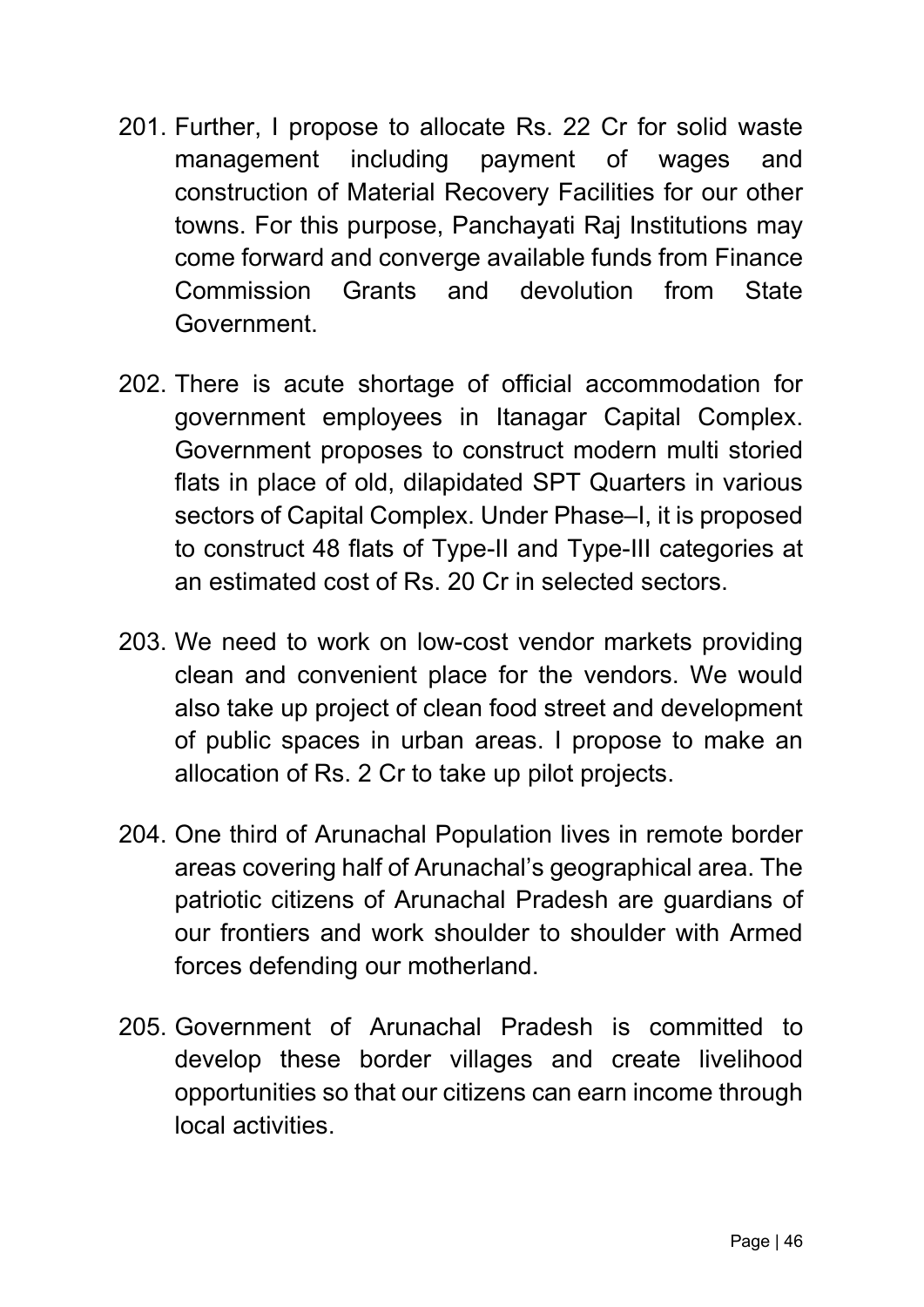- 206. Hon'ble Speaker sir, I thank you for leading a 'Legislator's Group on Border Areas' and providing very valuable suggestions for the development of border areas.
- 207. During the last Budget speech, I mentioned about the development of model villages in the border areas on pilot basis. We had a series of consultations with the stakeholders including the Government of India and now the template is ready to begin work. I propose to make an allocation of Rs. 25 Cr for integrated development of border villages over and above normal allocations under Border Area Development Programme.
- 208. In order to provide reliable power to the border villages, I am happy to inform the August House that we have launched the 'Golden Jubilee Border Village Illumination Programme' with a mission to construct 50 micro-hydel projects in remote border villages. In the first phase we have sanctioned Rs. 50 Cr for 17 projects covering 218 villages. Once the work on these projects commences, I propose to allocate another Rs. 50 Cr for second phase of 17 projects.
- 209. Hon'ble Speaker sir, I am also happy to inform that government has sanctioned Rs. 16 Cr for providing 6,000 streetlights in 700 villages in border villages of Arunachal Pradesh.
- 210. I thank Hon'ble Union Finance Minister for launching Vibrant Village Programme focused on northern border covering various aspects of development and service delivery. This will be immensely useful for border villages in Arunachal Pradesh.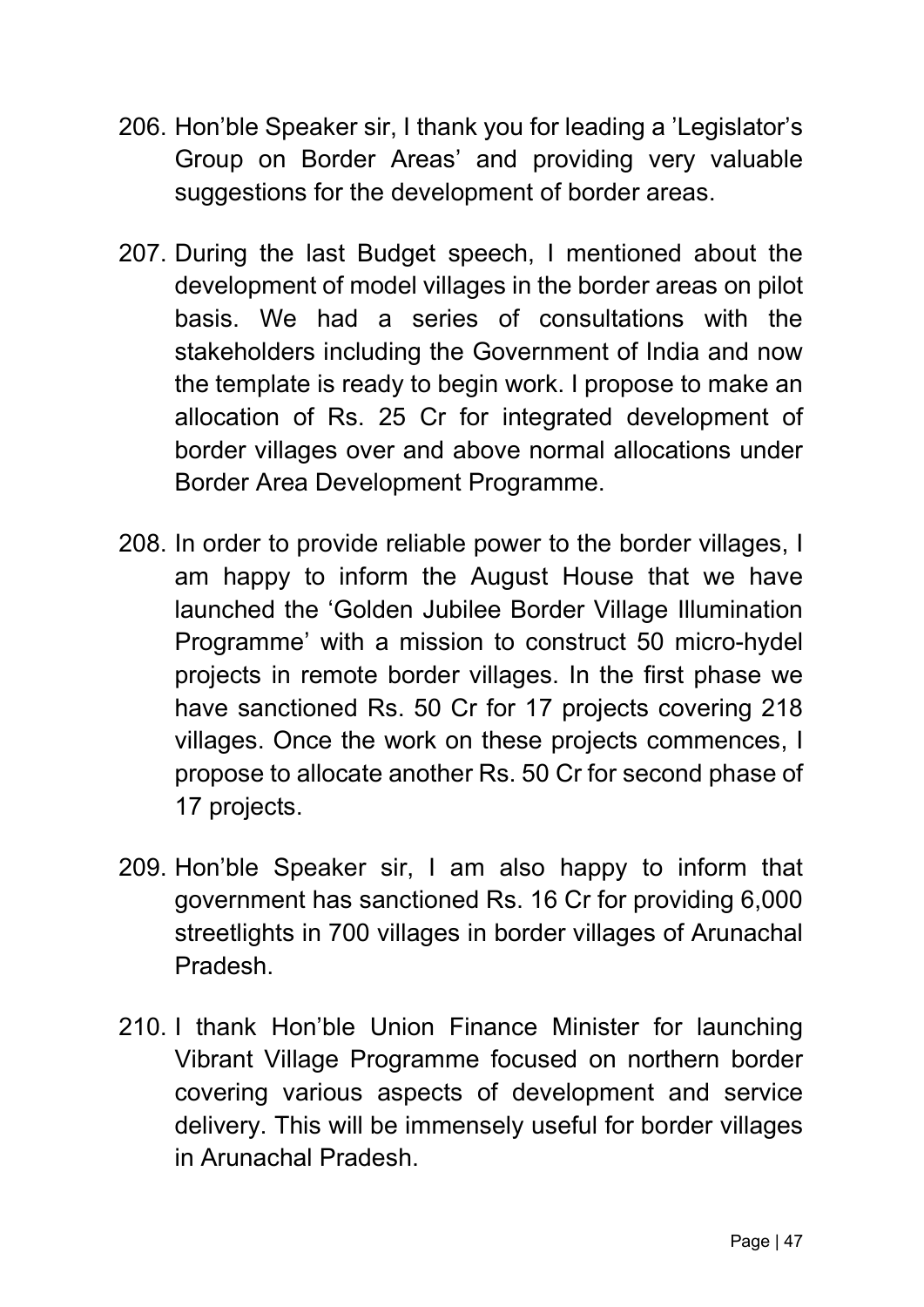- 211. Our thanks are also due to the Hon'ble Union Finance Minister for initiating a new scheme called Prime Minister's Development Initiative for North-East or PM-DevINE focused on bridging the development gaps in the North East region. This strong focus of the central government shall go a long way in improving the quality of life of the citizens in the State.
- 212. The State Government has taken up a comprehensive project to strengthen infrastructure in border villages to mitigate the issue of migration to urban centers. We have submitted a Rs 4,000-crore proposal to the Union Home Ministry as part of the plan. The project aims at building roads, health centers and educational institutions, besides electrifying villages, and augmenting water supply.
- 213. Recently we took up solar electrification of 8 remote villages in Tali circle in Kra Daadi district in partnership with Sri Sri Rural Development Trust in which one third of the total expenditure of Rs. 1.5 Cr was contributed by the trust and rest by the State Government. Encouraged by the success of this project, we propose to extend it to few more remote border areas.
- 214. I also propose to earmark Rs. 7.5 Cr for taking up repairs of foot suspension bridges in border areas, mostly used by the Border Guarding Forces.
- 215. Hon'ble Speaker sir, for the rapid development of border areas, I propose that we should adopt the model of 100% saturation of central and state schemes in select border villages in a time bound manner.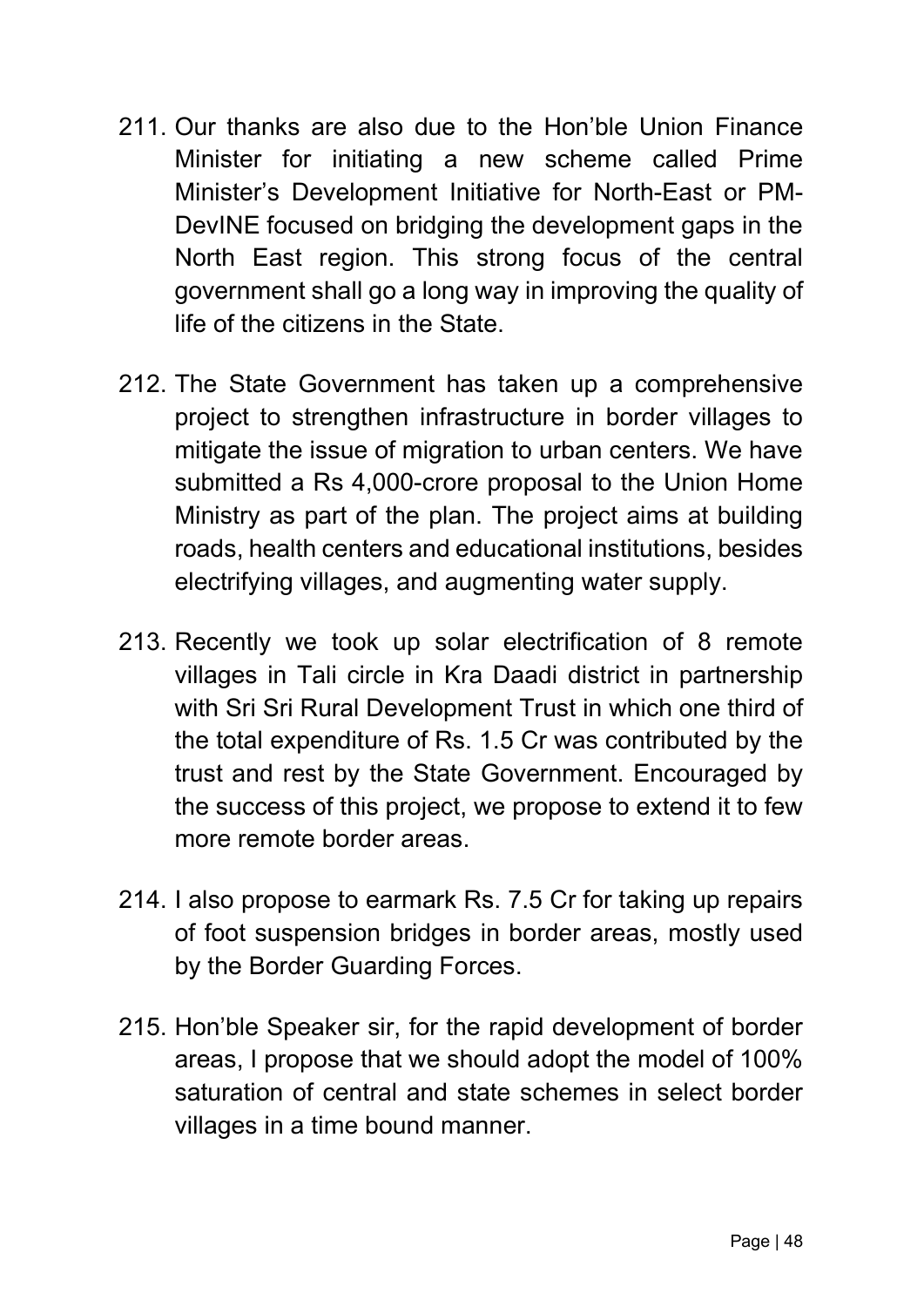# 216. Hon'ble Speaker sir, Climate Resilience and Responsive action will protect our environment and lead us towards Carbon Neutrality

- 217. With the adoption of the 'Pakke Tiger Reserve 2047 Declaration on Climate Change Resilient and Responsive Arunachal Pradesh', we have displayed our firm commitment to take needed technical, administrative and financial steps to mitigate and address adverse impacts of climate change and usher in 'green development' through the five broad 'Panch-Dhara' elements and the 75 strategies underpinning them.
- 218. We have envisaged a multi-sectoral coordinated approach towards low emission and climate-resilient development. For ensuring proper coordination and monitoring of various departmental action plans, we are pleased to create a 'Pakke Tiger Reserve Declaration' Cell.
- 219. The Departments concerned would be encouraged to take initiatives under Pakke Declaration. For example, the Health Department is taking initiatives such as solar roof top power systems, tele-medicine and medicine from the sky for which I propose to allocate Rs. 50 Lakhs each. The Transport Department would be introducing electric buses, the Power Department would be installing smart pre-paid meters and the Forest Department would implement climate resilient forestry.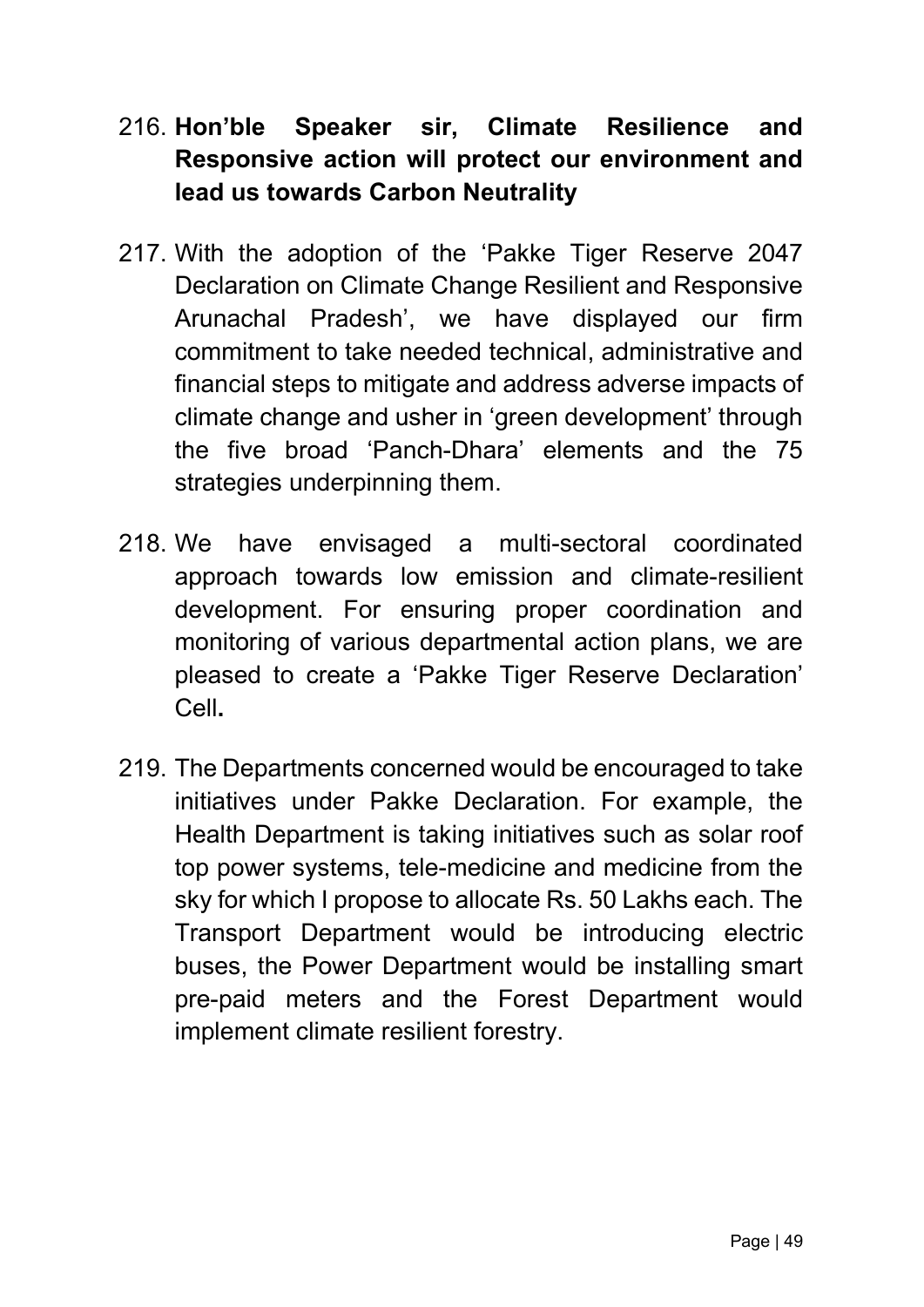- 220. Hon'ble Speaker sir, you and the Hon'ble Members of this August House would be pleased to know that the State Government has initiated carbon credit trading from this year itself.
- 221. I propose to establish three new Biodiversity Conservation and Development Areas at Pasighat, Tawang and Ziro with an allocation of Rs. 3 Cr to encourage in-situ conservation.
- 222. Butterflies are indicators of the health of any ecosystem. Arunachal Pradesh is known to have rich diversity of more than seven hundred recorded butterfly species. I propose to earmark Rs. 1 Cr to create 4 butterfly parks at Pakke, Namdapha, Ziro and Pasighat respectively.
- 223. It is proposed to upgrade the Van-Vigyan Kendra, Chessa, as a Center for Excellence on Forestry with an allocation of Rs. 1 Cr.
- 224. Forestry based Ecotourism provides avenues for responsible tourism activities with the view to conserve nature while improving the livelihood of local people. In order to promote Forestry Eco-tourism with community participation I propose Rs. 4 Cr covering Tale, Pakke, Namdapha and Kamlang reserves.
- 225. Hon'ble Speaker sir, in the end I would like to state that we are proud of the achievements under the Pema Khandu Government. We are sensitive to the needs and aspirations of our citizens and remain committed for inclusive all-round development of the State to reach the last citizen.